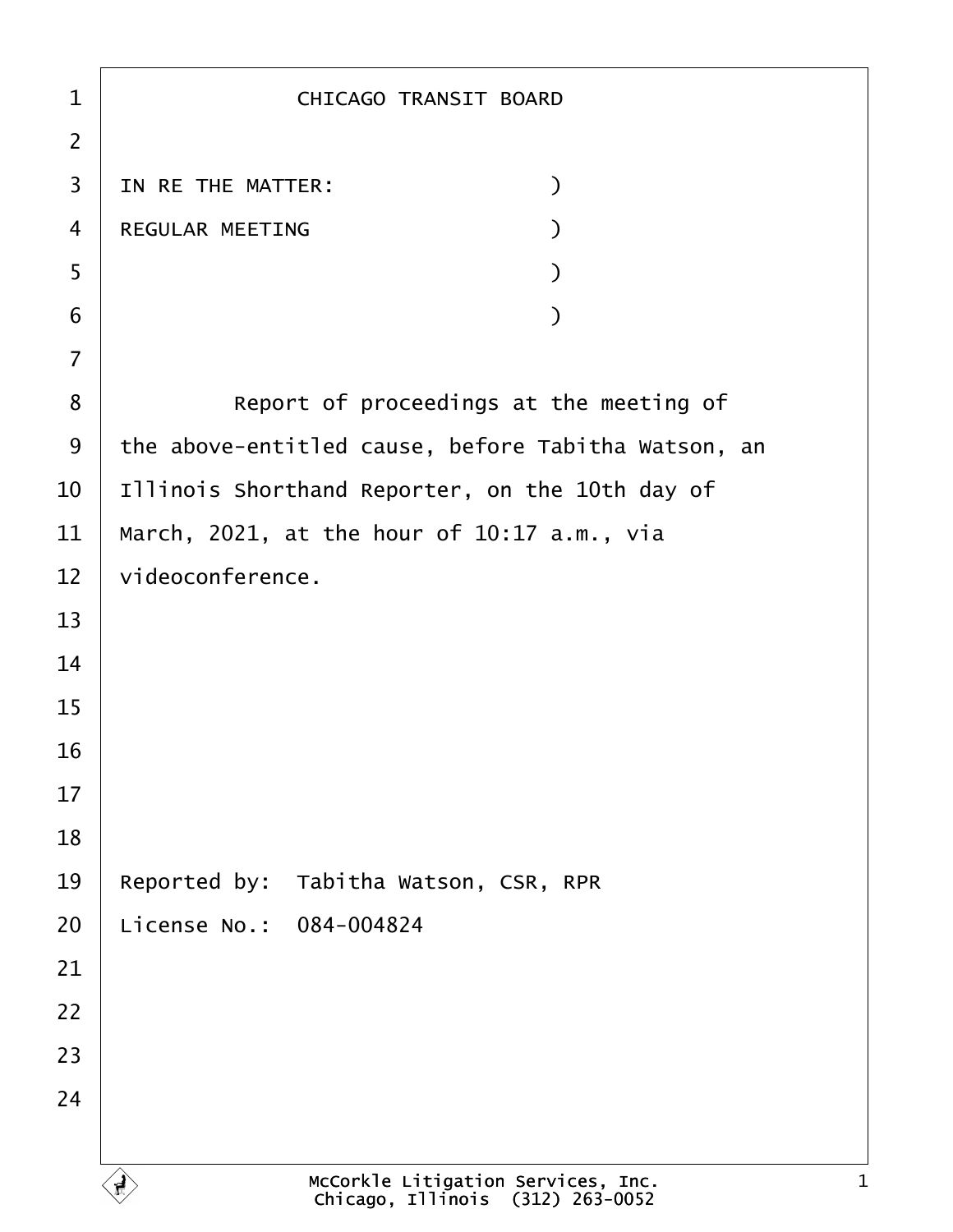| $\mathbf 1$    | <b>BOARD MEMBERS PRESENT:</b>         |
|----------------|---------------------------------------|
| $\overline{2}$ | ARABEL ALVA ROSALES, Chairperson      |
| 3              | <b>KEVIN IRVINE</b>                   |
| $\overline{4}$ | <b>BERNARD JAKES</b>                  |
| 5              | <b>JOHNNY MILLER</b>                  |
| 6              | <b>ALEJANDRO SILVA</b>                |
| $\overline{7}$ |                                       |
| 8              |                                       |
| 9              | <b>ALSO PRESENT:</b>                  |
| 10             | DORVAL R. CARTER, JR., President      |
| 11             | <b>GREGORY LONGHINI, Secretary</b>    |
| 12             | <b>KAREN SEIMETZ, General Counsel</b> |
| 13             | <b>CHRIS BUSHELL</b>                  |
| 14             | <b>BILL MOONEY</b>                    |
| 15             | <b>JUAN PABLO PRIETO</b>              |
| 16             |                                       |
| 17             |                                       |
| 18             |                                       |
| 19             |                                       |
| 20             |                                       |
| 21             |                                       |
| 22             |                                       |
| 23             |                                       |
| 24             |                                       |
|                |                                       |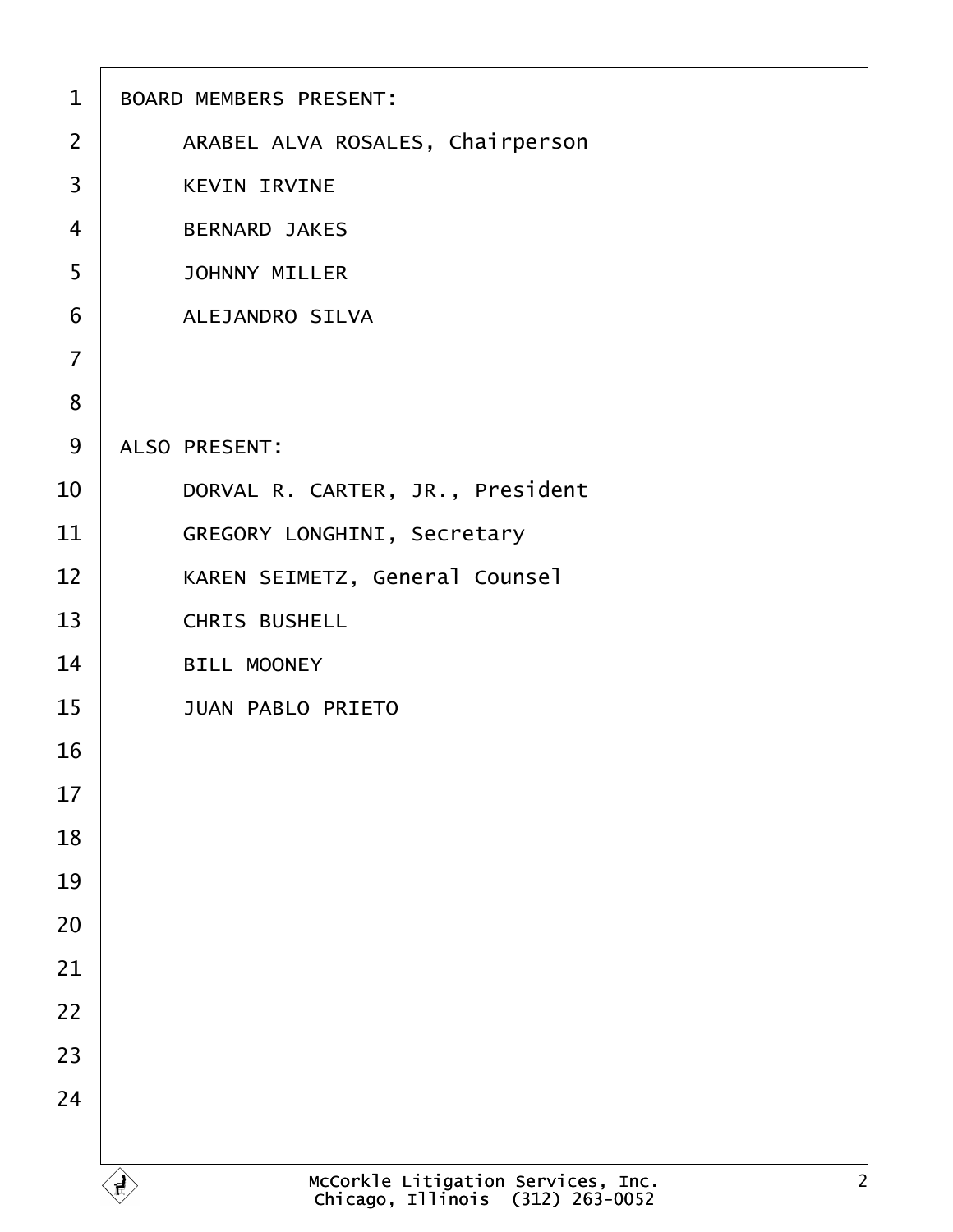<span id="page-2-0"></span>

| 1  | SECRETARY LONGHINI: Good morning. This is           |
|----|-----------------------------------------------------|
| 2  | Greg Longhini again and we are ready to start the   |
| 3  | next meeting, Chairman Alva Rosales.                |
| 4  | CHAIRPERSON ALVA ROSALES: Good morning,             |
| 5  | everyone. I would like to call to order the         |
| 6  | regularly scheduled meeting of the Chicago Transit  |
| 7  | Board for March 10, 2021.                           |
| 8  | Would the secretary call the roll?                  |
| 9  | <b>SECRETARY LONGHINI: Yes.</b>                     |
| 10 | <b>Director Miller?</b>                             |
| 11 | DIRECTOR MILLER: Here.                              |
| 12 | <b>SECRETARY LONGHINI: Director Jakes?</b>          |
| 13 | <b>DIRECTOR JAKES: Here.</b>                        |
| 14 | <b>SECRETARY LONGHINI: Director Irvine?</b>         |
| 15 | DIRECTOR IRVINE: Here.                              |
| 16 | <b>SECRETARY LONGHINI: Director Silva?</b>          |
| 17 | <b>DIRECTOR SILVA: Here.</b>                        |
| 18 | <b>SECRETARY LONGHINI: Chairman Alva Rosales?</b>   |
| 19 | <b>CHAIRPERSON ALVA ROSALES: Here.</b>              |
| 20 | SECRETARY LONGHINI: We have a quorum with all       |
| 21 | five members of the Board present. Let the record   |
| 22 | also show that President Carter and General Counsel |
| 23 | Karen Seimetz are also participating in this        |
| 24 | meeting.                                            |
|    |                                                     |

 $\Gamma$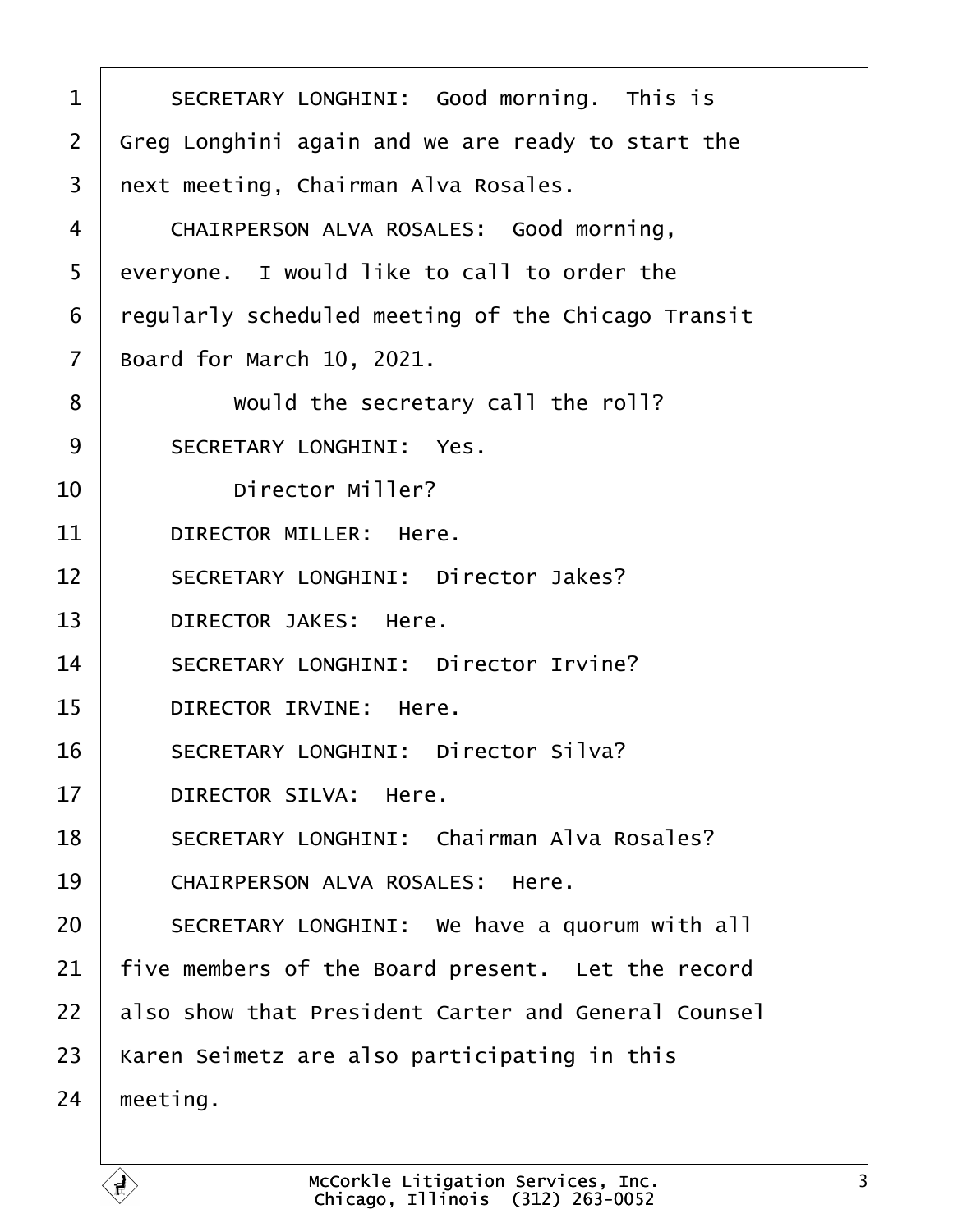<span id="page-3-0"></span>

| 1              | CHAIRPERSON ALVA ROSALES: Thank you, Greg.          |
|----------------|-----------------------------------------------------|
| $\overline{2}$ | Our first order of business today is                |
| 3              | public comment. Greg?                               |
| 4              | SECRETARY LONGHINI: Yes. Today we have five         |
| 5              | public comment speakers. They're all waiting to     |
| 6              | speak. And I'd ask each of them to please try to    |
| 7              | limit your remarks to approximately three minutes.  |
| 8              | And we will begin with Ms. Dorothy Bell.            |
| 9              | Ms. Bell, if you could unmute your phone,           |
| 10             | you may start speaking to the Board. Thank you.     |
| 11             | DOROTHY BELL: Yes. Good morning. My name is         |
| 12             | Dorothy Bell and I am a resident at the Kelvyn Park |
| 13             | Senior Suites and we have 84 apartments in this     |
| 14             | building and the majority of us depend on CTA and I |
| 15             | would like to start off with something positive.    |
| 16             | We are located on Cicero and, actually, the bus     |
| 17             | comes on a timely manner. They're on time and       |
| 18             | that's one of the great positive things about CTA.  |
| 19             | Now, my concern is that I am a senior               |
| 20             | citizen and one of the things I would like to       |
| 21             | address is safety hours and safety on the bus. And  |
| 22             | the safety hours, if they could, you know, coincide |
| 23             | with the store hours when we're going out shopping, |
| 24             | grocery shopping and for our personal items, that   |
|                |                                                     |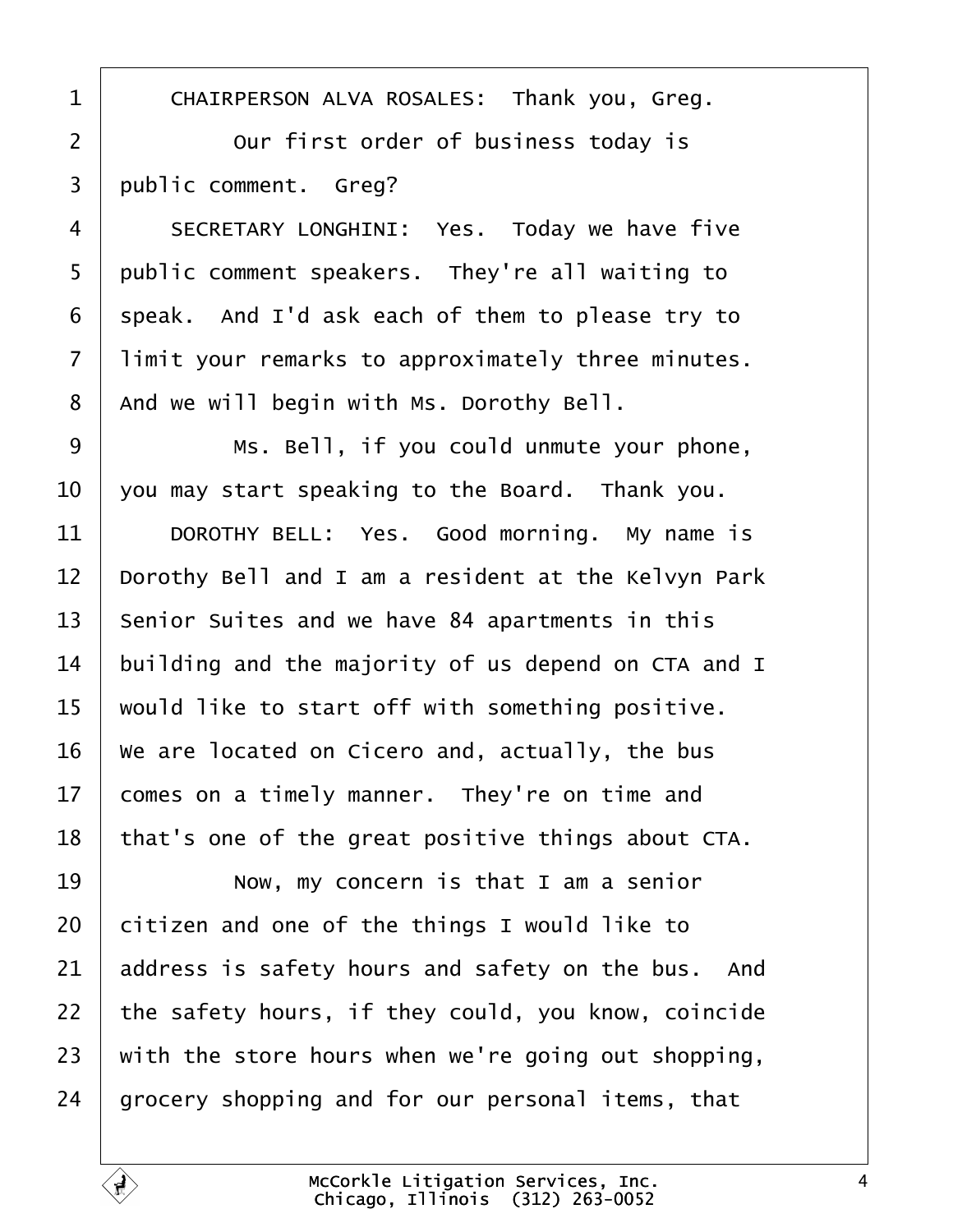<span id="page-4-0"></span>

| 1  | would be wonderful. And I think most of the time,   |
|----|-----------------------------------------------------|
| 2  | the safety hours is anywhere from 8:00 to           |
| 3  | $10:00$ p.m. -- 10:00 a.m. I'm sorry. And I would   |
| 4  | like to feel safe and maybe around that time, we    |
| 5  | dould have security on the bus during those times.  |
| 6  | Now, here at the Senior Suites, we used to          |
| 7  | have a driver that comes and takes us out like      |
| 8  | twice a month. However, because of the pandemic,    |
| 9  | they're no longer doing that. So we have to         |
| 10 | provide these things on our own and we're currently |
| 11 | taking CTA now, however, one of the concerns is     |
| 12 | safety matters on the CTA lines. That is a big      |
| 13 | issue for the majority of us here as seniors at     |
| 14 | Kelvyn Park.                                        |
| 15 | CHAIRPERSON ALVA ROSALES: Ms. Bell, thank you       |
| 16 | so much, first of all, for putting this issue and   |
| 17 | information before us.                              |
| 18 | Can I ask, the Senior Suites, is it on              |
| 19 | Cicero and what other street? What's the cross      |
| 20 | street?                                             |
| 21 | DOROTHY BELL: It's near Diversey.                   |
| 22 | CHAIRPERSON ALVA ROSALES: You're near               |
| 23 | Diversey. Okay. Got it.                             |
| 24 | DOROTHY BELL: Yes.                                  |
|    |                                                     |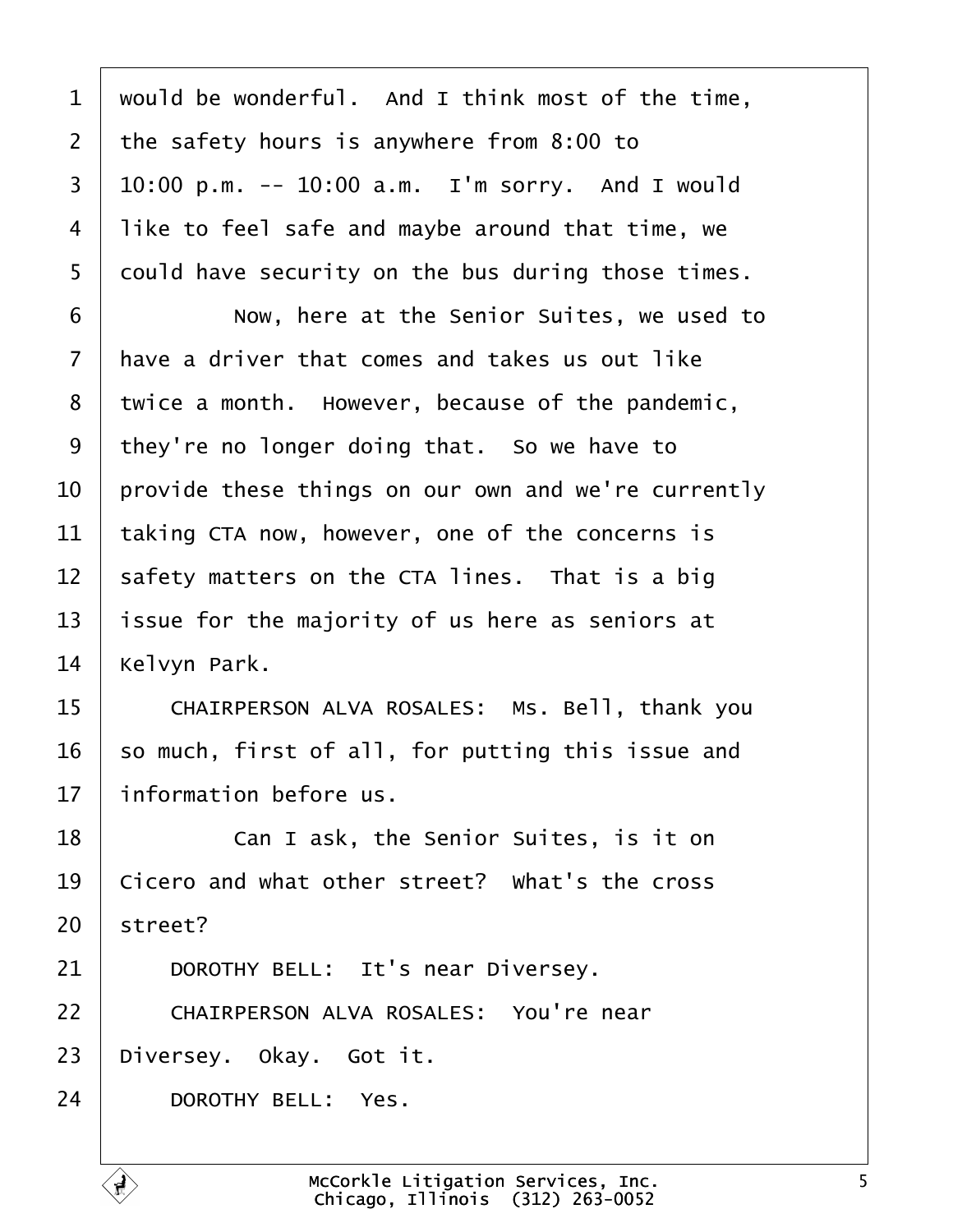<span id="page-5-0"></span>

| CHAIRPERSON ALVA ROSALES: Well, I really want       |
|-----------------------------------------------------|
| to thank you. I'm glad to hear you're getting out.  |
| I'm sorry to hear, you know, that you feel unsafe,  |
| but we really appreciate on my behalf and on behalf |
| of the Board and everybody at CTA, you coming       |
| before us and sharing this with us.                 |
| What I'd like to do, and we will also get           |
| a follow-up from this individual, is ask Chief      |
| Safety and Security Officer Nancy Ellen Zusman to   |
| reach out to you and to try to address some of your |
| concerns that you raised here today. And we will    |
| hear back from Nancy and get more information on    |
| how this is going. But I really, you know, really   |
| do sincerely want to thank you for coming and       |
| sharing this information with us today.             |
| DOROTHY BELL: What's the person's name? I'm         |
| sorry.                                              |
| <b>CHAIRPERSON ALVA ROSALES: Sure.</b>              |
| DOROTHY BELL: The individual's name.                |
| <b>CHAIRPERSON ALVA ROSALES: Sure. It's Chief</b>   |
| Safety and Security Officer Nancy Ellen, and the    |
| last name is spelled Z-U-S-M-A-N. And we'll make    |
| sure that they reach out to you. I know Greg will   |
|                                                     |

24  $\mu$ elp as well.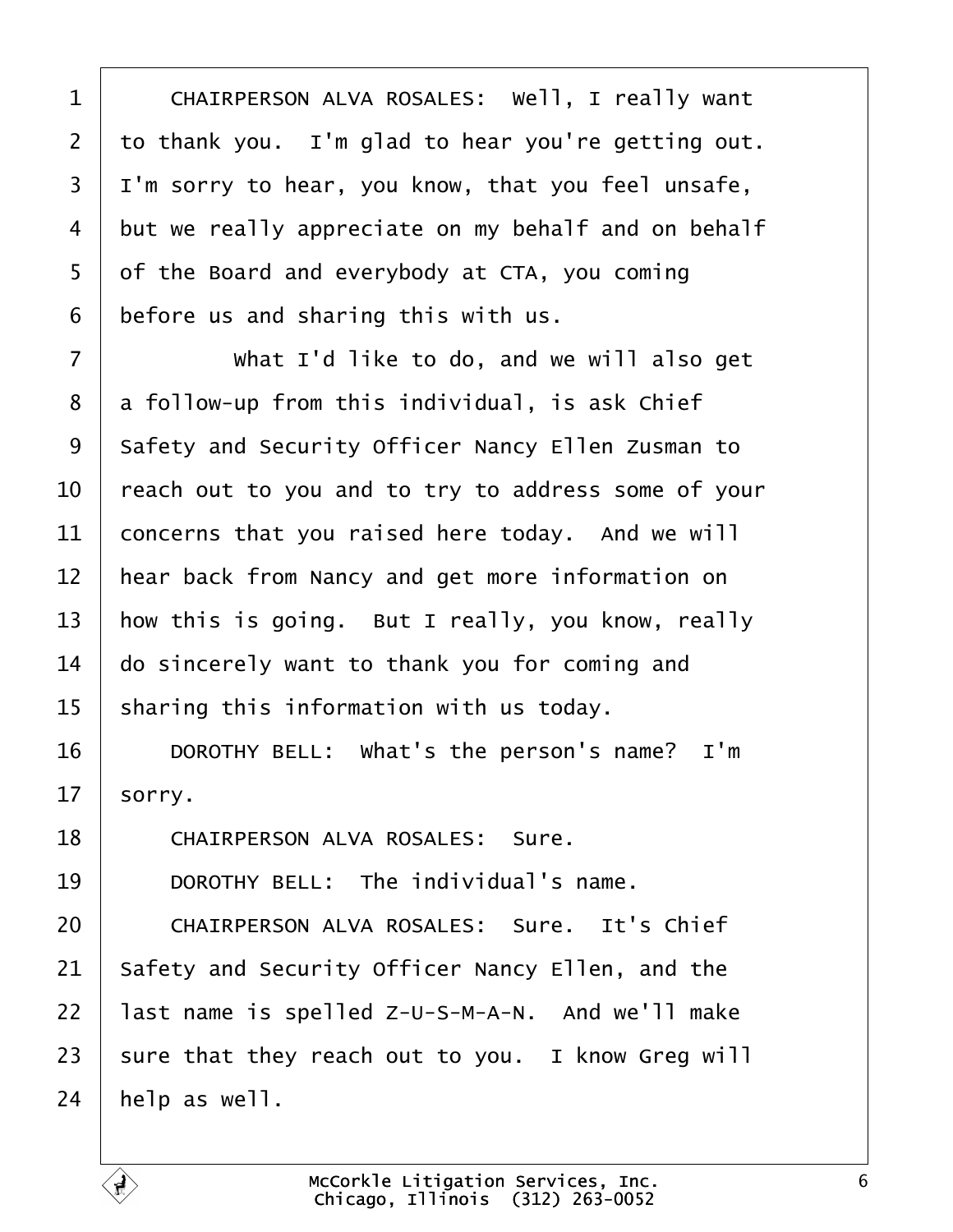<span id="page-6-0"></span>

| $\mathbf 1$    | DOROTHY BELL: Well, I would like to thank you     |
|----------------|---------------------------------------------------|
| 2              | very much for giving me this opportunity to speak |
| 3              | today.                                            |
| 4              | CHAIRPERSON ALVA ROSALES: Thank you and stay      |
| 5              | safe and we will do our best to work with you on  |
| 6              | this. Thank you so much.                          |
| $\overline{7}$ | DOROTHY BELL: Okay. Thank you. Bye-bye.           |
| 8              | CHAIRPERSON ALVA ROSALES: Have a great day.       |
| 9              | All right. Thank you.                             |
| 10             | SECRETARY LONGHINI: Thank you, Ms. Bell.          |
| 11             | Our next speaker today will be Susan              |
| 12             | Hurley. Susan?                                    |
| 13             | SUSAN HURLEY: Thank you, Greg. Good morning.      |
| 14             | My name is Susan Hurley. I am Executive Director  |
| 15             | of Chicago Jobs with Justice. We are a coalition  |
| 16             | of 40 organizations in Chicago advocating for     |
| 17             | workers' rights and economic and social justice.  |
| 18             | We are also proud to be part of the Jobs to Move  |
| 19             | <b>America Coalition in Illinois.</b>             |
| 20             | We believe public agencies like the               |
| 21             | Chicago Transit Authority should spend our public |
| 22             | dollars on companies that pay living wages and    |
| 23             | benefits and that invest in training and job      |
| 24             | opportunities, in particular, for black and brown |
|                |                                                   |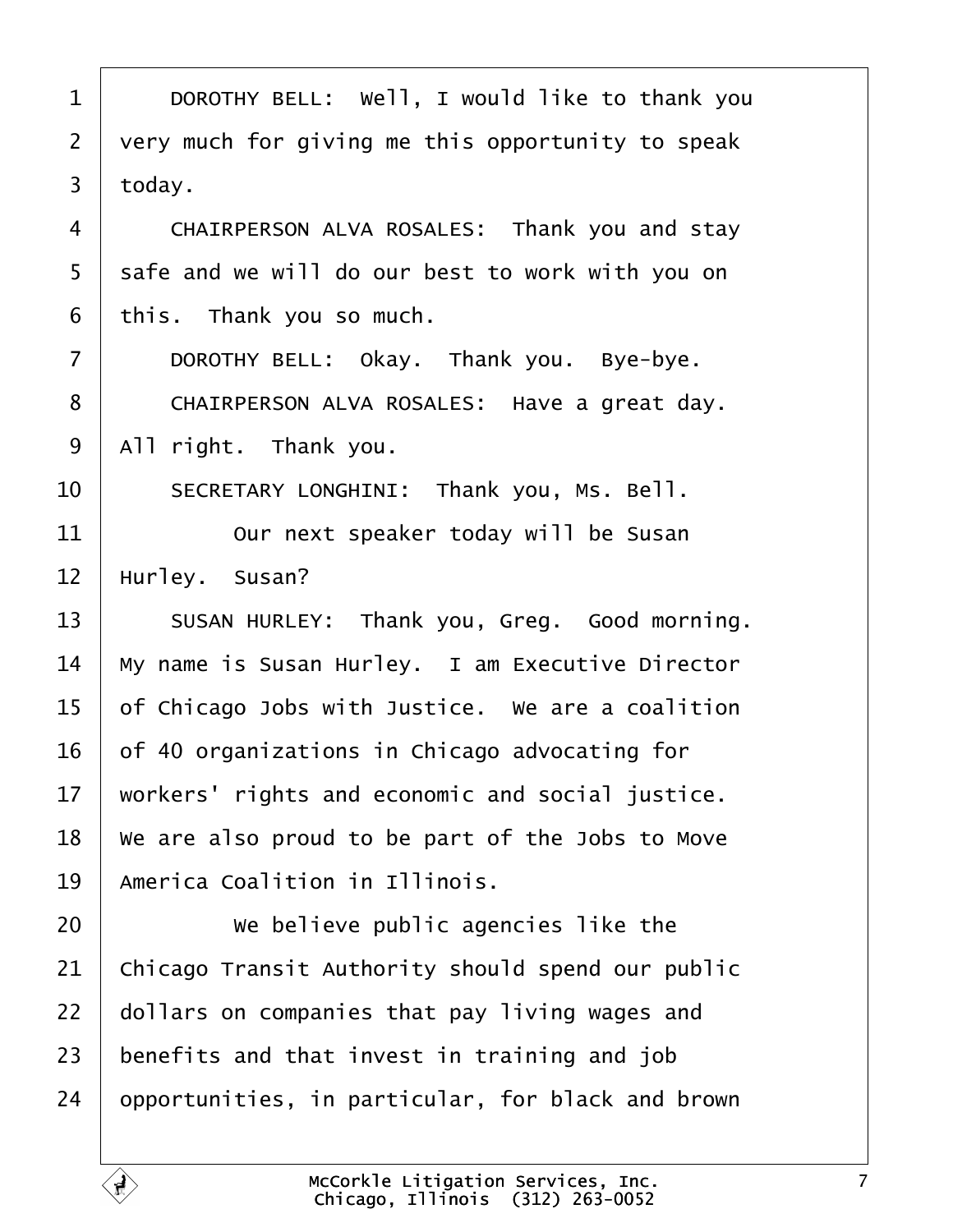<span id="page-7-0"></span>1 dommunities who face overlapping barriers to

2 duality employment.

3 **Companies receiving our public dollars** 4 through CTA contracts should be high-road 5 (phonetic) employees. That's why I'm speaking ·6· ·today in support of CTA's ongoing work to create a 7 permanent good-jobs purchasing policy. 8 | As the Board may know, the Jobs to Move of 9 America Coalition submitted a model policy to CTA 10 back in September that would incorporate the US 11 Employment Plan into CTA's procurement of trains 12 and buses permanently going forward. 13 **I** am encouraged to hear that CTA staff 14 continue to engage in conversations about a robust 15 policy. I hope to see these conversations move 16 forward in a substantial way and that the CTA will 17 incorporate key policy recommendations from this 18 coalition, the Jobs to Move America Coalition, as 19 bur organizations are working with the unemployed 20 and underemployed on a regular basis.  $21$  There should be no delay by the CTA's 22 Board in adopting a good-jobs policy. The longer 23 we wait, the longer we leave family-supporting jobs 24 and equity on the table. Now more than ever,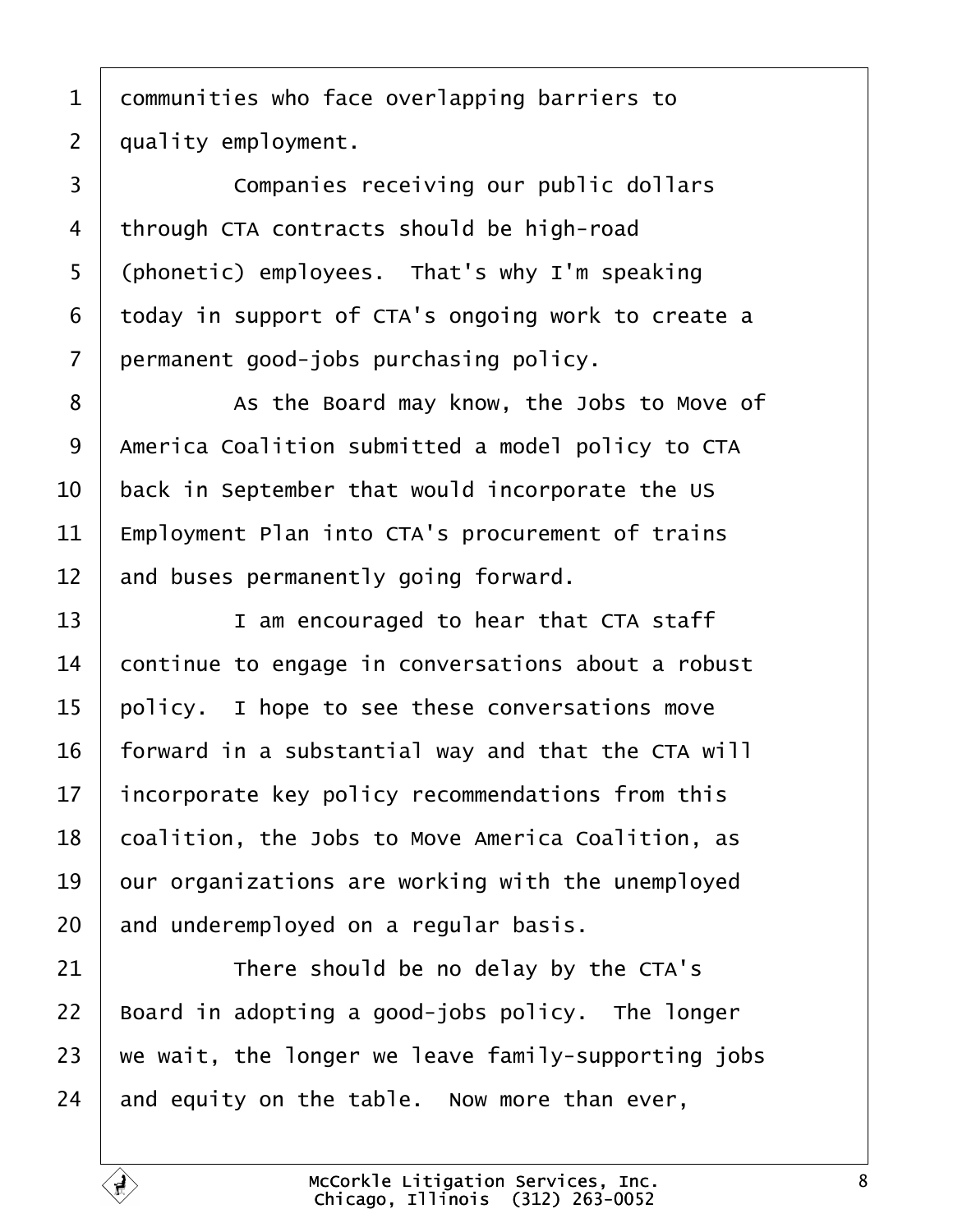<span id="page-8-0"></span>

| 1              | including during the pandemic, we need CTA to adopt |
|----------------|-----------------------------------------------------|
| $\overline{2}$ | a permanent policy that makes our purchases on      |
| 3              | behalf of Chicago work for people. We should        |
| 4              | insist that companies you contract with make pay,   |
| 5              | training, and equity commitments; and likewise, we  |
| 6              | should commit as the CTA Board and community        |
| 7              | stakeholders that we're going to hold companies     |
| 8              | accountable to their commitment and that we're      |
| 9              | going to commit to transparency, allowing the       |
| 10             | public to see the commitments that companies are    |
| 11             | making.                                             |
| 12             | I commend CTA for recently using the US             |
| 13             | Employment language for the first time in a bus     |
| 14             | contract and I look forward to CTA building this    |
| 15             | progress with a permanent good-jobs policy that     |
| 16             | will bring long-term changes for workers and        |
| 17             | communities. We are committed to working with the   |
| 18             | Board and Illinois Jobs to Move America to make     |
| 19             | this a strong policy. And thank you for allowing    |
| 20             | me to address the Board this morning.               |
| 21             | CHAIRPERSON ALVA ROSALES: All right. Thank          |
| 22             | you, Ms. Hurley, for coming before the Board. We    |
| 23             | appreciate your comments. Thank you.                |
| 24             | SECRETARY LONGHINI: Thank you, Susan.               |
|                |                                                     |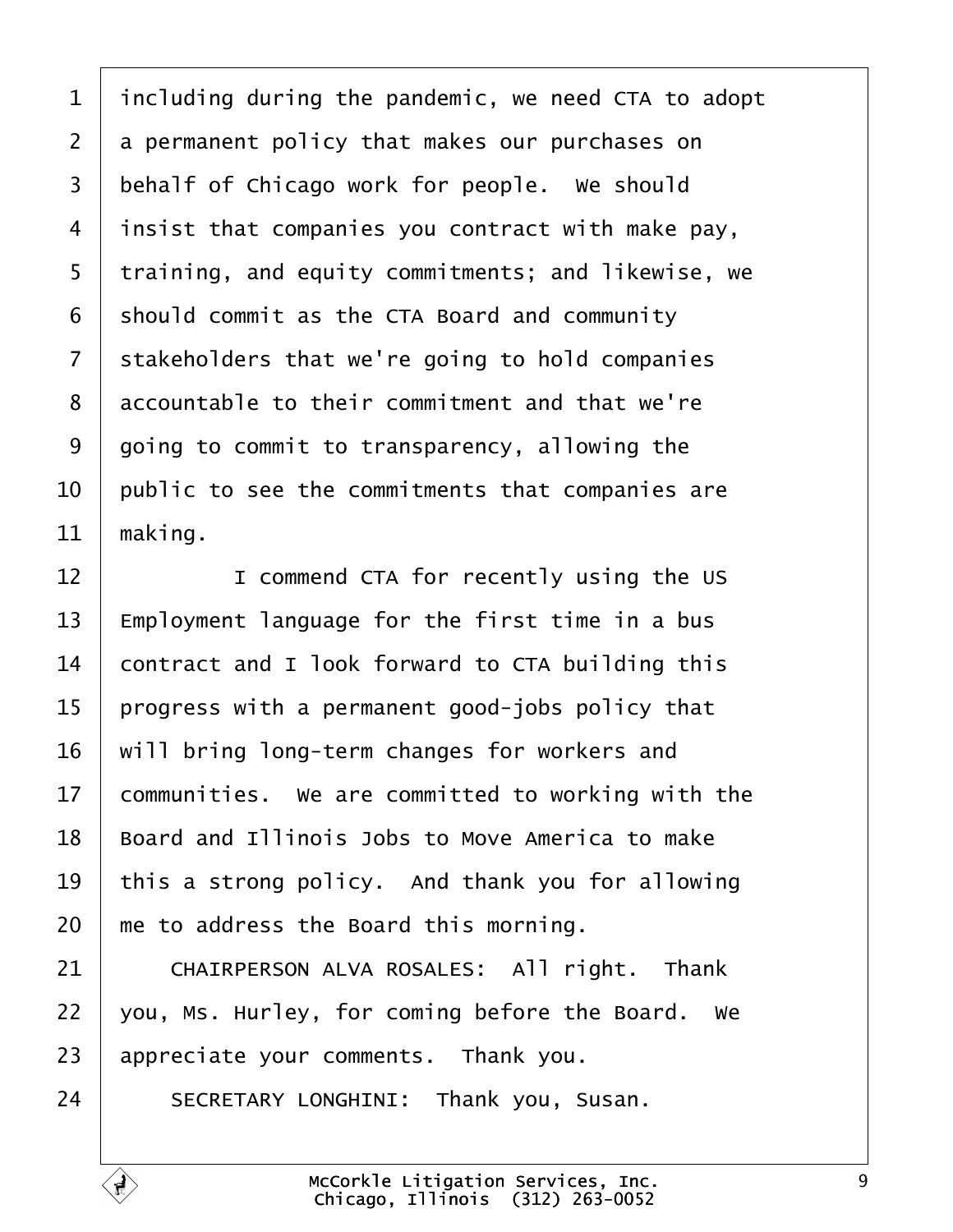- <span id="page-9-0"></span>
- 1 | Our next speaker will be James White.
- 2 Mr. White?

3 | JAMES WHITE: Yes. Good morning. My name is 4 James White. I'm the Director of Strategic 5 Campaigns for the International Association of 6 Sheet Metal, Air, Rail, and Transportation Workers, 7 also known as SMART. We represent over 200,000 8 members across Chicago, Illinois, and the rest of 9 the country including sheet metal workers, service 10 technicians, bus operators, railroad engineers and 11 conductors, welders, production, and manufacturing 12 employees and more. 13 Ve are also a proud member of the Jobs to 14 Move America Coalition, which is working to develop 15 a recruitment and training program to place women, 16 African-Americans, Latinos, returning citizens, and 17 veterans in new jobs at the Rail Corp on the 18 southeast side of Chicago. This factory is 19 building CTA's newest railcars. SMART alongside 20 bther labor, community, and workforce development 21 groups are working to make sure this factory will 22 brovide middle-class careers for folks who are not 23 traditionally employed in manufacturing. We are 24 broud to see CTA's railcar contract resulting in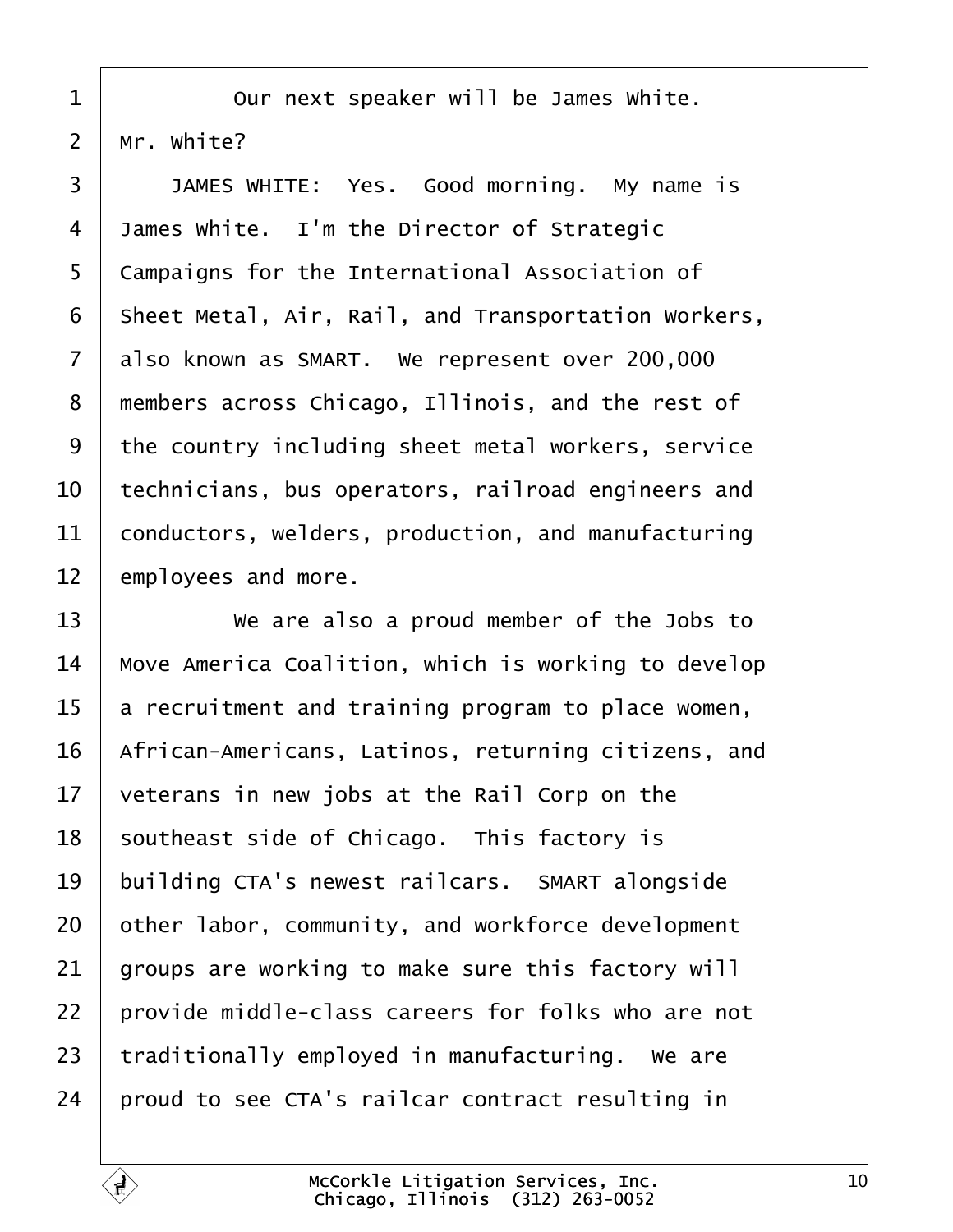<span id="page-10-0"></span>1 investments in the people of Chicago. 2 **CTA** must ensure purchases like the railcar 3 dontract and the most recent diesel bus contract 4 dontinue to include benefits for working people. I 5 am asking you to set a date to pass a good-jobs 6 policy or permanent US Employment Plan and to pass 7 it quickly and with strong language. If done 8 right, the policy would leverage CTA's purchases to 9 help address the growing skills gap in 10 manufacturing, the rise in temporary or unstable 11 employment, and the lack of diversity in the trades 12 workforce. 13 **CTA's policies should encourage companies** 14 competing for contracts to create and retain 15 full-time jobs, invest in pre-apprenticeship 16 programs, apprenticeships, on-the-job training, and 17 workforce developmental programs and training and 18 hiring people who have historically been excluded 19 or underrepresented in manufacturing.  $20$  <sup> $\parallel$ </sup> Through the policy, CTA can use our public 21 dollars to raise labor and equity standards in the 22 manufacturing industry, including in the emerging 23 electric bus industry. This is especially 24 *important as CTA begins its transition to an*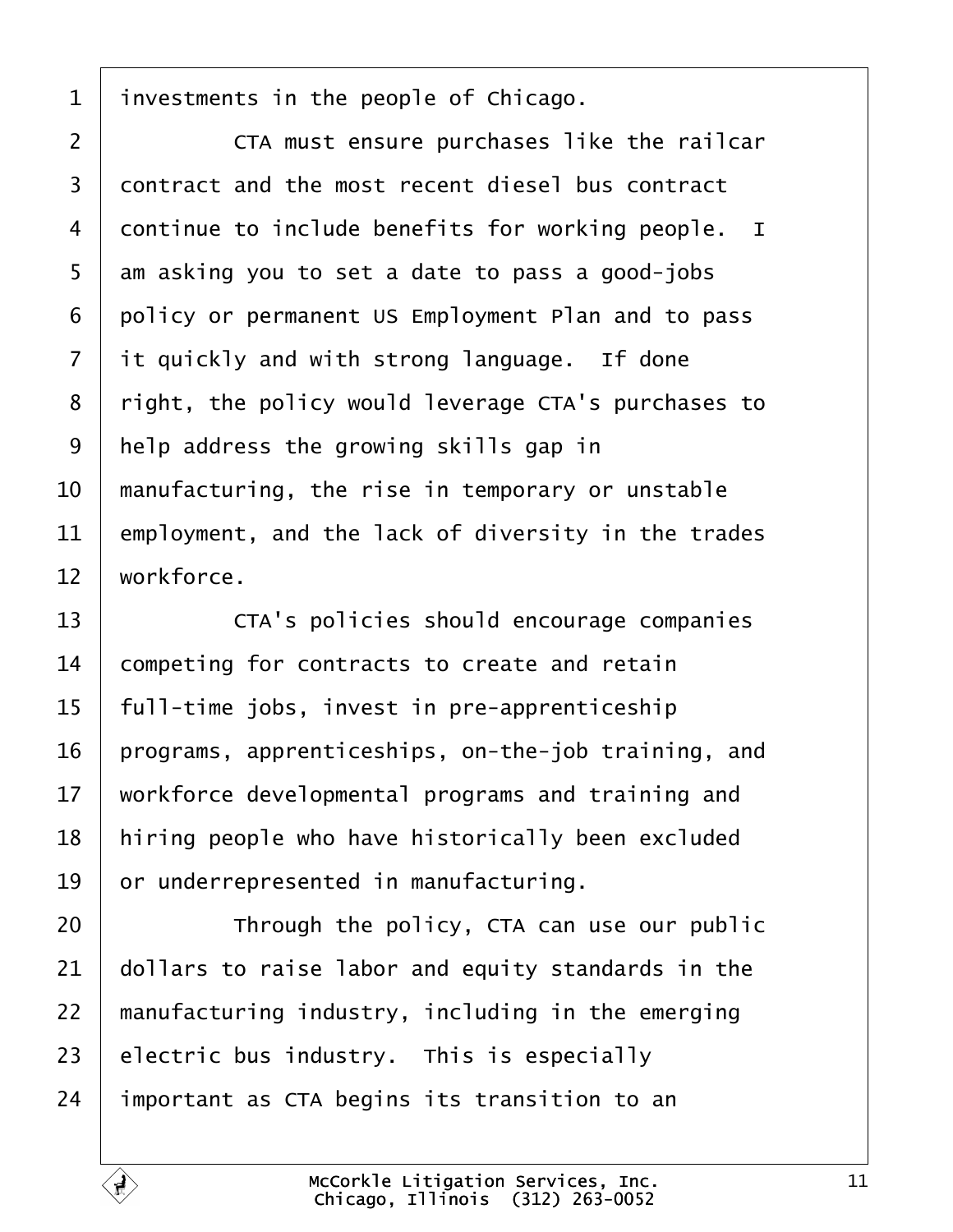<span id="page-11-0"></span>1 electric bus fleet.

2 **I** Many of our members are struggling to get 3 by in the pandemic and we need CTA to act. Don't 4 wait to do this policy. Help create good 5 family-sustaining jobs and careers. Thank you. I 6 appreciate you giving me the time to speak to the 7 Board. 8 CHAIRPERSON ALVA ROSALES: Thank you. Thanks 9 for coming before the Board and thanks for all the 10 work that SMART Union is doing. Thanks much. Have 11  $\frac{1}{2}$  a good day. 12 | SECRETARY LONGHINI: Mr. -- I'm sorry. Thank 13  $\sqrt{v}$ ou, Mr. White. 14 **Our next speaker will be Ms. Wahlberg.** 15 Please unmute, Natalie, and you may address the 16 Board. 17 | NATALIE WAHLBERG: Excellent. Can you hear me? 18 | SECRETARY LONGHINI: Yes, we can. 19 | NATALIE WAHLBERG: Great. I'm Natalie 20 Wahlberg, Illinois Coalition Organizer with Jobs to 21 Move America, which works at the intersection of 22 racial, economic, and environmental justice to 23 ensure that public dollars advance a more equitable 24 economy and healthier environment. We convened the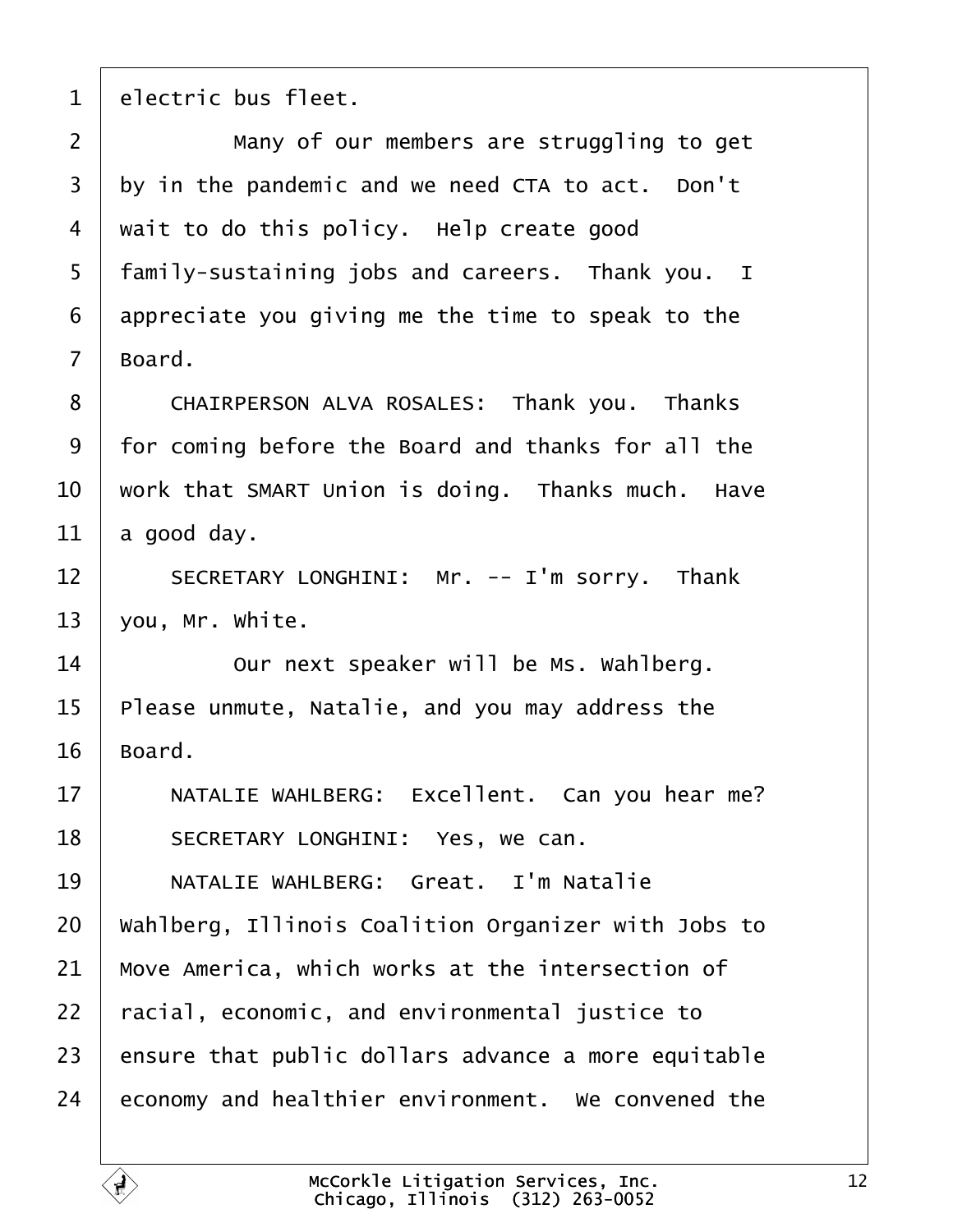<span id="page-12-0"></span>

| 1              | Ipcal coalition of labor, workforce development,    |
|----------------|-----------------------------------------------------|
| $\overline{2}$ | and community organizations that developed a        |
| 3              | good-jobs policy, which we presented to CTA this    |
| 4              | past September.                                     |
| 5              | We were thrilled to have President Carter           |
| 6              | speak at our press conference last week where       |
| $\overline{7}$ | mayors and transit agency leaders from across the   |
| 8              | dountry joined us to call for an end to the ban on  |
| 9              | Iocal hire for Federally funded infrastructure      |
| 10             | procurements. It's great to see CTA leading on      |
| 11             | this important effort. We hope CTA can continue to  |
| 12             | demonstrate itself as a leader in good jobs and     |
| 13             | equity by moving forward with the proposed policy   |
| 14             | our coalition presented last fall.                  |
| 15             | As we're faced with worsening economic              |
| 16             | inequality and environmental crises, this moment    |
| 17             | calls for the Board to pass a strong-jobs policy to |
| 18             | make the US Employment Plan a permanent part of     |
| 19             | CTA's purchases of railcars and buses.              |
| 20             | It's not only a crucial moment, but an              |
| 21             | opportune one for CTA to adopt a policy to leverage |
| 22             | public spending on transit infrastructure to build  |
| 23             | up a community with good jobs and living wages.     |
| 24             | The Federal Government's Build Back Better          |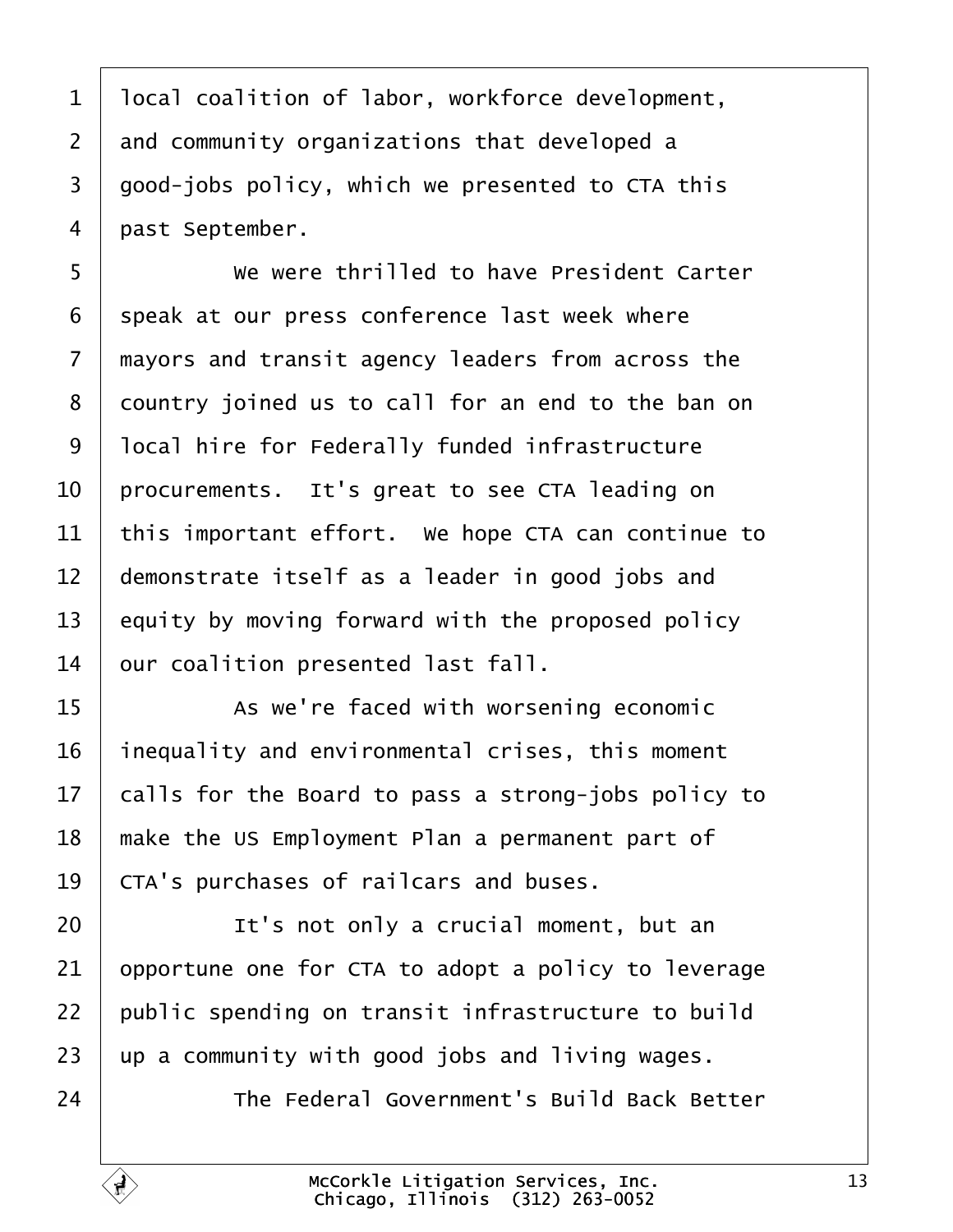<span id="page-13-0"></span>

| 1              | recovery plan is expected to bring significant     |
|----------------|----------------------------------------------------|
| $\overline{2}$ | infrastructure investment and CTA should be poised |
| 3              | to get the most out of this additional Federal     |
| 4              | support for communities left behind.               |
| 5              | We want to see CTA be a leader in helping          |
| 6              | position our city for an equitable economic        |
| 7              | recovery. The Board should adopt a good-jobs       |
| 8              | policy that strongly signals that every public     |
| 9              | dollar CTA spends matters in creating career       |
| 10             | opportunities for marginalized workers, especially |
| 11             | in the clean-energy economy.                       |
| 12             | It has now been 18 months since CTA was            |
| 13             | directed to implement a good-jobs policy and I     |
| 14             | encourage the Board to pass this policy as soon as |
| 15             | possible so that our public transit dollars can    |
| 16             | support jobs that lift up our communities. I look  |
| $17\,$         | forward to the US Employment Plan becoming a       |
| 18             | permanent tool in CTA's purchases to advance good  |
| 19             | jobs and equity.                                   |
| 20             | Now is the time to change the rules in             |
| 21             | CTA's purchases to maximize the benefits for       |
| 22             | communities most often denied good paying jobs.    |
| 23             | The CTA would be the largest transit agency in the |
| 24             | country to adopt this kind of policy. By passing a |
|                |                                                    |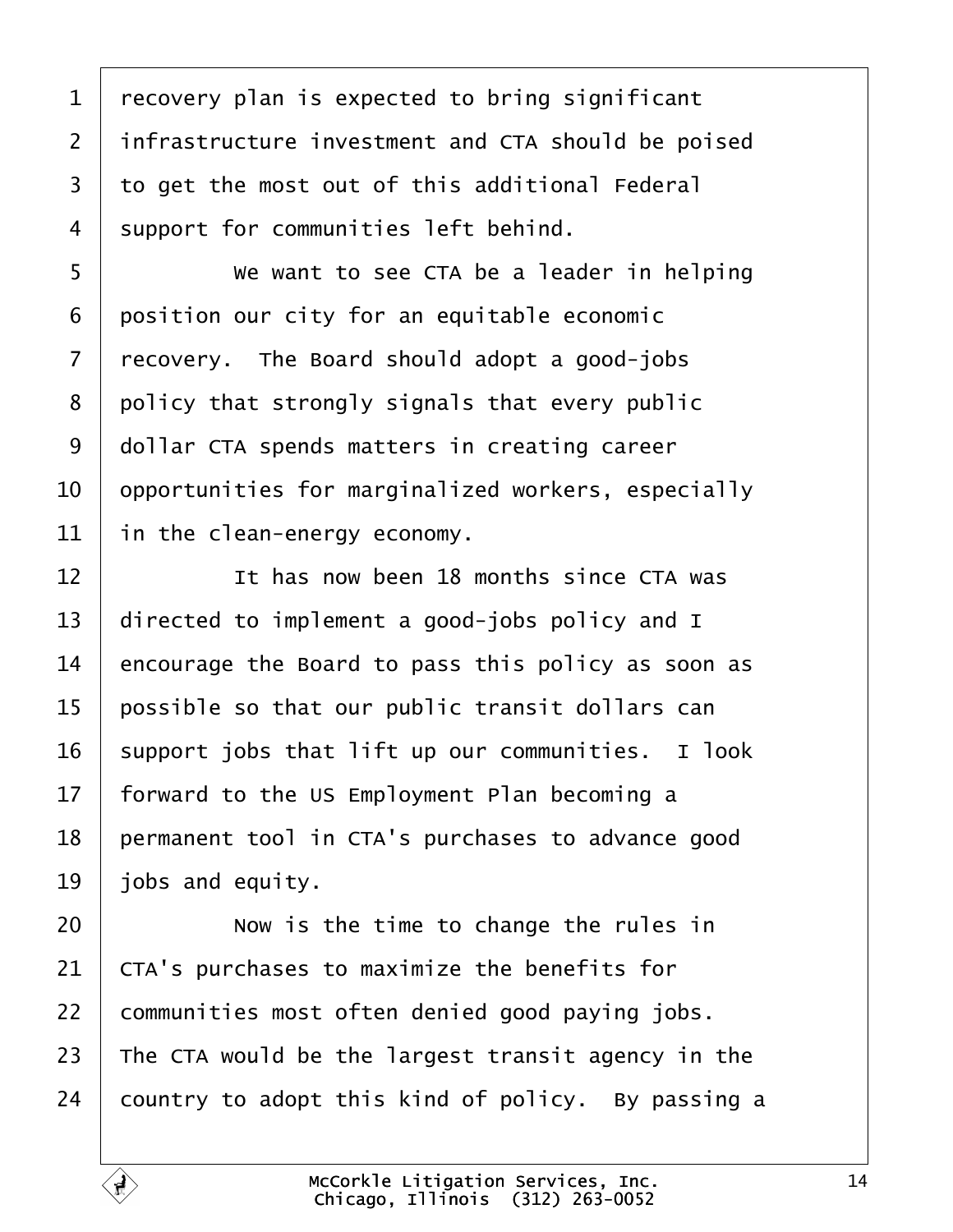<span id="page-14-0"></span>

| 1  | strong-jobs policy, CTA can set a national example      |
|----|---------------------------------------------------------|
| 2  | for how other government agencies across the            |
| 3  | dountry can leverage our public dollars for an          |
| 4  | economic recovery coming out of the pandemic.           |
| 5  | Thank you for your time and I look forward              |
| 6  | to talking with you all in the future.                  |
| 7  | CHAIRPERSON ALVA ROSALES: Thank you, Natalie            |
| 8  | Wahlberg. Thank you. We appreciate your time,           |
| 9  | your words, and your time as well. Thank you.           |
| 10 | SECRETARY LONGHINI: Thank you, Natalie.                 |
| 11 | Our final speaker today, Chairman, is                   |
| 12 | Mr. Leone Jose Bicchieri.                               |
| 13 | So, Leone, if you want to unmute your                   |
| 14 | phone and address the Board, go right ahead. Thank      |
| 15 | you.                                                    |
| 16 | LEONE BICCHIERI: Thank you. Did I unmute?               |
| 17 | SECRETARY LONGHINI: Yes. You sound very                 |
| 18 | clear, sir.                                             |
| 19 | LEONE BICCHIERI: Excellent. Excellent. Thank            |
| 20 | vou so much.                                            |
| 21 | So good morning, President Carter, Vice                 |
| 22 | Chair Alva Rosales, and the whole CTA board. My         |
| 23 | hame is leone Jose Bicchieri. I'm the founder and       |
| 24 | <b>Executive Director of Working Family Solidarity.</b> |
|    |                                                         |

 $\Gamma$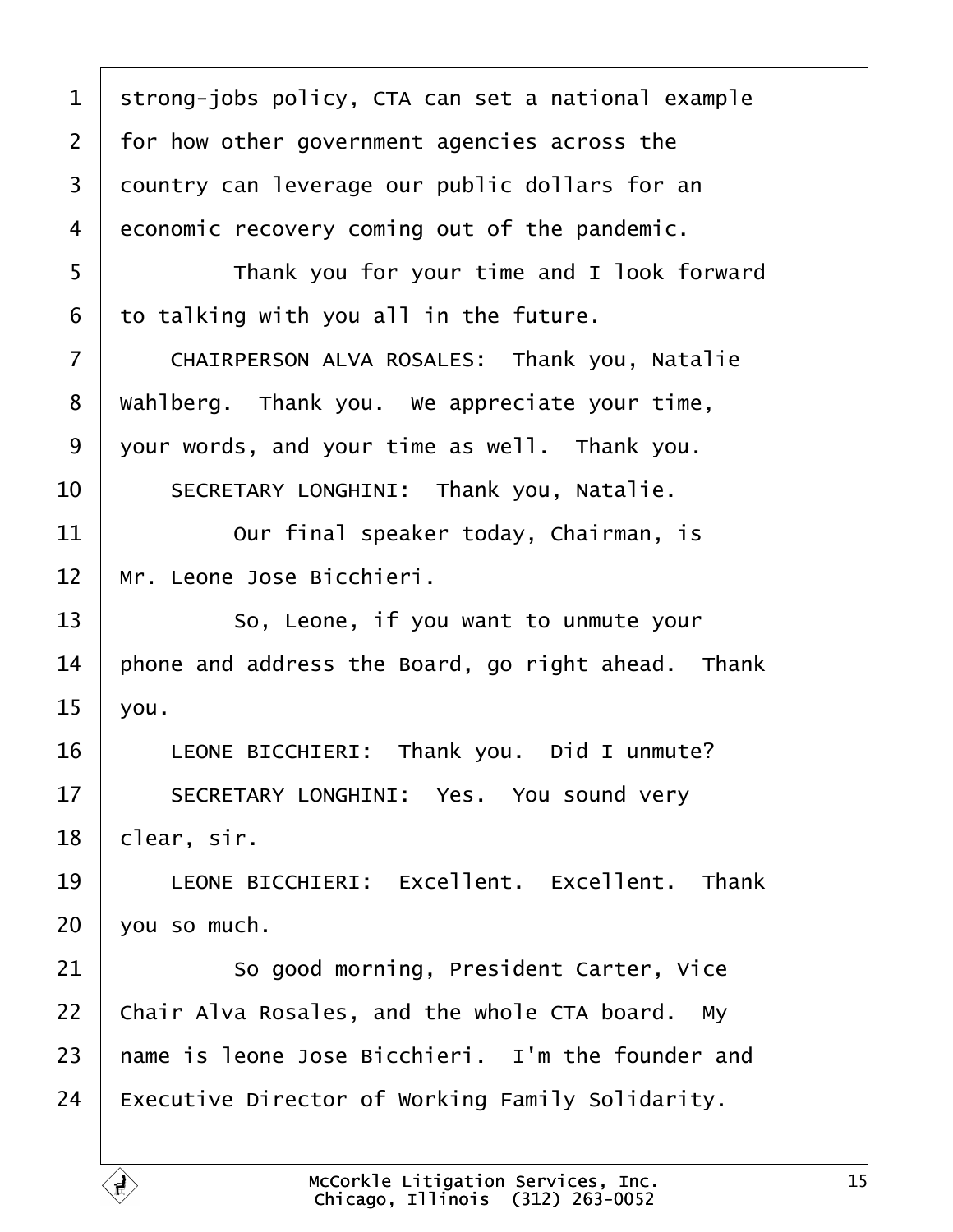<span id="page-15-0"></span>

| 1               | We work in several dis-invested neighborhoods on    |
|-----------------|-----------------------------------------------------|
| $\overline{2}$  | Chicago's west, southwest, and south side, which    |
| 3               | are largely African-American and Latinx.            |
| 4               | Our mission is to improve workplace                 |
| 5               | donditions and advocate for equitable hiring        |
| 6               | practices and equitable development; and last year, |
| 7               | we've been working a lot to support workers during  |
| 8               | the pandemic.                                       |
| 9               | People out here are really hurting as you           |
| 10              | all know, which is why my organization, as part of  |
| 11              | Jobs to Move America Coalition, has been working    |
| 12              | with the CTA on the good-jobs policy. Our proposed  |
| 13              | policy, we would hope then the companies bidding    |
| 14              | for CTA contracts would make commitments around the |
| 15              | number of manufacturing jobs, that they would       |
| 16              | create or retain, the wages and benefits they'll    |
| 17 <sub>1</sub> | provide, and their plans to train and hire workers  |
| 18              | who face major barriers to employment, a lot of our |
| 19              | members, such as people with a history in the       |
| 20              | criminal justice system or just very low-income and |
| 21              | it's a way to incorporate jobs, equity, and         |
| 22              | training into CTA's contracts with companies.       |
| 23              | We need the Board's support to make sure            |
| 24              | that this policy empowers low-income workers and    |
|                 |                                                     |

Г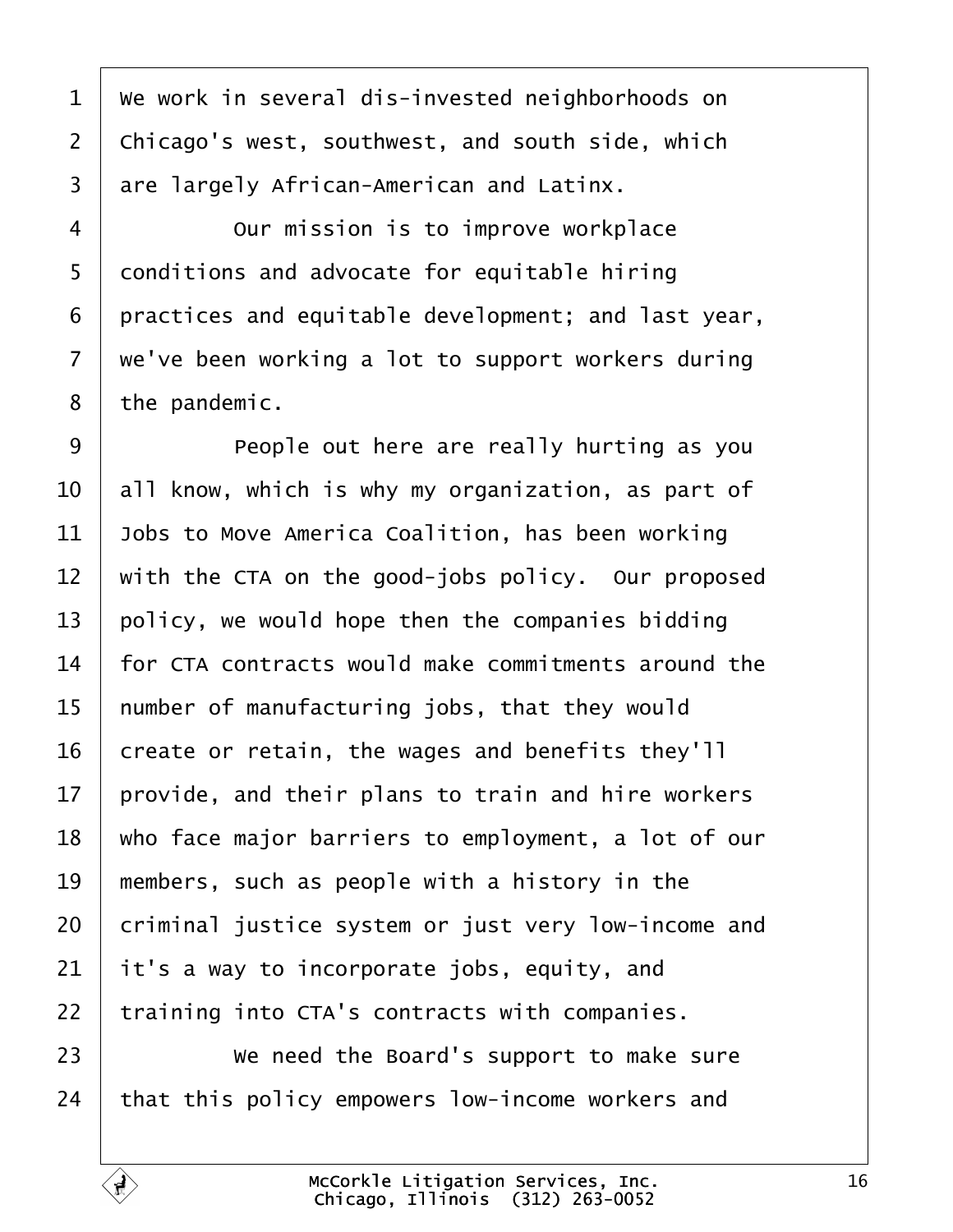<span id="page-16-0"></span>

|  | 1 workers of color, which are about 90 to 95 percent |  |  |  |  |  |  |  |  |  |
|--|------------------------------------------------------|--|--|--|--|--|--|--|--|--|
|--|------------------------------------------------------|--|--|--|--|--|--|--|--|--|

2 of our members, and my organization works with

- 3 people who are employed and also a lot who are
- 4 unemployed and seeking work; people who are
- 5 underemployed; people who are contingent, work one
- ·6· ·to three times a week, whatever they can get,
- 7 sometimes at different jobs. No benefits, no job
- 8 security, no avenue for earning better wages and
- 9 more hours.
- 10 **I** really encourage CTA to use its position
- 11 as the nation's second largest public transit
- 12 system to ensure that our public dollars go to
- 13 companies that take care of their workers.
- 14 Companies receiving our public money should build
- 15 high-quality buses and railcars and be good
- 16 employers that treat workers that make our vehicles
- 17 with dignity and respect.
- 18 **Dure coalition would love to have the**
- 19 by portunity to meet with the Board and tell you
- 20 more about our proposed policy at some point in the
- 21 future and I thank you very much for giving me time
- $22$  today.
- 23 | CHAIRPERSON ALVA ROSALES: Thank you. Thank
- 24  $\sqrt{v}$  vou also for the work you're doing in the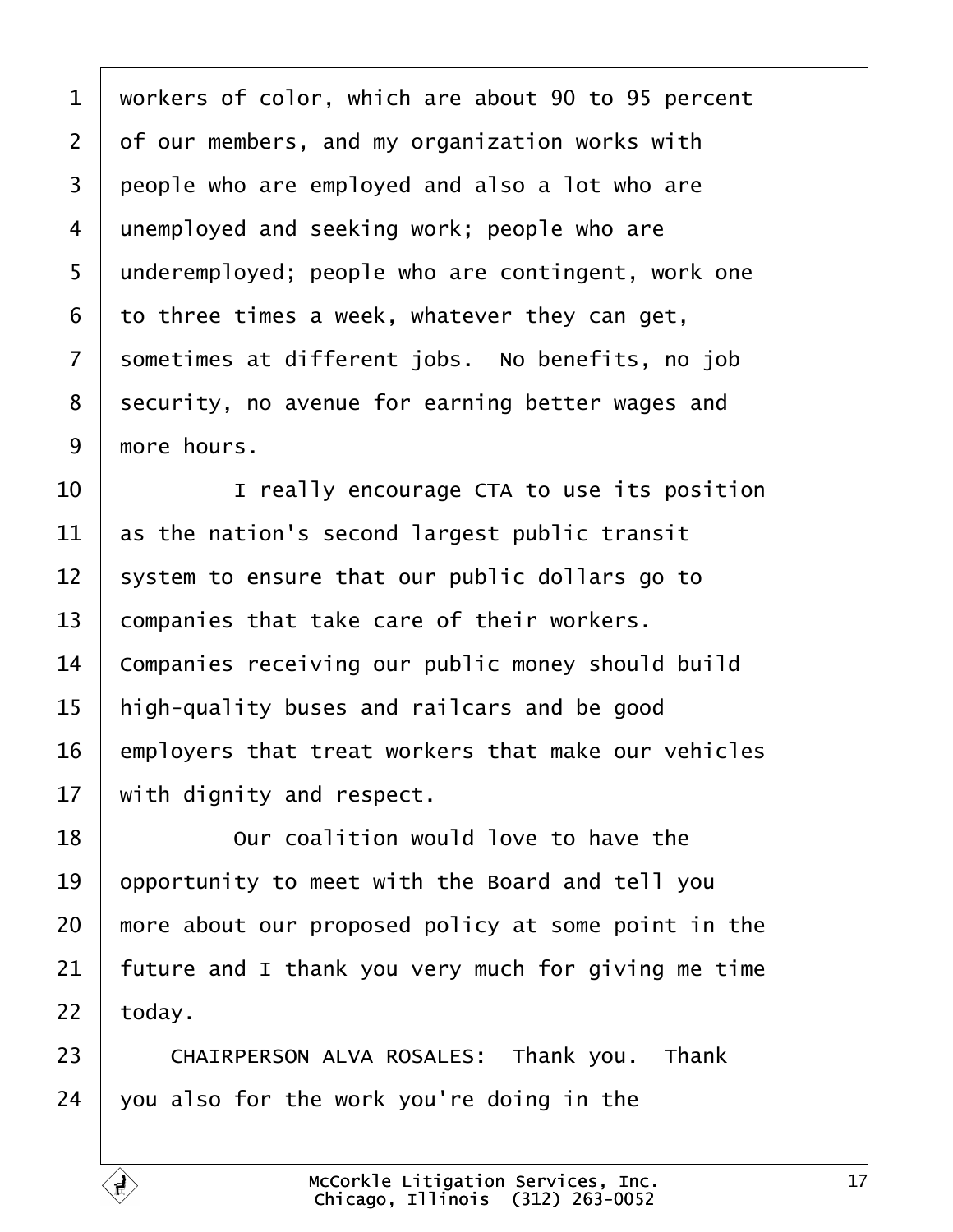<span id="page-17-0"></span>

|  | 1 dommunities with the Working Family Solidarity. |  |  |  |  |
|--|---------------------------------------------------|--|--|--|--|
|--|---------------------------------------------------|--|--|--|--|

2  $\mathsf{\bar{a}}$  hanks so much for that.

| 3              | I want to -- so I am Mexican. You said            |
|----------------|---------------------------------------------------|
| 4              | you're Mexican-Italian, so I want to see if I say |
| 5              | your name correctly. Bicchieri? Is that correct?  |
| 6              | LEONE BICCHIERI: Really close. Well, you said     |
| $\overline{7}$ | it like my Mexican side of the family says it. So |
| 8              | I can't say no. My Italian side, that's from --   |
| 9              | Leone. Leone is the Italian way. So I actually    |
| 10             | got Leone Jose and then Bicchieri Gonzales. I     |
| 11             | spared you guys the full name today.              |
| 12             | CHAIRPERSON ALVA ROSALES: Okay. All right.        |
| 13             | Well, thank you so much for coming and I want to  |
| 14             | thank all of the speakers.                        |
| 15             | <b>LEONE BICCHIERI: For sure.</b>                 |
| 16             | CHAIRPERSON ALVA ROSALES: All right, Leone.       |
| 17             | Thank you so much. Have a good day.               |
| 18             | SECRETARY LONGHINI: Thank you. Thank you,         |
| 19             | Leone, as well.                                   |
| 20             | Chairman Alva Rosales, that concludes the         |
| 21             | public comment portion of today's meeting.        |
| 22             | CHAIRPERSON ALVA ROSALES: Great. Thank you.       |
| 23             | <b>PRESIDENT CARTER: Director Alva Rosales --</b> |
| 24             | CHAIRPERSON ALVA ROSALES: We'll move on --        |
|                |                                                   |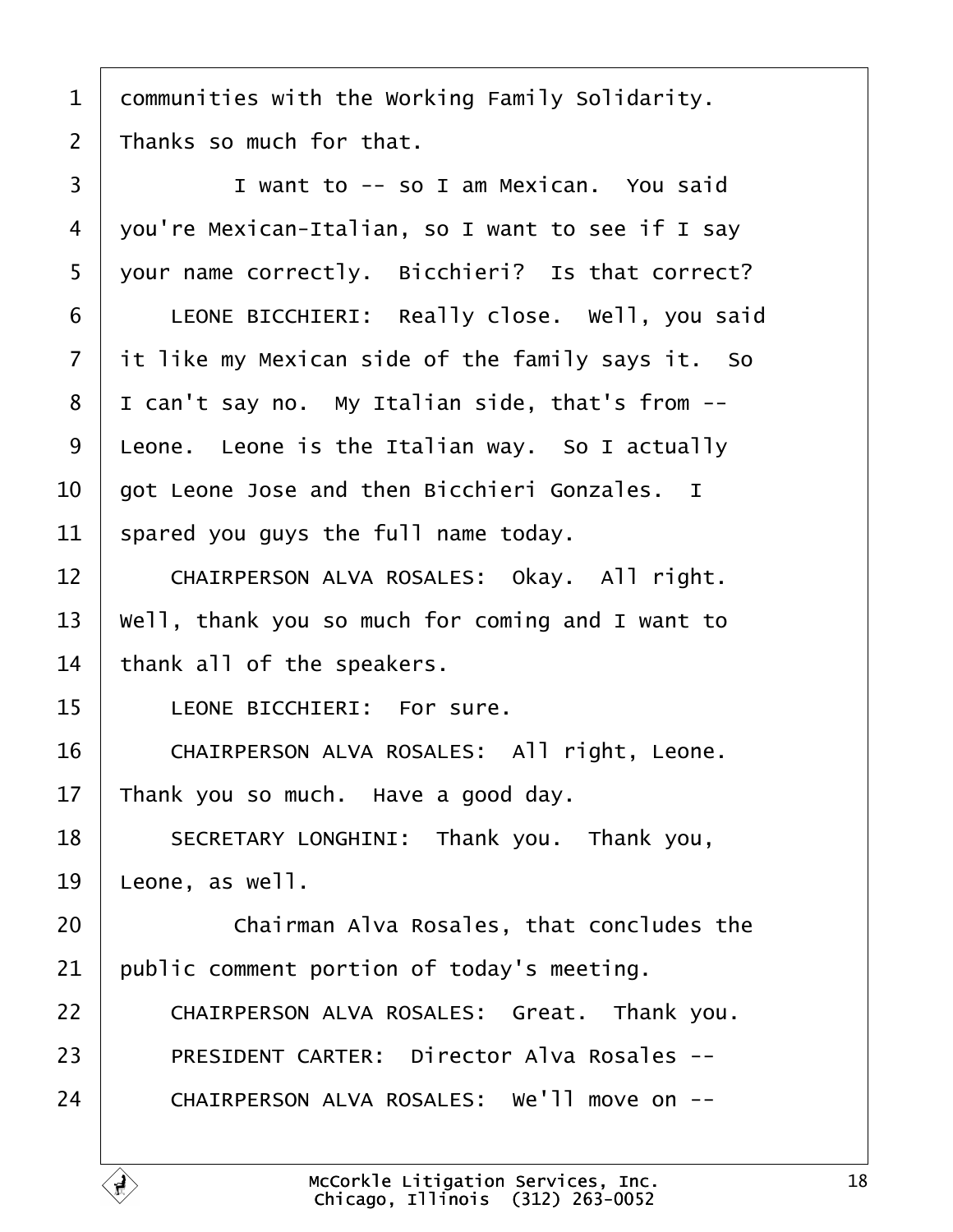<span id="page-18-0"></span>

| Pardon me? |
|------------|
|------------|

- 2 | PRESIDENT CARTER: Director --
- 3 **SECRETARY LONGHINI: President Carter wants to**

4 say something.

- 5 | CHAIRPERSON ALVA ROSALES: Oh, yes.
- 6 | PRESIDENT CARTER: Sorry. Before we move on,
- 7 dan I just say something in response to the
- 8 speakers who raised the US Employment Plan with
- 9 vlou?
- 10 **First of all, I want the Board to know**
- 11 that the principles behind which JMA is making this
- 12 request to the Board certainly align with the
- 13 principles that I believe in as president of CTA.
- 14  $\parallel$  believe that as a public agency, we should be
- 15 leveraging and should be finding ways to leverage
- 16 public dollars to support particularly
- 17 disenfranchised communities, communities of color,
- 18 communities who have faced traditional barriers
- 19 that prevented them from being able to get
- 20 well-paying good jobs that allow them to support
- 21 their family and their communities.
- $22$   $\parallel$  That is one of the reasons why I have been
- 23 probably one of the strongest voices in the transit
- 24 industry in support of the US Employment Plan as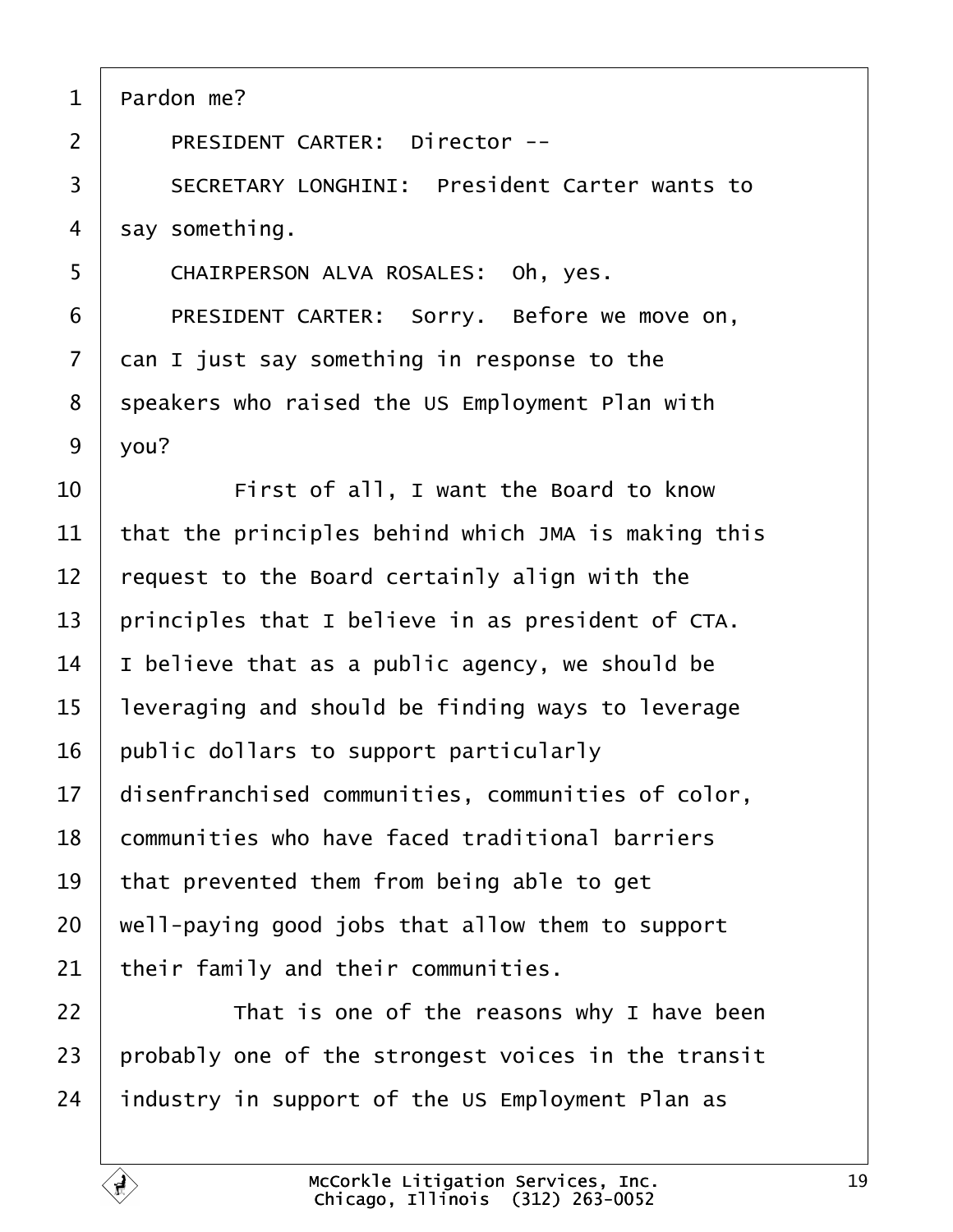<span id="page-19-0"></span>

| $\mathbf 1$    | well as the other principles that JMA has been      |
|----------------|-----------------------------------------------------|
| $\overline{2}$ | pursuing that would be supportive of these          |
| 3              | endeavors. In fact, as you know, not only have we   |
| 4              | pursued these options with regards to our railcar   |
| 5              | procurement and our bus procurement, but we also    |
| 6              | are pursuing them right now with regard to RPM and  |
| $\overline{7}$ | the local hiring -- the local hiring and the        |
| 8              | programs we put in place to really create the       |
| 9              | pipeline to provide, through that project, the      |
| 10             | types of jobs that would be supportive of the goals |
| 11             | that have been expressed by our commenters today.   |
| 12             | I also want to let you know that I am               |
| 13             | working on a proposal to present to the Board later |
| 14             | this year that will cover a broader holistic view   |
| 15             | of how CTA should conduct its business in an        |
| 16             | inclusive and diverse environment. And that --      |
| 17             | that policy, as I envision it, which you will hear  |
| 18             | more about in the future, will not only in my       |
| 19             | opinion address the concerns that are being raised  |
| 20             | by JMA in terms of the Board establishing the       |
| 21             | principles by which CTA will conduct its business,  |
| 22             | but will also address many of the other issues that |
| 23             | know the Board feels deeply about in terms of how   |
| 24             | we conduct our business, be it the way we provide   |
|                |                                                     |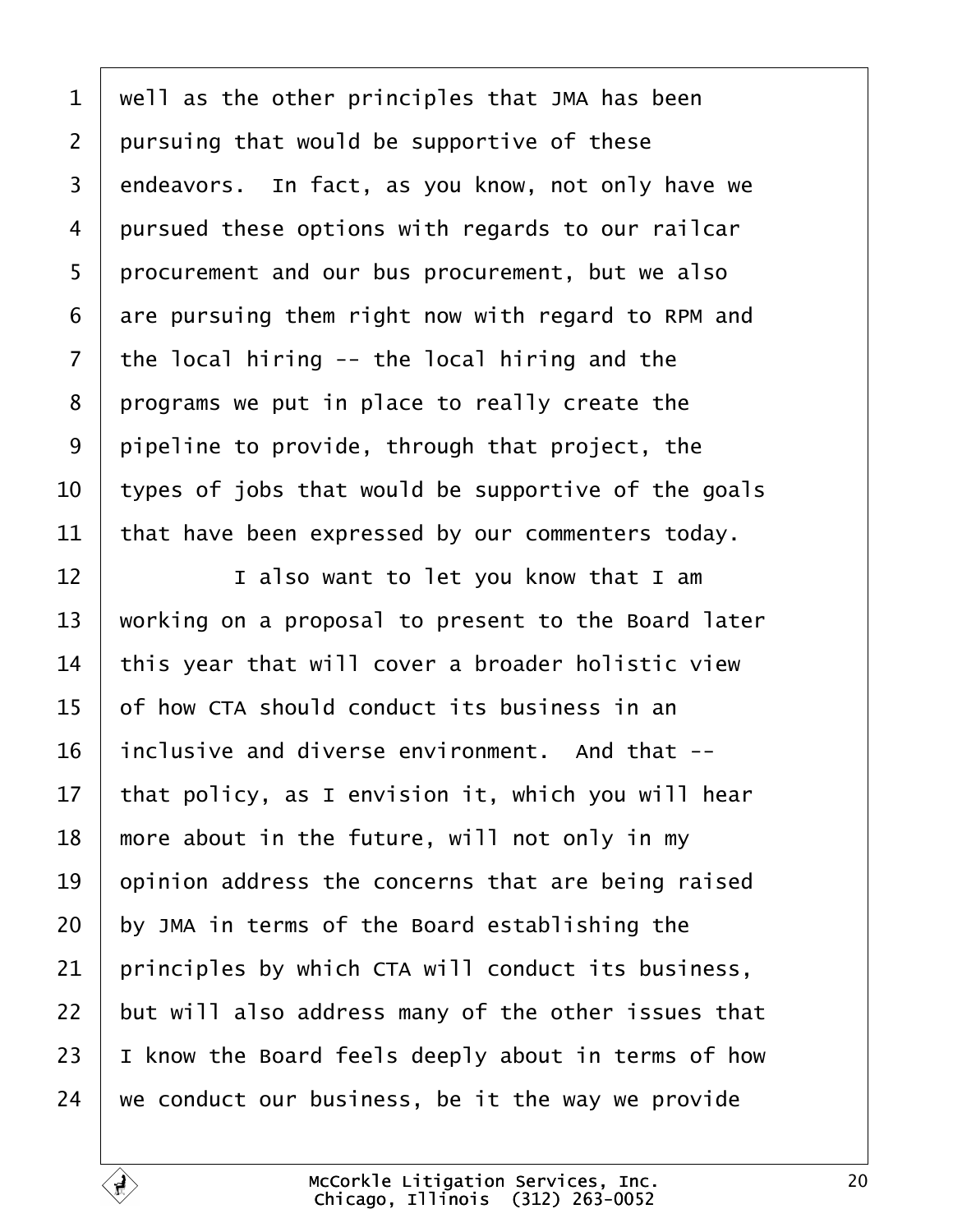<span id="page-20-0"></span>1 dur services, the way we engage the community, and 2 the way in which we ultimately support the 3 dommunities that we serve on a daily basis in our 4 rble as CTA. 5 **Solut ask you to -- to be patient while I** 6 put this together. I'm actually working with an 7 drganization I know many of you are familiar with, 8 both because the organization and because of one of 9 their leaders, CNT and Jackie Grimshaw, who has 10 denerously agreed to support CTA in developing the 11 principles that I want to present to you at a later 12 date. And I believe that when we present these --13 this broader policy to you, it will be not only 14 something that the Board will readily embrace, it 15 will also reflect what, in my opinion, has been the 16 position and approach that the Board has taken with 17 CTA staff ever since I've been a part of this -- of 18 CTA and in ensuring that we're doing everything 19 that we can to address the inequities that exist in 20  $\alpha$  areas in this city that we serve through the 21  $\theta$  dollars that we ultimately spend in a very public 22 way to support CTA and its daily services. 23 **So I want you to know that there's nothing** 24 that I heard in these comments that I would take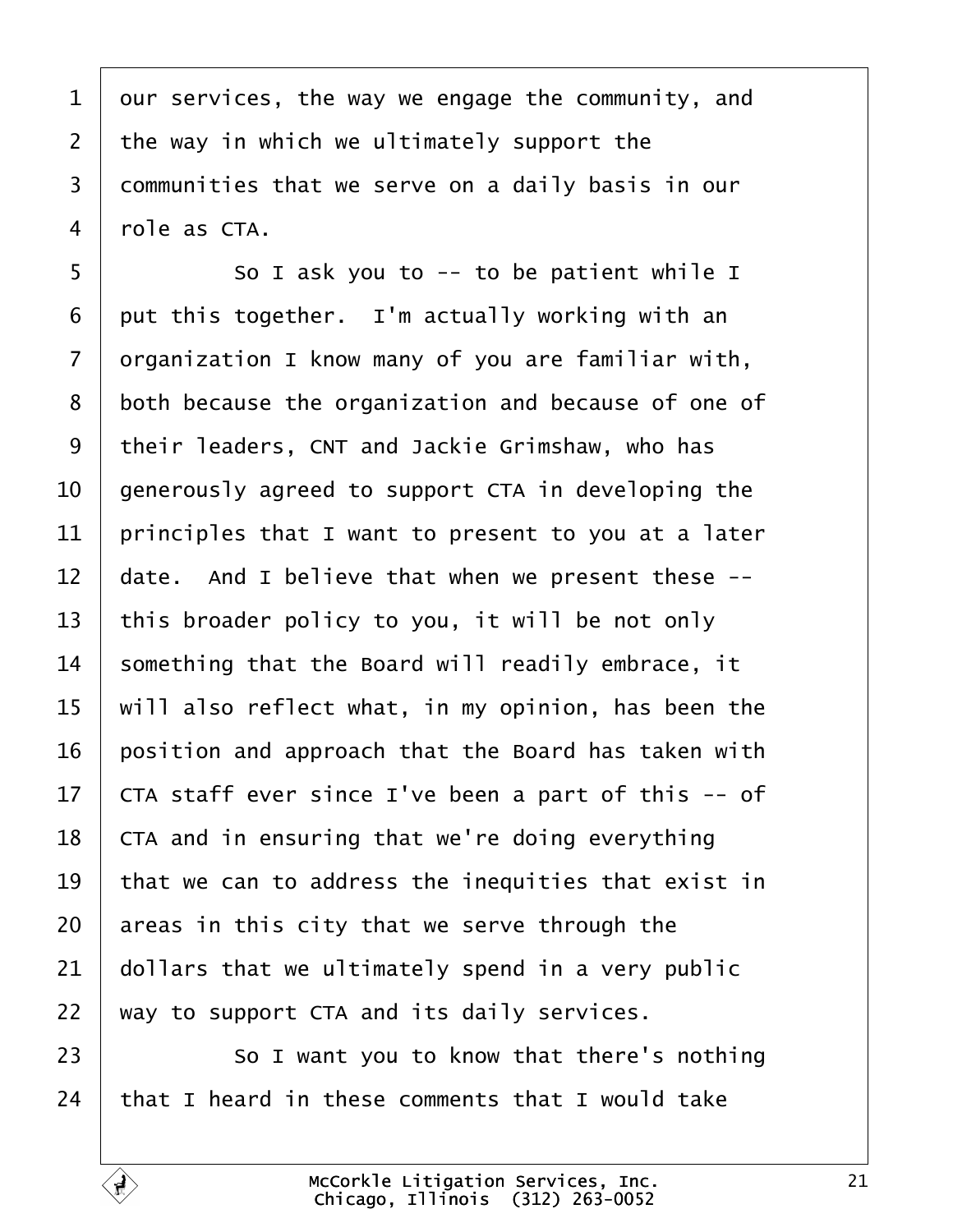- <span id="page-21-0"></span>1 strong objection to. In fact, as one of the
- 2 dommenters mentioned, I actually have been involved
- 3 in press events advocating for the things that they
- 4 want and I certainly understand their desire to
- 5 want to be sure that the agency as a whole has
- ·6· ·institutionalized many of the concepts that I've
- 7 developed and created on a case-by-case basis here
- 8 at CTA. But I certainly believe that it should be
- ·9· ·my legacy as CEO and ultimately your legacy as
- 10 board members to put in place a broader policy that
- 11 will ultimately indicate and show the Board's
- 12 support, as you have already done, on a much
- 13 broader way in support of the principles that have
- 14 been discussed by these commenters today. So thank
- 15 you for just giving me the opportunity to clarify
- 16  $$
- 17 | CHAIRPERSON ALVA ROSALES: Thank you, President
- 18 Carter. Did you say you have sort of a timeline
- 19 when you're going to be sharing that with us?
- 20 | PRESIDENT CARTER: It's my hope to do it later
- 21 this year. I suspect that it will be sometime this
- 22 summer. I don't have a specific date that I'm
- 23 going to present this to you. We have developed an
- 24 MOU with CNT that has time parameters around the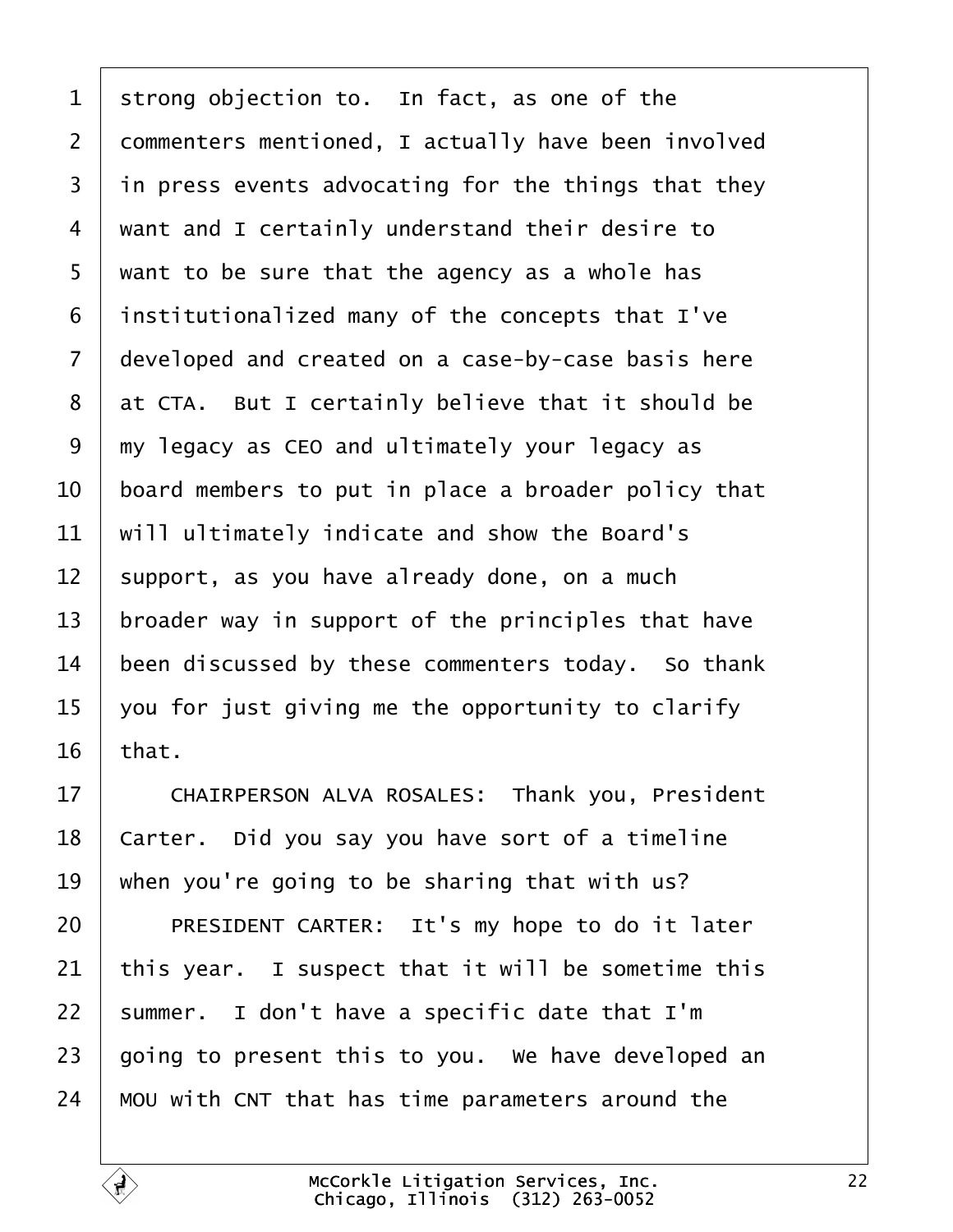<span id="page-22-0"></span>

| 1              | deliverables that they need to give to us. Those    |
|----------------|-----------------------------------------------------|
| $\overline{2}$ | deliverables will ultimately feed into the document |
| 3              | that I'm talking about that the Board will adopt,   |
| 4              | but certainly before the end of this year, the      |
| 5              | Board will have in front of it a policy document    |
| 6              | for its consideration.                              |
| 7              | CHAIRPERSON ALVA ROSALES: Great. Thank you.         |
| 8              | All right. So we'll go to our next order            |
| 9              | of business today, which is the approval of the     |
| 10             | February 10th board minutes. The minutes were       |
| 11             | previously distributed. So I would now like to      |
| 12             | entertain a motion to approve the minutes of the    |
| 13             | Regular Board Meeting of February 10th, 2021.       |
| 14             | DIRECTOR JAKES: So moved.                           |
| 15             | <b>DIRECTOR IRVINE: Second.</b>                     |
| 16             | SECRETARY LONGHINI: The motion has been moved       |
| 17             | by Directors Jakes and Irvine. I will now take a    |
| 18             | vote.                                               |
| 19             | Director Miller?                                    |
| 20             | DIRECTOR MILLER: Yes.                               |
| 21             | <b>SECRETARY LONGHINI: Director Jakes?</b>          |
| 22             | <b>DIRECTOR JAKES: Yes.</b>                         |
| 23             | <b>SECRETARY LONGHINI: Director Irvine?</b>         |
| 24             | <b>DIRECTOR IRVINE: Yes.</b>                        |
|                |                                                     |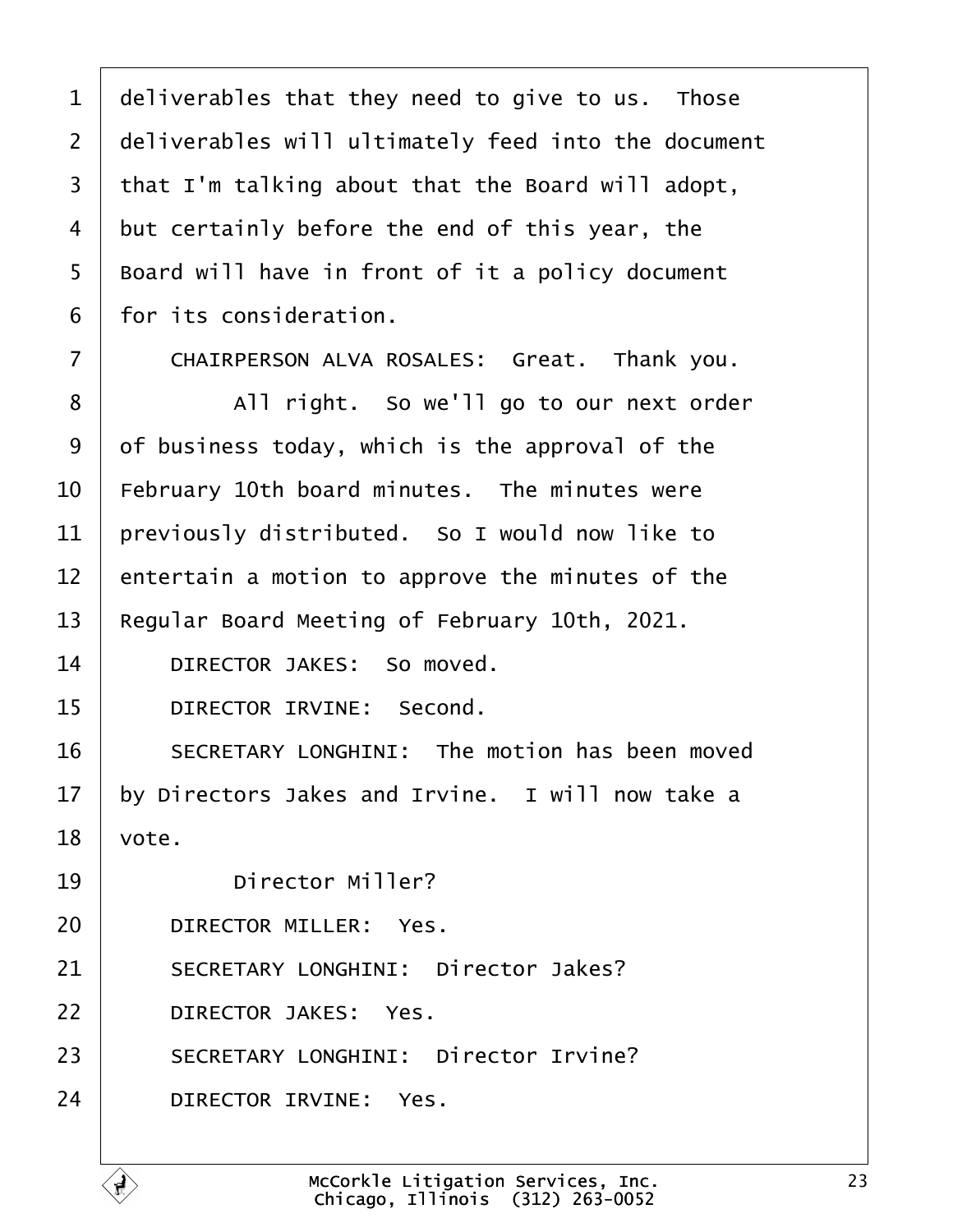<span id="page-23-0"></span>

| 1              | <b>SECRETARY LONGHINI: Director Silva? Director</b> |
|----------------|-----------------------------------------------------|
| 2              | Silva? Have you unmuted, Director Silva? Can you    |
| 3              | hear me?                                            |
| 4              | <b>DIRECTOR SILVA: Yes.</b>                         |
| 5              | SECRETARY LONGHINI: Yes. So you're voting yes       |
| 6              | on the minutes. Thank you.                          |
| $\overline{7}$ | <b>Chairman Alva Rosales?</b>                       |
| 8              | <b>CHAIRPERSON ALVA ROSALES: Yes.</b>               |
| 9              | SECRETARY LONGHINI: That motion is approved,        |
| 10             | ma'am, with five yes votes.                         |
| 11             | CHAIRPERSON ALVA ROSALES: Thank you. Our next       |
| 12             | order of business is Executive Session and it is my |
| 13             | understanding that today we will have Executive     |
| 14             | Session, is that correct, Karen?                    |
| 15             | COUNSEL SEIMETZ: Yes, Vice Chair. We will           |
| 16             | have a short Executive Session pursuant to          |
| 17             | Section 2, paragraph (c), subparagraph (11) of the  |
| 18             | Open Meetings Act.                                  |
| 19             | CHAIRPERSON ALVA ROSALES: Thank you. I'll now       |
| 20             | entertain a motion to recess into Executive Session |
| 21             | for the reasons stated by our counsel.              |
| 22             | DIRECTOR JAKES: So moved.                           |
| 23             | DIRECTOR IRVINE: Second.                            |
| 24             | SECRETARY LONGHINI: Moved and seconded by           |
|                |                                                     |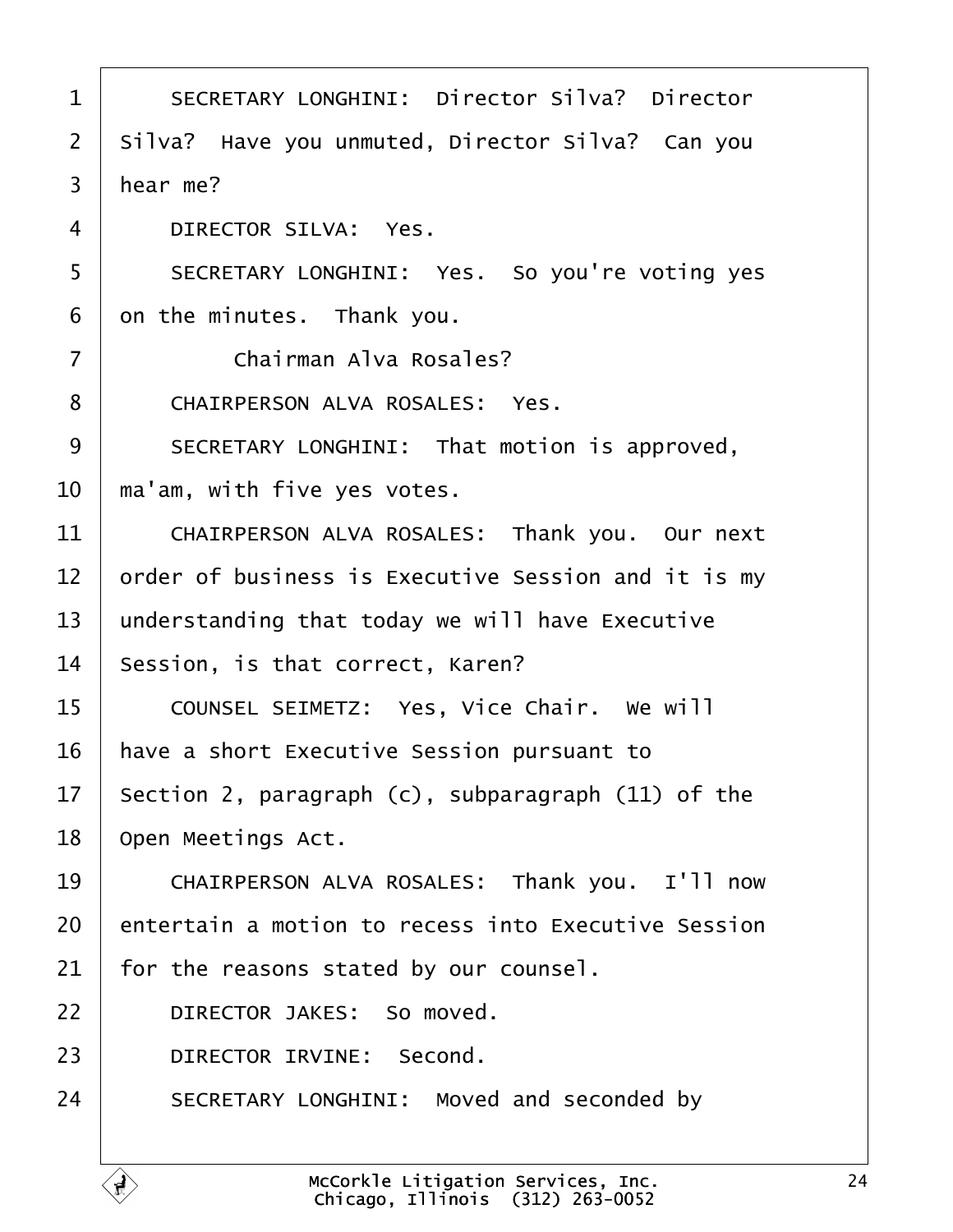<span id="page-24-0"></span>

| 1              | Directors Jakes and Irvine. I will now take a       |
|----------------|-----------------------------------------------------|
| 2              | vote.                                               |
| 3              | <b>Director Miller?</b>                             |
| 4              | <b>DIRECTOR MILLER: Yes.</b>                        |
| 5              | <b>SECRETARY LONGHINI: Director Jakes?</b>          |
| 6              | <b>DIRECTOR JAKES: Yes.</b>                         |
| $\overline{7}$ | <b>SECRETARY LONGHINI: Director Irvine?</b>         |
| 8              | <b>DIRECTOR IRVINE: Yes.</b>                        |
| 9              | <b>SECRETARY LONGHINI: Director Silva?</b>          |
| 10             | <b>DIRECTOR SILVA: Yes.</b>                         |
| 11             | <b>SECRETARY LONGHINI: Chairman Alva Rosales?</b>   |
| 12             | <b>CHAIRPERSON ALVA ROSALES: Yes.</b>               |
| 13             | SECRETARY LONGHINI: That motion is approved         |
| 14             | with five yes votes and we are now recessed into    |
| 15             | Executive Session. Thank you.                       |
| 16             | (A break was had for                                |
| 17             | Executive Session.)                                 |
| 18             | <b>SECRETARY LONGHINI: This is Gregory Longhini</b> |
| 19             | of the CTA Board Office. Chairman Alva Rosales, we  |
| 20             | are ready to proceed.                               |
| 21             | CHAIRPERSON ALVA ROSALES: Great. Thank yo           |
| 22             | much.                                               |
| 23             | I will now entertain a motion to return to          |
| 24             | Open Session of the March 10th, 2021 Regular Board  |
|                |                                                     |

you so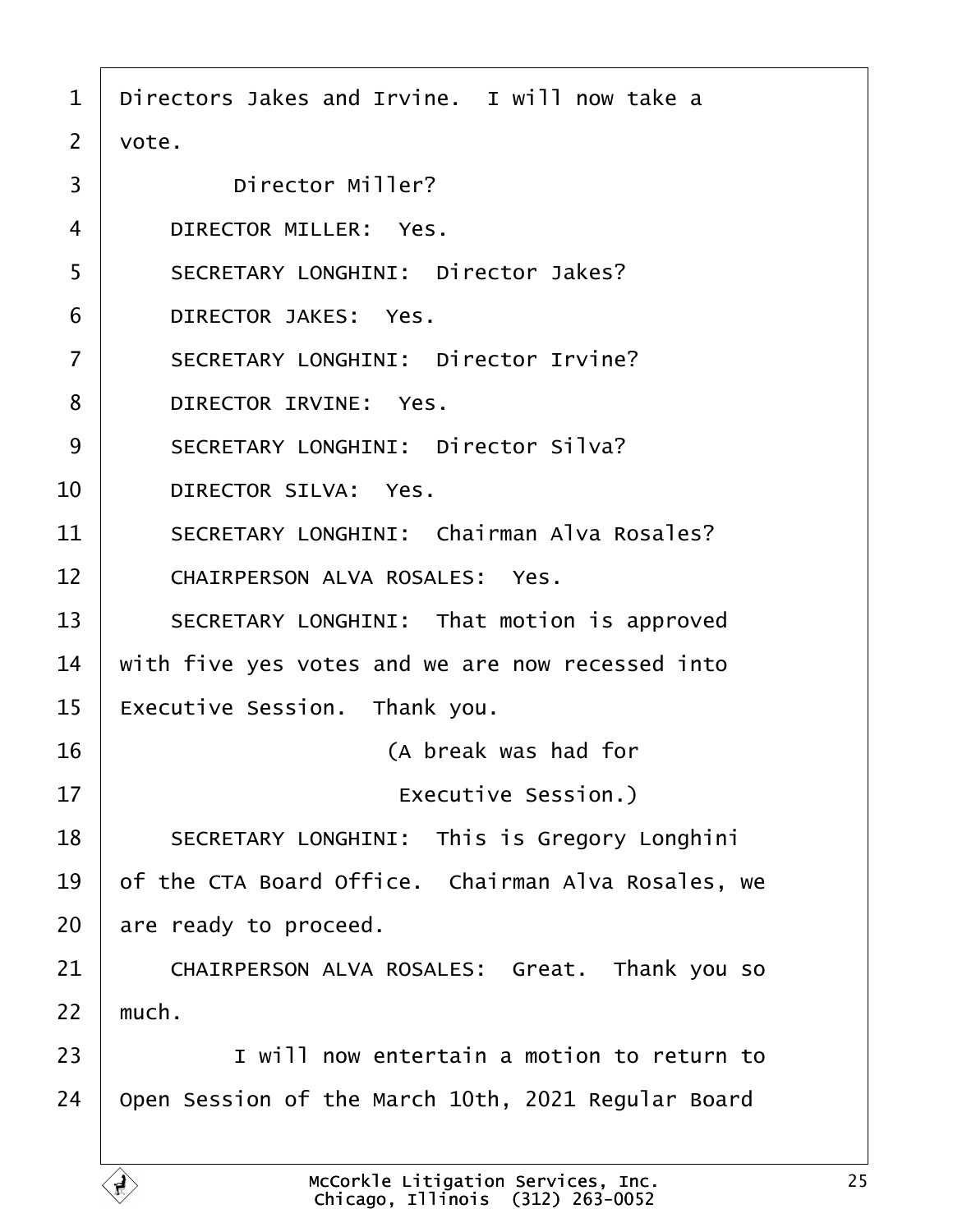<span id="page-25-0"></span>

| 1              | Meeting.                                           |
|----------------|----------------------------------------------------|
| $\overline{2}$ | DIRECTOR JAKES: So moved.                          |
| 3              | DIRECTOR IRVINE: Second.                           |
| 4              | SECRETARY LONGHINI: The motion has been moved      |
| 5              | and seconded by Directors Jakes and Irvine. I'll   |
| 6              | take a vote.                                       |
| $\overline{7}$ | <b>Director Miller?</b>                            |
| 8              | <b>DIRECTOR MILLER: Yes.</b>                       |
| 9              | <b>SECRETARY LONGHINI: Director Jakes?</b>         |
| 10             | <b>DIRECTOR JAKES: Yes.</b>                        |
| 11             | <b>SECRETARY LONGHINI: Director Irvine?</b>        |
| 12             | DIRECTOR IRVINE: Yes.                              |
| 13             | <b>SECRETARY LONGHINI: Director Silva?</b>         |
| 14             | <b>DIRECTOR SILVA: Yes.</b>                        |
| 15             | <b>SECRETARY LONGHINI: Chairman Alva Rosales?</b>  |
| 16             | CHAIRPERSON ALVA ROSALES: Yes.                     |
| 17             | SECRETARY LONGHINI: That motion -- excuse me.      |
| 18             | That motion has passed, Chairman, and we are back  |
| 19             | in Open Session now.                               |
| 20             | CHAIRPERSON ALVA ROSALES: Great. Thank you.        |
| 21             | The Board will now consider Agenda Item            |
| 22             | Number 4A, an item discussed in Executive Session. |
| 23             | Karen?                                             |
| 24             | COUNSEL SEIMETZ: Thank you, Vice Chair. In         |
|                |                                                    |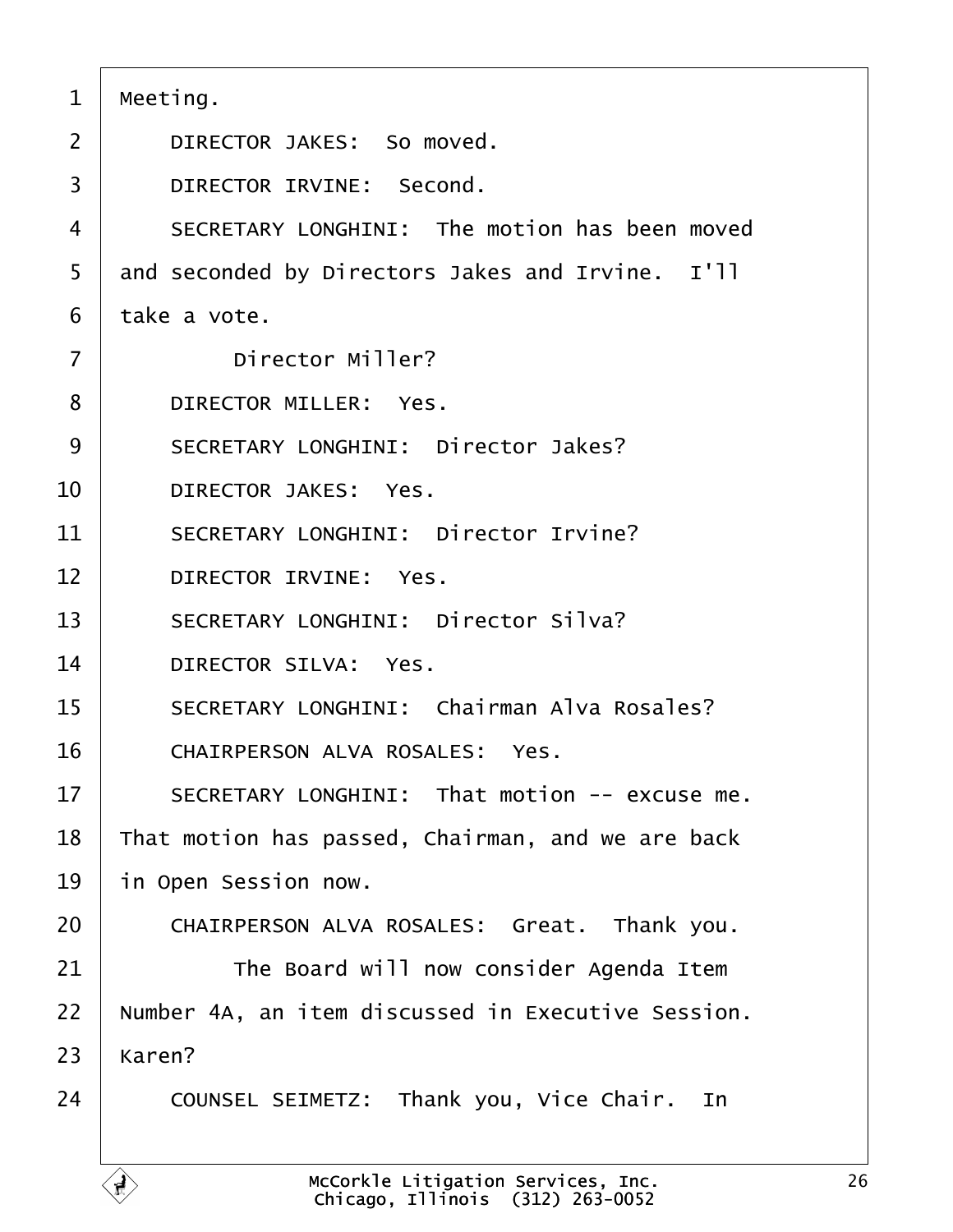<span id="page-26-0"></span>

|  | 1 Executive Session, we discussed the lawsuit of |  |  |  |  |  |
|--|--------------------------------------------------|--|--|--|--|--|
|--|--------------------------------------------------|--|--|--|--|--|

- 2 Joseph Morgan versus Sunday Ajayi and the CTA.
- 3 This lawsuit involves an accident which occurred on
- 4 June 6th, 2019 at 8:44 a.m. when the plaintiff
- 5 Joseph Morgan was struck and sustained severe
- 6 injuries while riding a bike in the bike lane on
- 7 Hubbard Street -- actually, on Wells Street near
- 8 Hubbard and the CTA bus rear-ended him and ran him
- 9 dver.
- $10$   $\parallel$  The plaintiff has now indicated a
- 11 willingness to accept in full settlement of this
- 12 lawsuit \$1,750,000 following a mediation and the
- 13 Law Department recommends settlement in that
- 14 amount.
- 15 | CHAIRPERSON ALVA ROSALES: Thank you, Karen. I
- 16 will now entertain a motion to approve an ordinance
- 17 recommending a settlement of \$1,750,000 in the case
- 18 of Joseph Morgan versus Sunday Ajayi and the
- 19 Chicago Transit Authority, Case Number 19-L-006846.
- 20 | DIRECTOR JAKES: So moved.
- 21 | DIRECTOR IRVINE: Second.
- 22 | SECRETARY LONGHINI: Moved and second by
- 23 Directors Jakes and Irvine. I will now take a
- $24$  vote.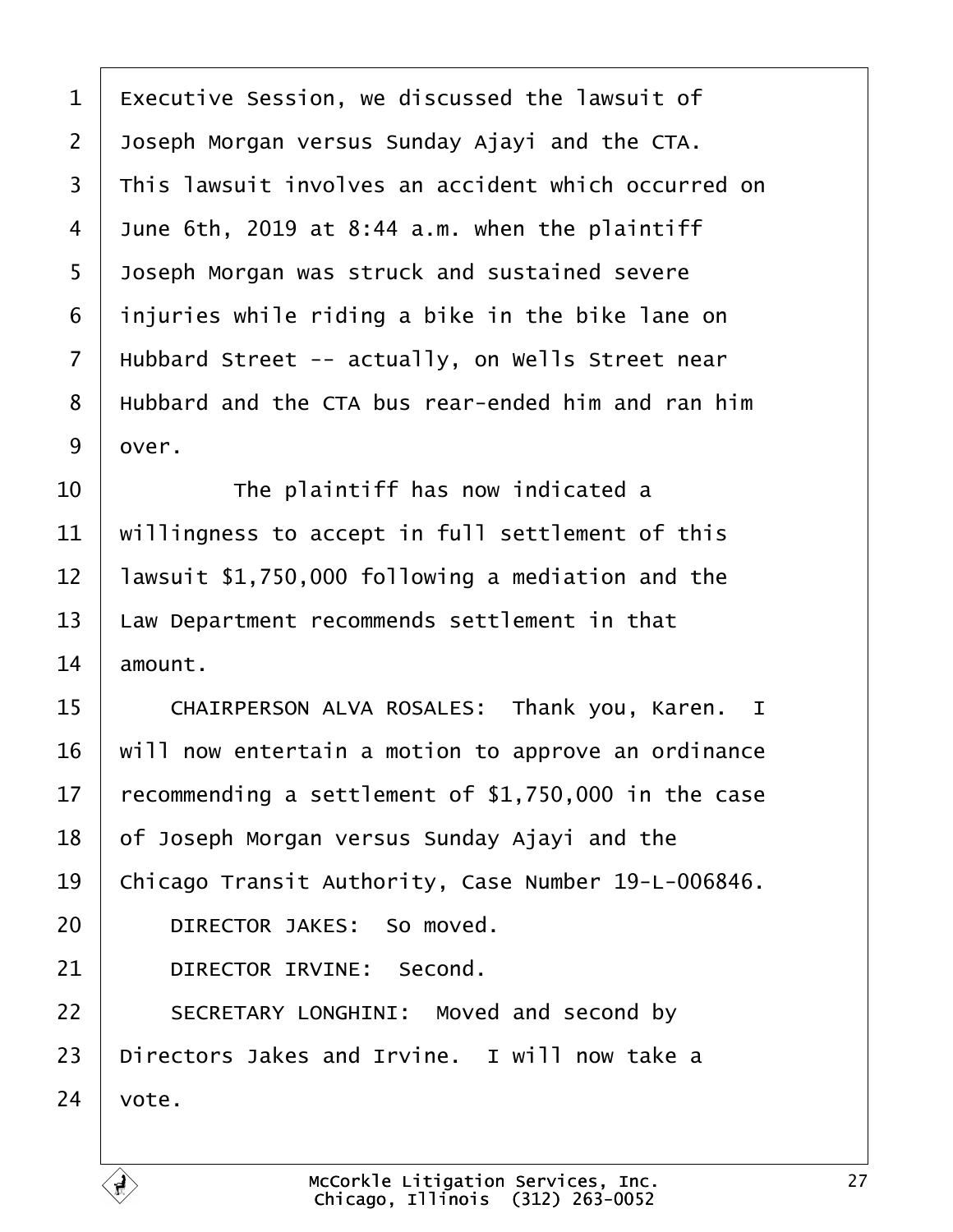<span id="page-27-0"></span>

| 1              | <b>Director Miller?</b>                            |
|----------------|----------------------------------------------------|
| $\overline{2}$ | <b>DIRECTOR MILLER: Yes.</b>                       |
| 3              | <b>SECRETARY LONGHINI: Director Jakes?</b>         |
| 4              | <b>DIRECTOR JAKES: Yes.</b>                        |
| 5              | <b>SECRETARY LONGHINI: Director Irvine?</b>        |
| 6              | <b>DIRECTOR IRVINE: Yes.</b>                       |
| $\overline{7}$ | <b>SECRETARY LONGHINI: Director Silva?</b>         |
| 8              | <b>DIRECTOR SILVA: Yes.</b>                        |
| 9              | <b>SECRETARY LONGHINI: Chairman Alva Rosales.</b>  |
| 10             | <b>CHAIRPERSON ALVA ROSALES: Yes.</b>              |
| 11             | SECRETARY LONGHINI: That motion to approve the     |
| 12             | settlement offer has been approved with five yes   |
| 13             | votes.                                             |
| 14             | CHAIRPERSON ALVA ROSALES: Thank you, Greg.         |
| 15             | Our next order of business is a report             |
| 16             | from the Committee on Finance, Audit & Budget.     |
| 17             | Director Silva.                                    |
| 18             | DIRECTOR SILVA: The Committee on Finance,          |
| 19             | Audit & Budget met earlier this morning via Zoom   |
| 20             | video-teleconference. The Committee approved the   |
| 21             | February 10, 2021 committee minutes. The Committee |
| 22             | eviewed the finance report.                        |
| 23             | The Committee also reviewed the following          |
| 24             | ordinance. An ordinance authorizing an             |
|                |                                                    |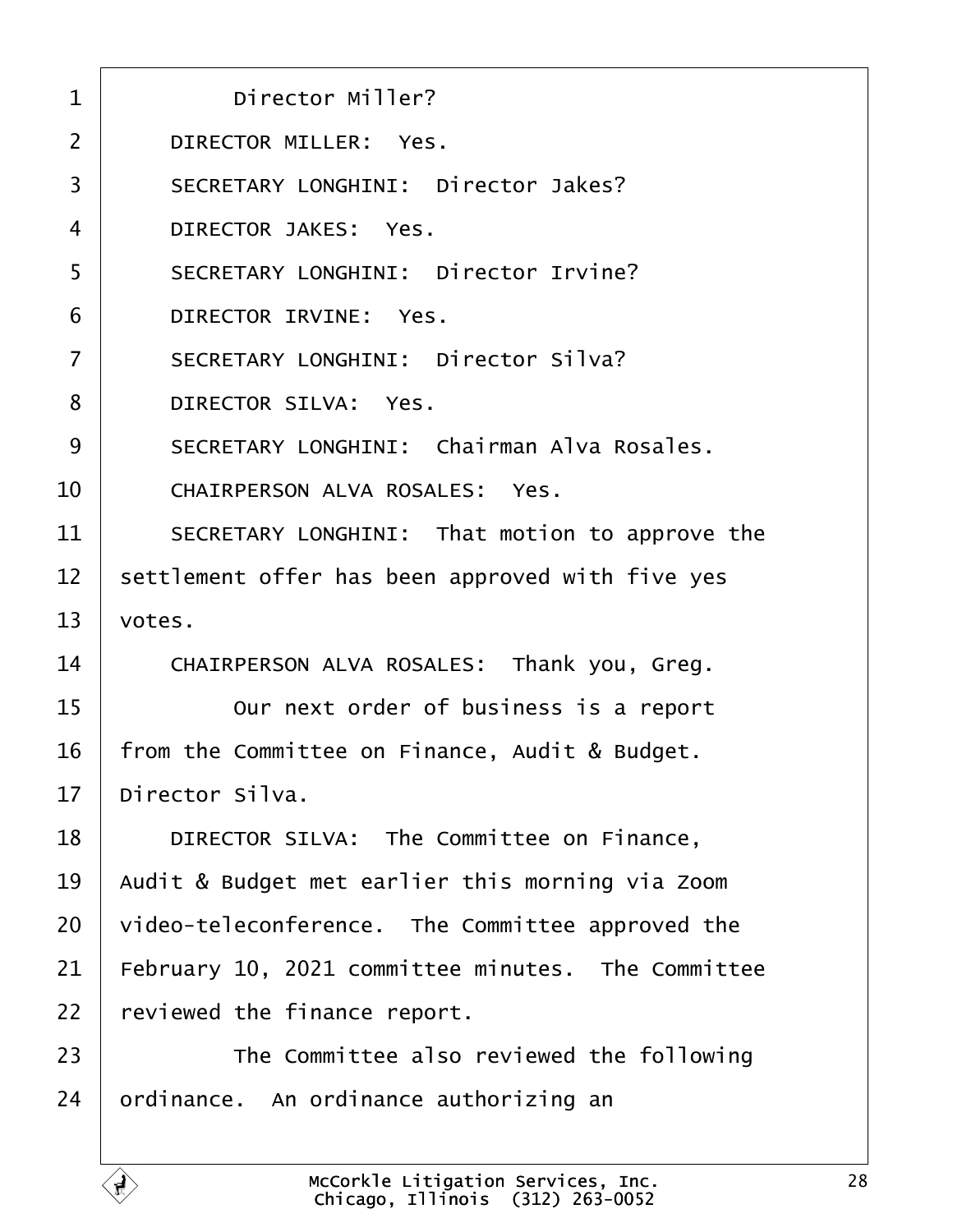- <span id="page-28-0"></span>1 intergovernmental agreement with the Illinois
- 2 Department of Children and Family Services for the
- 3 purchase of Ventra tickets. The Committee also
- 4 reviewed ten purchase and sales award
- 5 recommendations.
- 6 **I** The Committee approved all items and
- 7 recommends board approval of all items. The
- 8 Committee placed the ordinance and nine contracts
- 9 dn the omnibus. And that concludes my report,
- 10 Chairman Alva Rosales.
- 11 | CHAIRPERSON ALVA ROSALES: Thank you, Director
- 12 Silva. May I now have a motion to approve the
- 13 b omnibus as stated by Director Silva?
- 14 | DIRECTOR JAKES: So moved.
- 15 | DIRECTOR IRVINE: Second.
- 16 **SECRETARY LONGHINI:** The motion has been moved
- 17 and seconded by Directors Jakes and Irvine. I will
- 18 how take a vote.
- 19 | Director Miller?
- 20 | DIRECTOR MILLER: Yes.
- 21 | SECRETARY LONGHINI: Director Jakes?
- 22 | DIRECTOR JAKES: Yes.
- 23 | SECRETARY LONGHINI: Director Irvine?
- 24 | DIRECTOR IRVINE: Yes.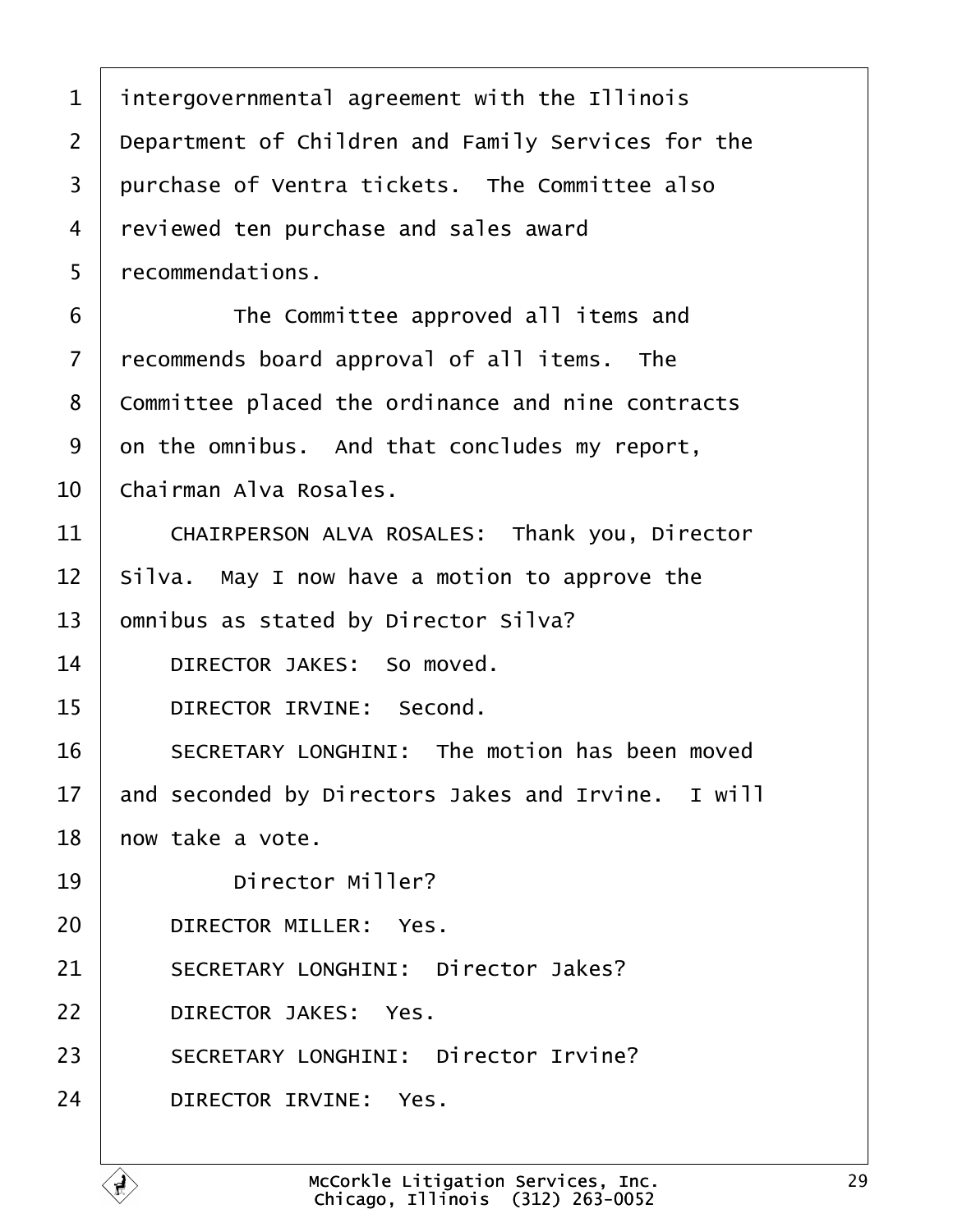<span id="page-29-0"></span>

| $\mathbf 1$    | <b>SECRETARY LONGHINI: Director Silva?</b>          |
|----------------|-----------------------------------------------------|
| $\overline{2}$ | <b>DIRECTOR SILVA: Yes.</b>                         |
| 3              | <b>SECRETARY LONGHINI: Chairman Alva Rosales?</b>   |
| 4              | <b>CHAIRPERSON ALVA ROSALES: Yes.</b>               |
| 5              | SECRETARY LONGHINI: Yes -- you said yes,            |
| 6              | dorrect?                                            |
| $\overline{7}$ | CHAIRPERSON ALVA ROSALES: Yes, I did.               |
| 8              | SECRETARY LONGHINI: Yes. The motion to              |
| 9              | approve the omnibus has passed with five yes votes. |
| 10             | CHAIRPERSON ALVA ROSALES: Thank you. Director       |
| 11             | Silva, we will --                                   |
| 12             | SECRETARY LONGHINI: We now need that motion.        |
| 13             | CHAIRPERSON ALVA ROSALES: Right. I will now         |
| 14             | take a -- I will now ask for a motion to approve    |
| 15             | Contract Number C2.                                 |
| 16             | SECRETARY LONGHINI: Yeah, C, as in cat, 2.          |
| 17             | Yes. That's the motion.                             |
| 18             | <b>CHAIRPERSON ALVA ROSALES: Yes.</b>               |
| 19             | DIRECTOR JAKES: So moved.                           |
| 20             | DIRECTOR IRVINE: Second.                            |
| 21             | SECRETARY LONGHINI: The motion to approve           |
| 22             | Contract Number C, as in cat, 2 has been moved by   |
| 23             | Director Jakes, seconded by Director Irvine. I      |
| 24             | will now take the vote.                             |
|                |                                                     |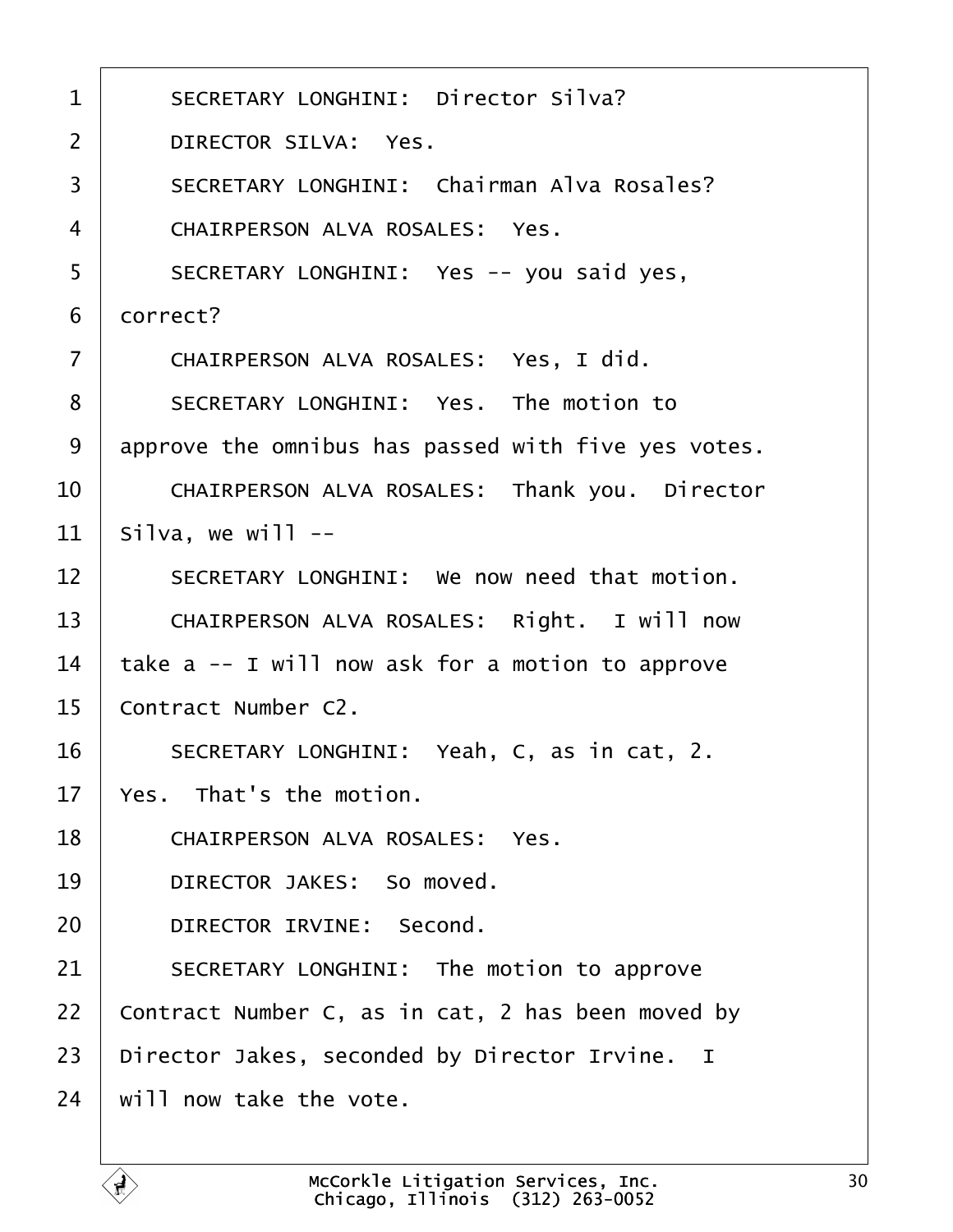<span id="page-30-0"></span>

| $\mathbf 1$    | <b>Director Miller?</b>                             |
|----------------|-----------------------------------------------------|
| 2              | <b>DIRECTOR MILLER: Yes.</b>                        |
| 3              | <b>SECRETARY LONGHINI: Director Jakes?</b>          |
| 4              | <b>DIRECTOR JAKES: Yes.</b>                         |
| 5              | <b>SECRETARY LONGHINI: Director Irvine?</b>         |
| 6              | <b>DIRECTOR IRVINE: Yes.</b>                        |
| $\overline{7}$ | <b>SECRETARY LONGHINI: Director Silva?</b>          |
| 8              | <b>DIRECTOR SILVA: Yes.</b>                         |
| 9              | <b>SECRETARY LONGHINI: Chairman Alva Rosales?</b>   |
| 10             | CHAIRPERSON ALVA ROSALES: I'll recuse myself        |
| 11             | from this vote. Thank you.                          |
| 12             | SECRETARY LONGHINI: All right. That motion          |
| 13             | has been approved with four yes votes and there was |
| 14             | one recusal by Chairman Alva Rosales, so it has     |
| 15             | been approved.                                      |
| 16             | CHAIRPERSON ALVA ROSALES: Great. Thank you.         |
| 17             | Our next order of business is the construction      |
| 18             | eport and we will hear from Bill Mooney.            |
| 19             | BILL MOONEY: Good morning.                          |
| 20             | CHAIRPERSON ALVA ROSALES: Good morning.             |
| 21             | BILL MOONEY: Herb, whenever you're ready.           |
| 22             | THE HOST: One moment.                               |
| 23             | BILL MOONEY: For the record, Bill Mooney, your      |
| 24             | Chief Infrastructure Officer.                       |
|                |                                                     |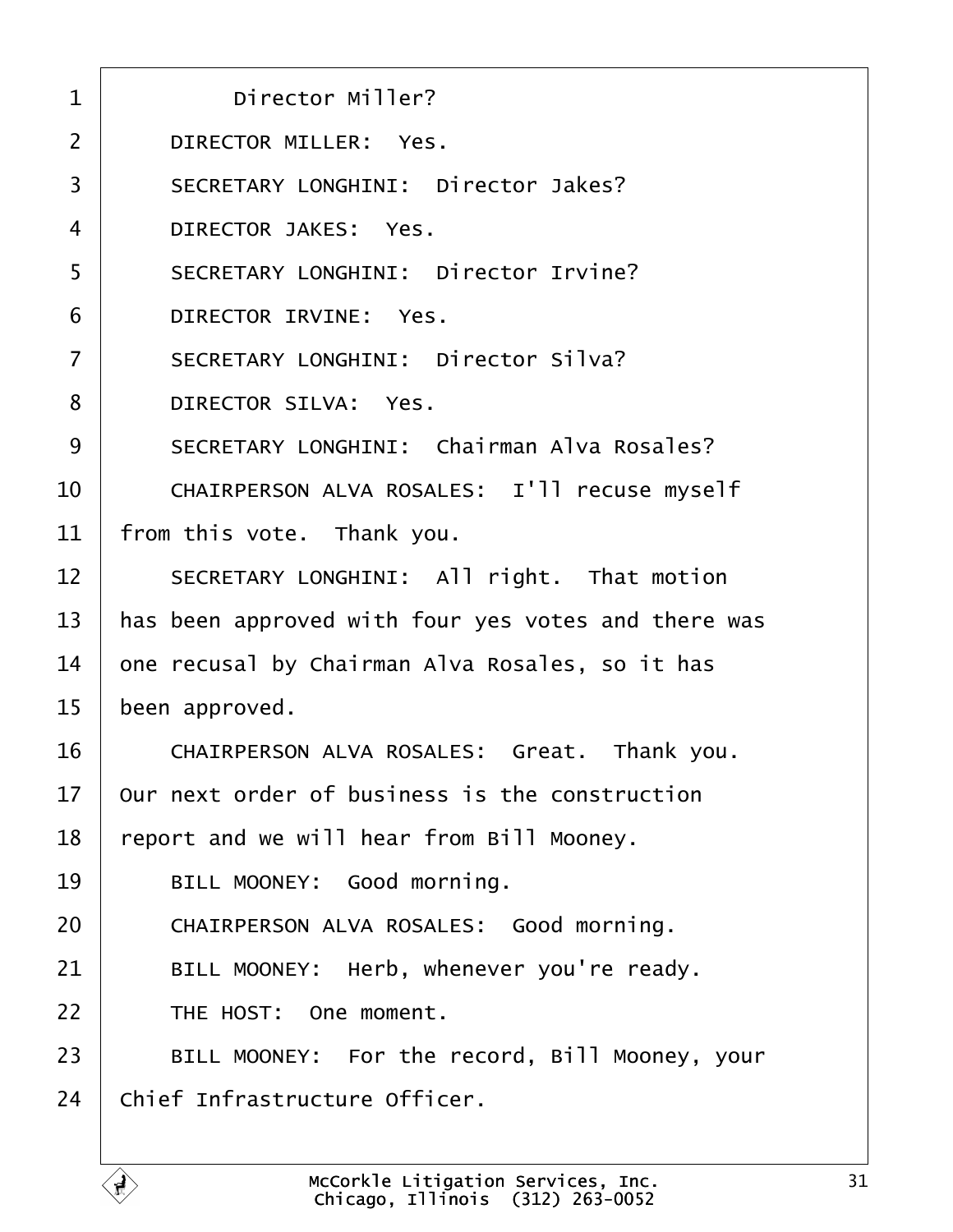<span id="page-31-0"></span>1 | Today I'll begin the construction report 2 where I normally do, on the Your New Blue signal 3 project. The project remains on budget and tight 4 to schedule. 5 **We've had a pretty significant milestone** 6 in the project as we've received all the what they 7 dall the books of plans. These are the basic 8 designs for all the relay houses and the signal 9 system as a whole. Great -- a few of these are 10 still under review and being revised. The fact 11 that we now, in this next-generation technology, 12 have seen the design for the package is a 13 significant milestone. It's been a huge hurdle for 14 as we've been advancing something that has never 15 before been installed kind of in the United States 16 system. We've been working with the vendors on the 17 concept, how it evolves and stuff and that's 18 probably one of the challenges working on the 19 project. So having that milestone passed has been 20 of great value to us. 21 • We also recently received our Harlem relay 22 house, which was our fifth relay house in the 23 project. Go ahead, Herb. You can skip to the next 24 slide, please.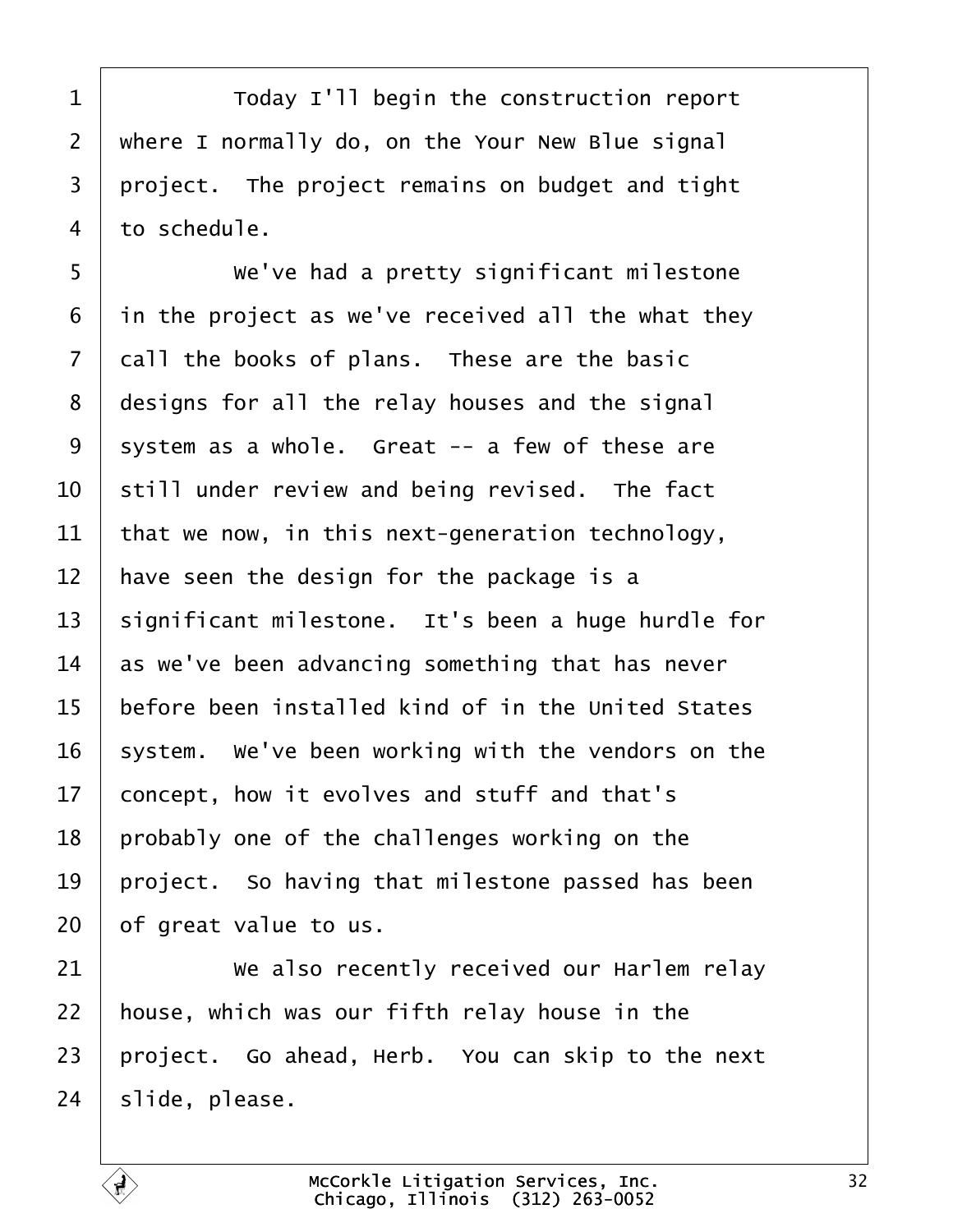<span id="page-32-0"></span>1 | Here you can see it being craned in off 2 the highway onto the right-of-way. Next slide, 3 please.  $4 \mid$  Here, they're installing the power for 5 that house to get it up, get the heat going, get 6 the AC going. At the time it was craned in, it was 7 pretty cold out. This happened right about the 8 time of the major snowstorm, so we were bouncing ·9· ·that crane in around kind of a series of weather 10 events. Next slide. 11 **Here they started pulling the wiring into** 12 the house. This is from one of the junction boxes 13 in the field. I've shown you other slides of this 14 where what happens is we ultimately pull wiring 15 from these junction boxes back into the house and 16 then from the junction boxes to the wayside 17 equipment. So they've started actually wiring up 18 this house as well. 19 **We continue to commission Nagle** 20 interlocking, which is the interlocking just south 21 b f this house. We are actually operating on the 22 hew track circuits there, which I reported last 23 month and we're in the process of putting the 24 interlockings in service and finishing up with the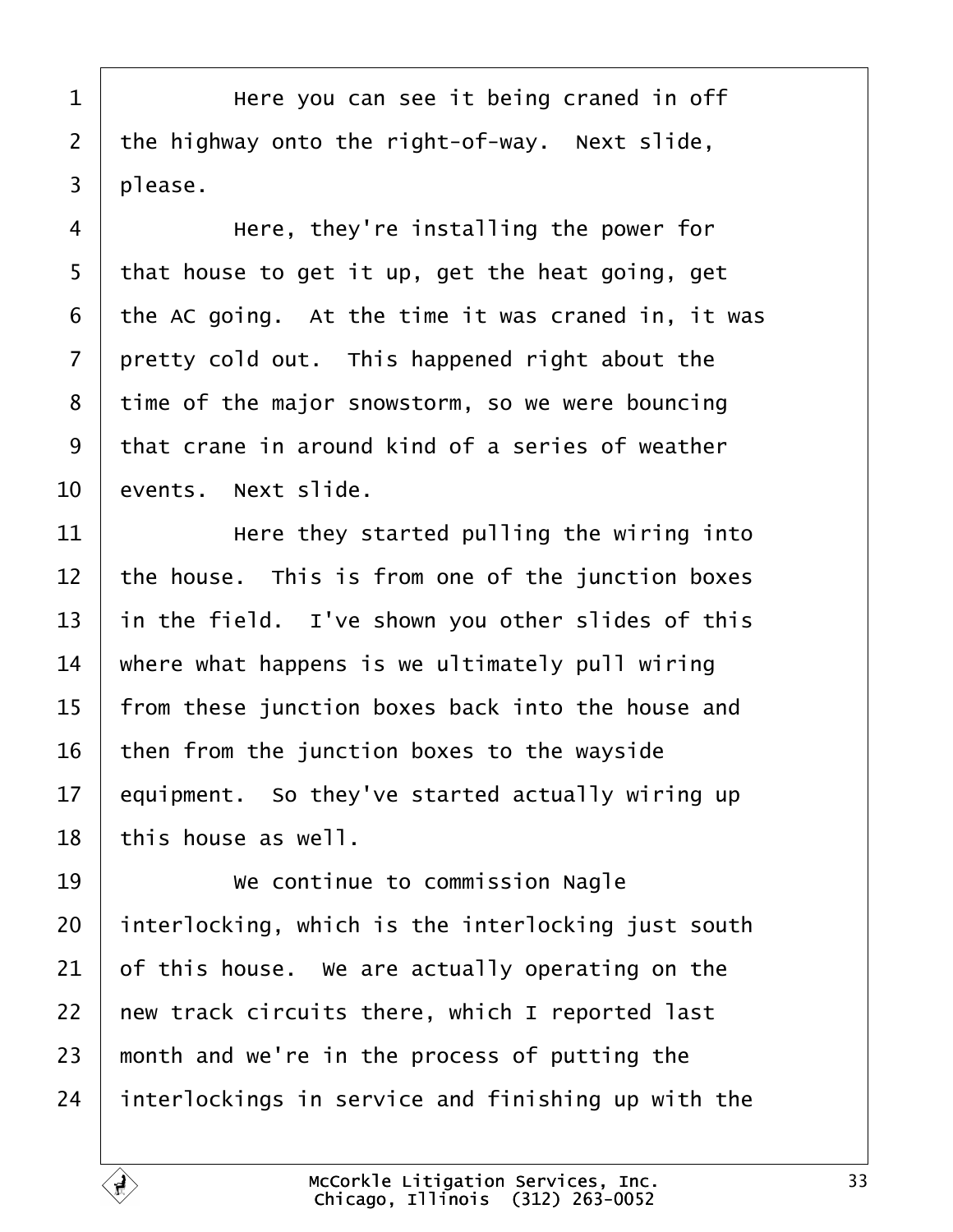<span id="page-33-0"></span>1 testing with that and shortly after that, we'll 2 begin the commissioning process for this Harlem 3 house as they advance the wiring there and we 4 should be running on that in near future. 5 • We continue to progress Cumberland, which 6 is the next relay house down the line. Old 7 Mannheim and River Road, which are the other kind 8 of standalone relay houses for smaller 9 interlockings, are all pretty much fabricated at 10 this point, have been through the testing and 11 commissioning project in the plant, and so they 12 have scheduled shift dates to the area and we 13 continue to advance kind of the final packages 14 around the major interlockings at Rosemont and 15 O'Hare and look to start doing some of that work 16 this summer. So the project continues to advance 17 forward through the winter as well as kind of 18 through the pandemic. 19 | Next project please, Herb.  $20$   $\parallel$  My last project for you today is our 21 traction power upgrade and transformer replacement 22 project. The project moves on -- on schedule and 23 bn budget. Next slide, please.  $24$   $\parallel$  As I mentioned last month, all the work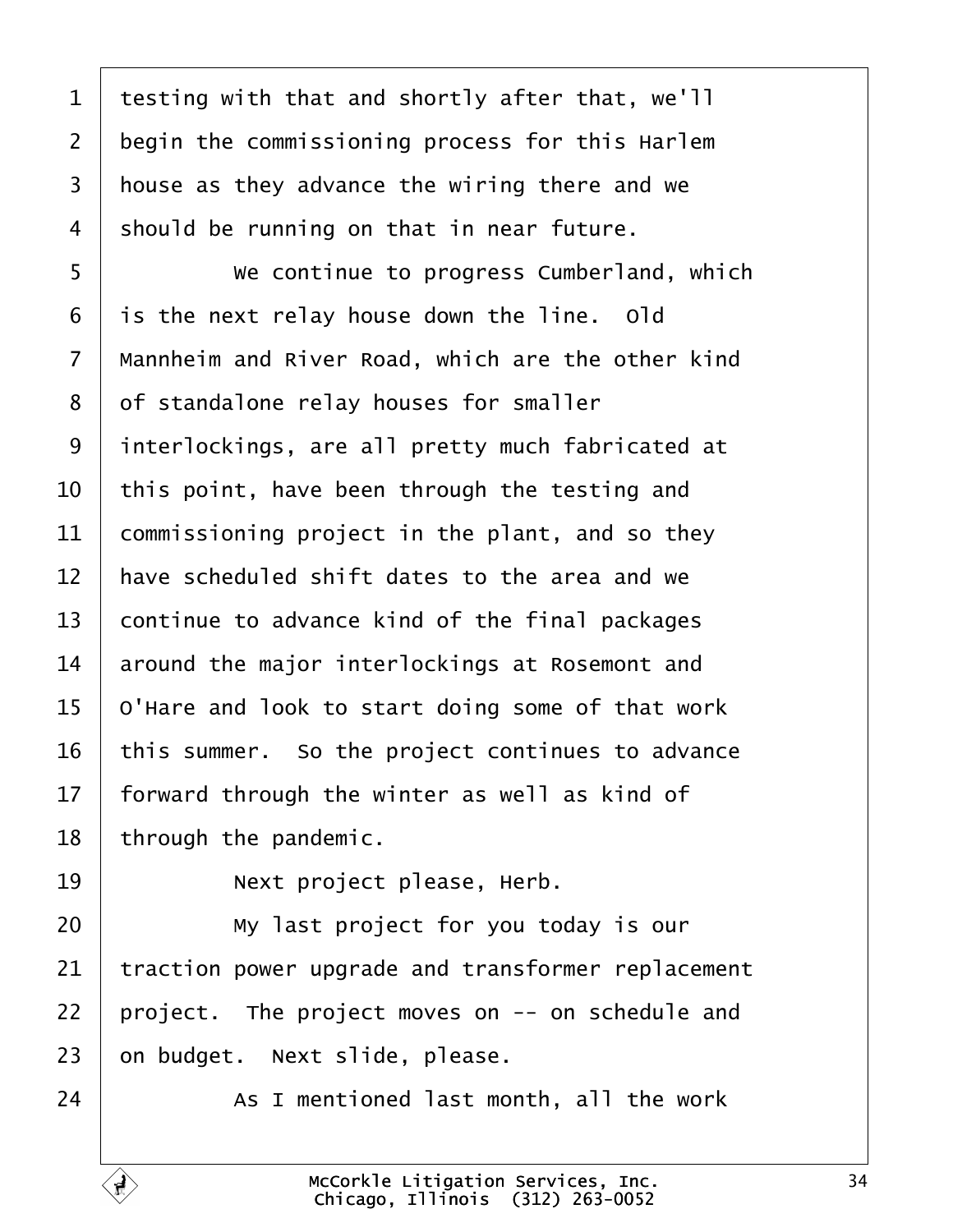<span id="page-34-0"></span>

| 1              | has been focused around the last site at Franklin  |
|----------------|----------------------------------------------------|
| $\overline{2}$ | substation. These are a different type of          |
| 3              | transformer. These are what they call oil-type     |
| 4              | transformers, where the previous ones we've talked |
| 5              | about are dry-type transformers.                   |
| 6              | This site actually had some remediation            |
| 7              | associated with the transformers where we had to   |
| 8              | dlear out some oil around the pad and, in          |
| 9              | preparation, kind of actually expand the pad, but  |
| 10             | also we actually had to remediate the pad itself.  |
| 11             | So what you're seeing here, that excavation, that  |
| 12             | bil, and actually the cleaning effort around this  |
| 13             | pad. You know, many, many years of this site, the  |
| 14             | pad actually does get some seepage of oil from the |
| 15             | transformers and that's what the pad's purpose is, |
| 16             | is to collect that oil. So we actually had to      |
| 17             | remediate the concrete so we can top it off and    |
| 18             | expand it for the new transformers when they come  |
| 19             | on-site in the upcoming months. Next slide,        |
| 20             | please.                                            |
| 21             | Part of that effort was actually that              |
| 22             | whole site was tented in the middle of winter and  |
| 23             | we had to bring in a bunch of heat to super heat   |
| 24             | the area to actually sweat out any impurities that |
|                |                                                    |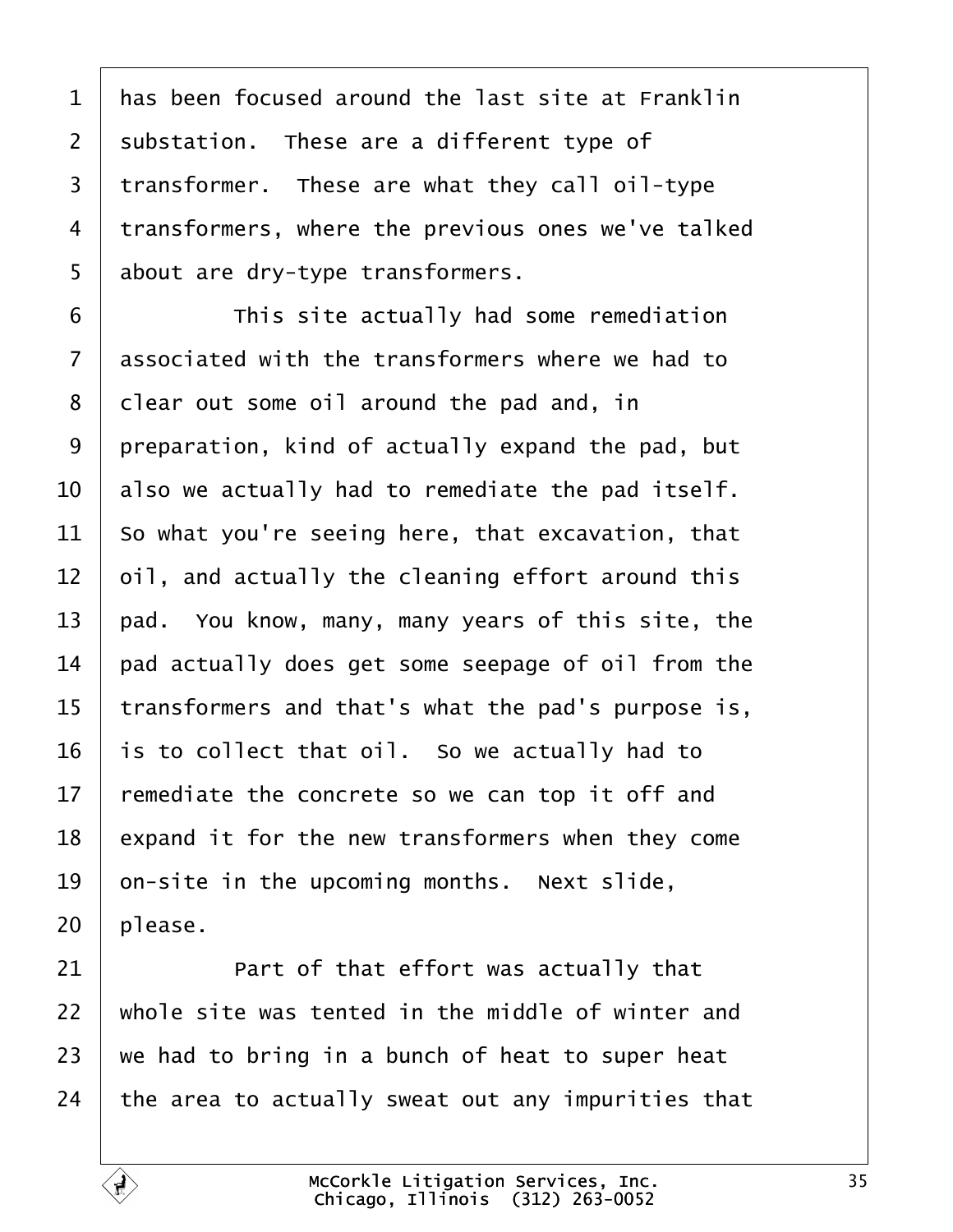<span id="page-35-0"></span>

| 1              | were in the pad so it can be properly cleaned. So   |
|----------------|-----------------------------------------------------|
| $\overline{2}$ | that was kind of an interesting task in the middle  |
| 3              | of February when we were at some of our coldest     |
| 4              | days of the month and of the winter as a whole to   |
| 5              | be able to completely seal that off, heat it up,    |
| 6              | and then be able to sweat that out of the concrete. |
| $\overline{7}$ | With that, that concludes my portion of             |
| 8              | the construction report.                            |
| 9              | CHAIRPERSON ALVA ROSALES: Thank you, Bill.          |
| 10             | You know, I just want to comment that thank you for |
| 11             | continuing all this work with the severe weather    |
| 12             | that we had. I know everybody ended up being        |
| 13             | hands-on-deck and just moving everything forward;   |
| 14             | but, I mean, you've got these relay houses, the     |
| 15             | transformers, oil cleaning, et cetera. So much and  |
| 16             | yet -- I know everybody also had to be involved     |
| 17             | with the severe weather that we had, the cold and   |
| 18             | then the inordinate amount of snow. So just really  |
| 19             | thank the team for keeping everything moving        |
| 20             | forward. I know everybody was involved in that.     |
| 21             | We really appreciate it. It sounds like there       |
| 22             | wasn't even a delay in any of the work that you've  |
| 23             | been doing. So                                      |
| 24             | BILL MOONEY: You know, we plan in our schedule      |

 $\sqrt{ }$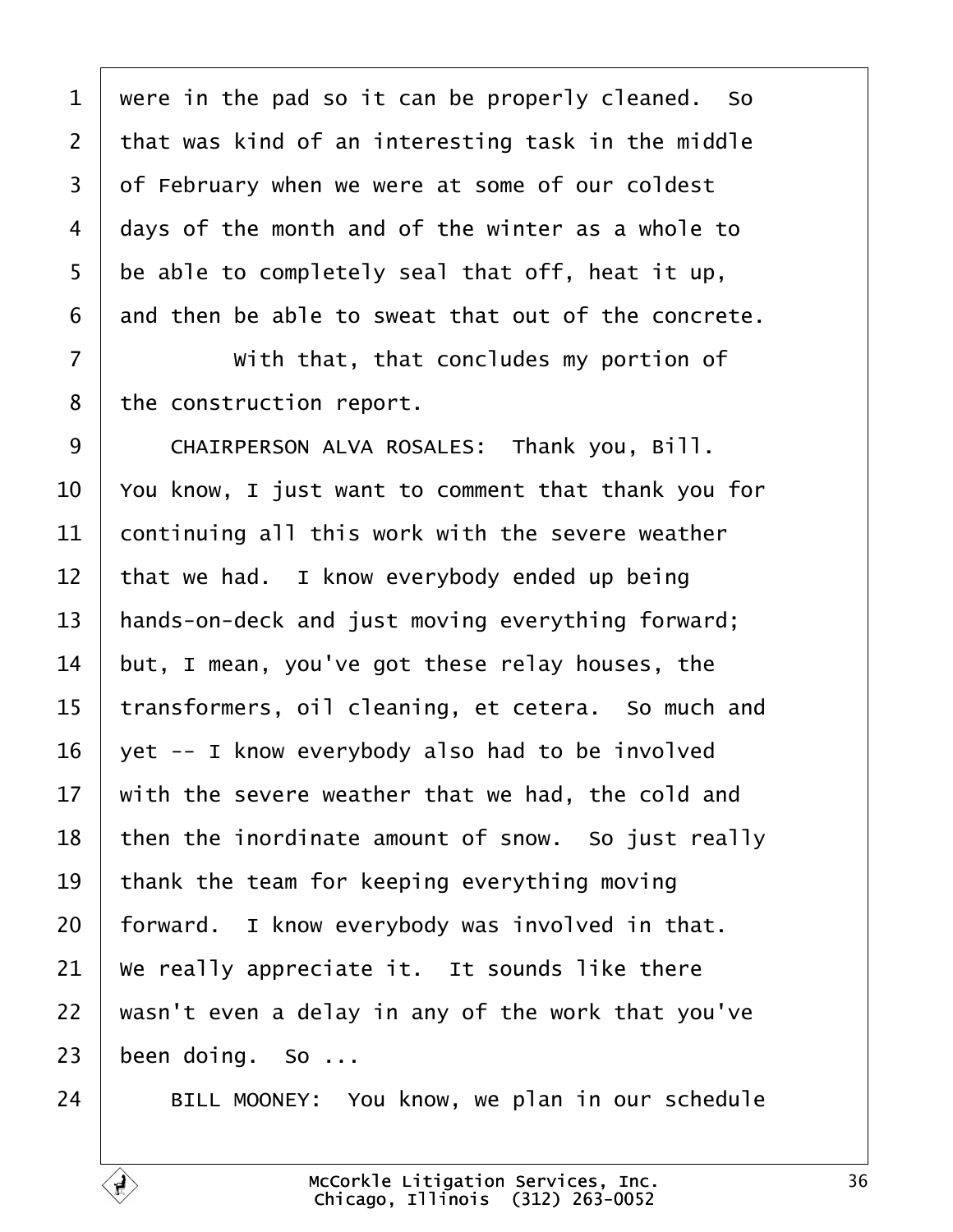<span id="page-36-0"></span>

|  |  | 1 for some weather-related incidents, you know, |  |  |
|--|--|-------------------------------------------------|--|--|
|--|--|-------------------------------------------------|--|--|

- 2 throughout, kind of in the flow of that schedule.
- 3 So there may be a day or two during the actual snow
- 4 where the work slows down or really it gets
- 5 reprogrammed and we try and focus on stuff that's
- 6 more inside activities. That's one of the benefits
- 7 of kind of the signal relay housework is a lot of
- 8 it happens in the house itself. Once we get those
- 9 dables kind of terminated from the field post, all
- 10 the wiring and a lot of the testing occurs inside
- 11 that building. So it's really about how we look at
- 12 the phasing and work around it. I will certainly
- 13 pass your comments along to the team. I mean, they
- 14  $\theta$ o a great job.
- 15 | CHAIRPERSON ALVA ROSALES: They do. Yes. They
- 16 do. No more questions for me, but I'll go through
- 17 and ask the rest of the directors.
- 18 **Director Jakes, do you have any questions?**
- 19 | DIRECTOR JAKES: No questions.
- 20 | CHAIRPERSON ALVA ROSALES: Director Irvine?
- 21 | DIRECTOR IRVINE: No questions. I just want to
- 22 say, I think this may be the first transformer
- 23 sauna that I've ever seen. So kudos to you and the
- 24 team for creating that and it was fun to see. And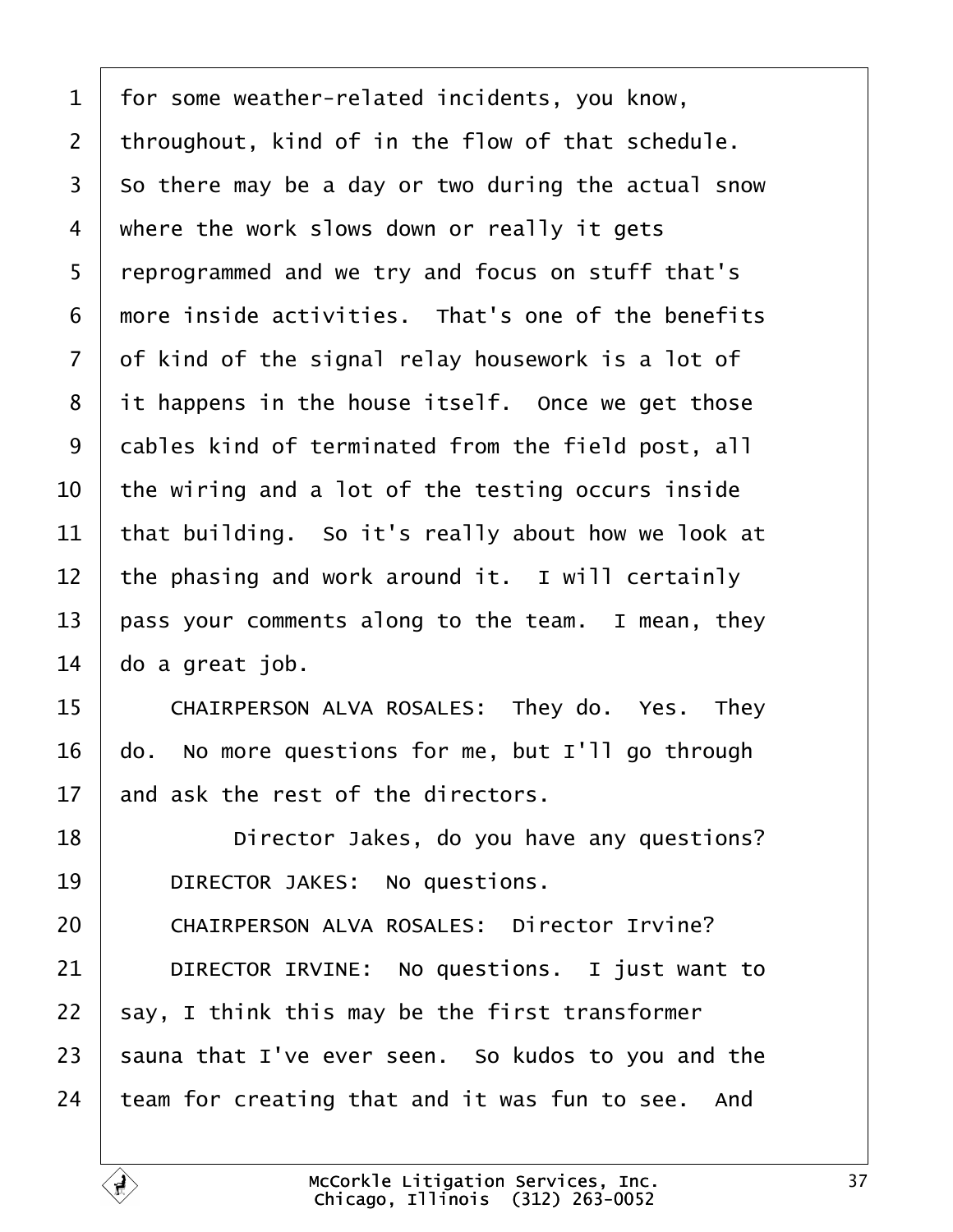<span id="page-37-0"></span>

| $\mathbf 1$    | just -- I just want to reiterate, great job to your |
|----------------|-----------------------------------------------------|
| 2              | whole team continuing to work through, you know,    |
| 3              | the winter storm we had and all the -- just all the |
| 4              | show that's out there. Great work. I know you       |
| 5              | guys have been working hard and digging deep to     |
| 6              | push through with all of this. So kudos to the      |
| $\overline{7}$ | whole team.                                         |
| 8              | BILL MOONEY: Thank you, Director.                   |
| 9              | CHAIRPERSON ALVA ROSALES: Thank you.                |
| 10             | <b>Director Miller?</b>                             |
| 11             | DIRECTOR MILLER: I just want to confirm the         |
| 12             | same as you and Director Irvine, and with the COVID |
| 13             | and all to stay on schedule and all, just           |
| 14             | congratulations to the team. That's all. Thanks.    |
| 15             | BILL MOONEY: Thank you.                             |
| 16             | CHAIRPERSON ALVA ROSALES: Thank you. Director       |
| 17             | Silva? You might want to unmute.                    |
| 18             | DIRECTOR SILVA: Yes. And congratulations,           |
| 19             | okay, for a very good (indiscernible).              |
| 20             | BILL MOONEY: Thank you.                             |
| 21             | CHAIRPERSON ALVA ROSALES: Thank you. So             |
| 22             | please let the team know how we all feel and thank  |
| 23             | you so much for that.                               |
| 24             | BILL MOONEY: I will be certain to share your        |
|                |                                                     |

 $\Gamma$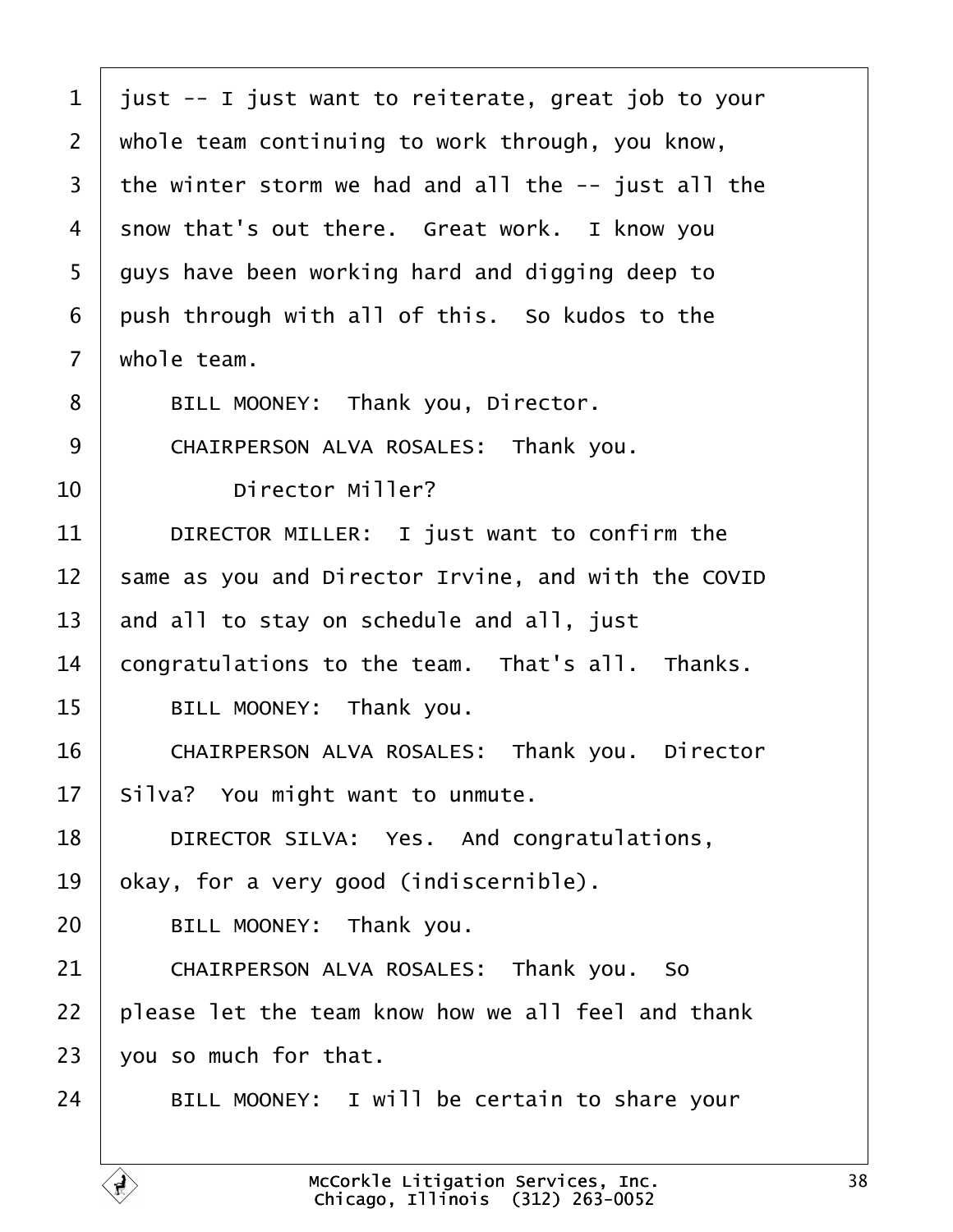<span id="page-38-0"></span>1 domments. Thank you.

2 | CHAIRPERSON ALVA ROSALES: Thank you. 3 **We will now hear from Chris Bushell and** 4 Juan Pablo Prieto on the RPM project and diversity. 5 | CHRIS BUSHELL: Thank you. Chris Bushell, your 6 Chief RPM Officer. 7 **So the RPM project continues on budget and** 8 tight to schedule. We are still working on the 9 design, although that progresses appropriate to the 10 various pieces of construction that are occurring.  $11$   $\parallel$   $\parallel$  in the bypass area, we continue working on 12 the bypass itself. We are pouring concrete -- a 13 concrete deck on top of much of the bypass. You'll 14 see in the slides to come that that concrete work 15 continues as weather allows. And then we are doing 16 various pieces of assembly as the deck becomes a --17 as the structure becomes -- goes from being an 18 open-deck project to a closed-deck project. So 19 behind me you'll see some photos of us installing 20 it and that is really in the area as the bypass 21 kind of comes north of Belmont. It's all solid or 22 enclosed deck and then as it comes kind of back 23 horth along the Brown Line and attaches to the 24 Brown Line, it's open-deck for several hundred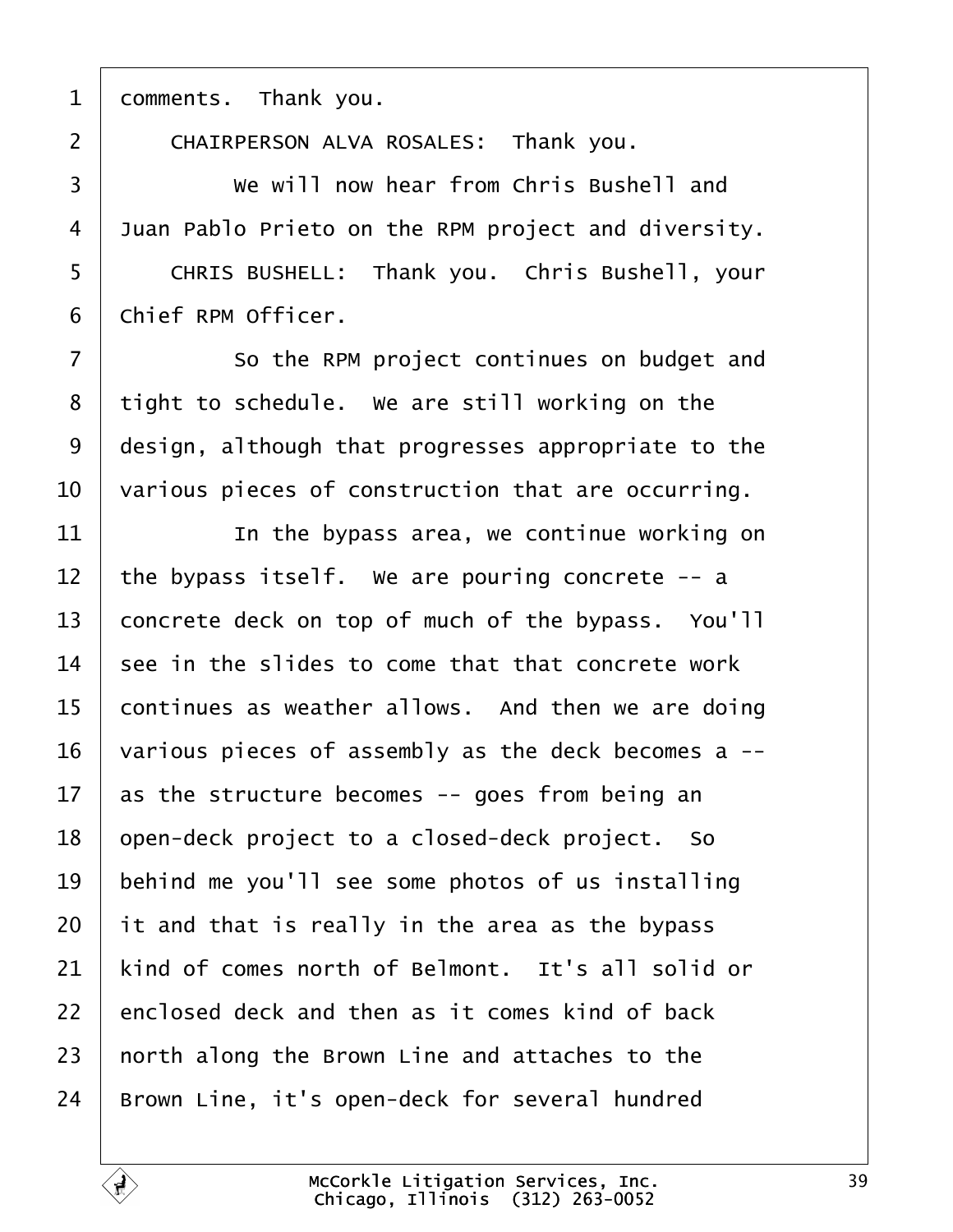<span id="page-39-0"></span>1 feet. So that's what you see behind me. So that

2 work continues.

 $\overline{3}$   $\overline{1}$  And we also are continuing with the 4 duarter signal improvement. That is the larger 5 signal project. Although, most of our energy is on ·6· ·the signal work that's associated with prestage. 7 So, as you know, prestage over the past -- over 8 2020, we installed two major interlockings and 9 since the end of that work in the late fall of 2020 10 and into this year, we have been working on 11 **commissioning the signaling system, really going** 12 through a series of very incremental tests to make 13 sure that that system is ready for operation. So 14 we have commissioned many aspects of the Montrose 15 interlocking and are now starting to move up to 16 Thorndale. 17 **Those two interlockings, as you know,** 18 along with the temporary stations are critical to 19 completing the work that's necessary to set the 20 stage for building the segmented box girder for 21 building the two major bridges between Lawrence and 22 Bryn Mawr. That work is set to commence in the

- 23 spring of this year. A major milestone for the
- 24 project. And, as I said, that work at this moment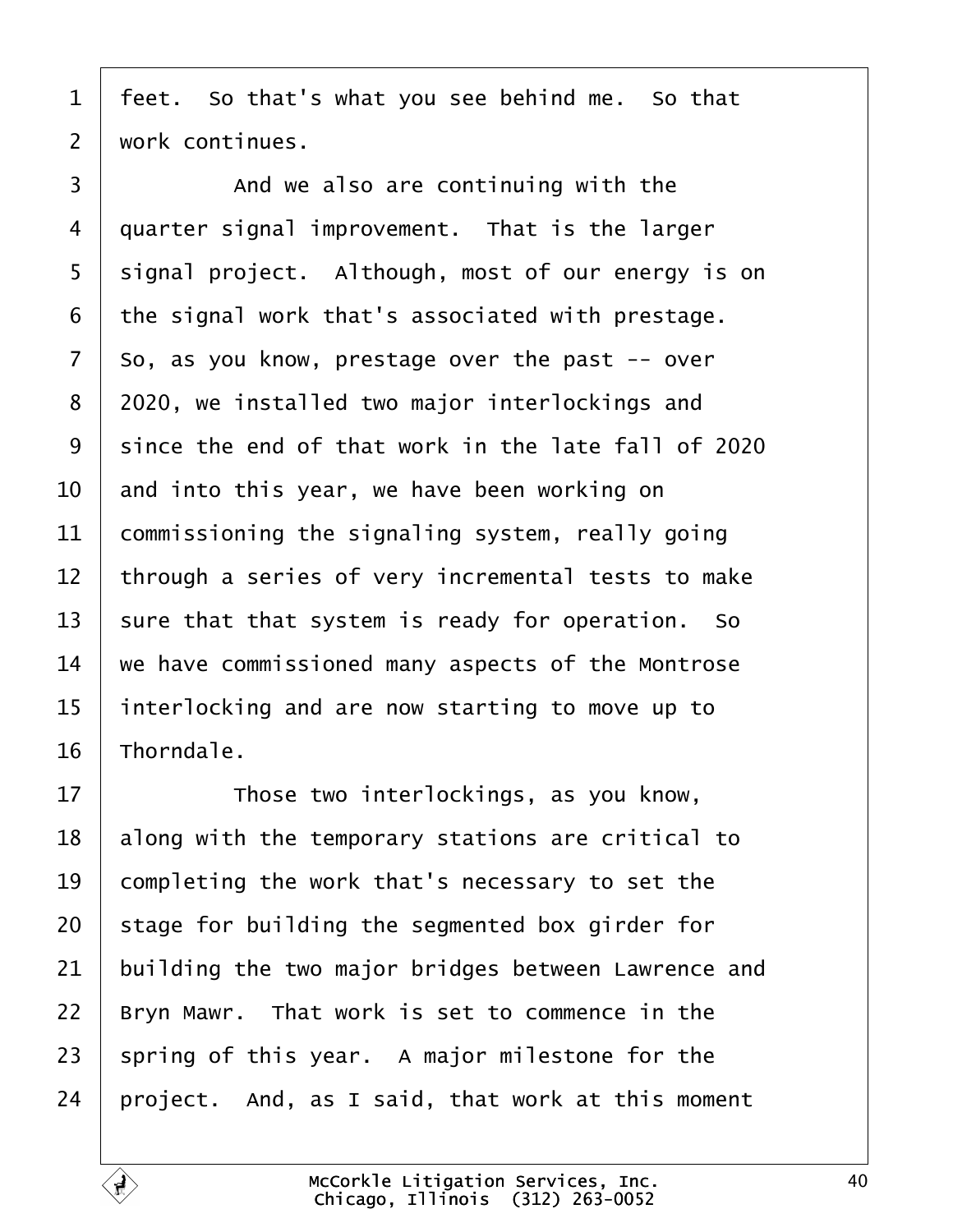<span id="page-40-0"></span>1 donsists of the actual Lawrence to Bryn Mawr 2 segment and those bridges consist of pouring the 3 various segments for the segmented box girder. 4 You've seen photographs of those segments. They 5 sort of look like sections of your back, your back 6 bones, your spine really. 7 **So** if we could advance, Herb, to the next 8 slide.  $\overline{9}$   $\overline{9}$   $\overline{5}$  So this is the deck. This is the rebar 10 that's under the deck. We have, since, poured this 11 section and are now advancing further north. So 12 this is the closed-deck section of the bridge. 13 That tower, Clark tower in front of you, the bridge 14 kind of goes around that and then to the left or 15 the north and as it gets towards the Brown Line and 16 connects back to it, that's where it becomes the 17 open-deck section. Next, please. 18 **The Lawrence to Bryn Mawr segment, as we** 19 but a new interlocking in as Montrose, we also are 20 doing some improvements to the structure under that 21 interlocking, all and all with the aim towards 22 increasing speeds through that area. So this is 23 various pieces of  $-$  various pieces of work that 24 support that. This is pouring new foundations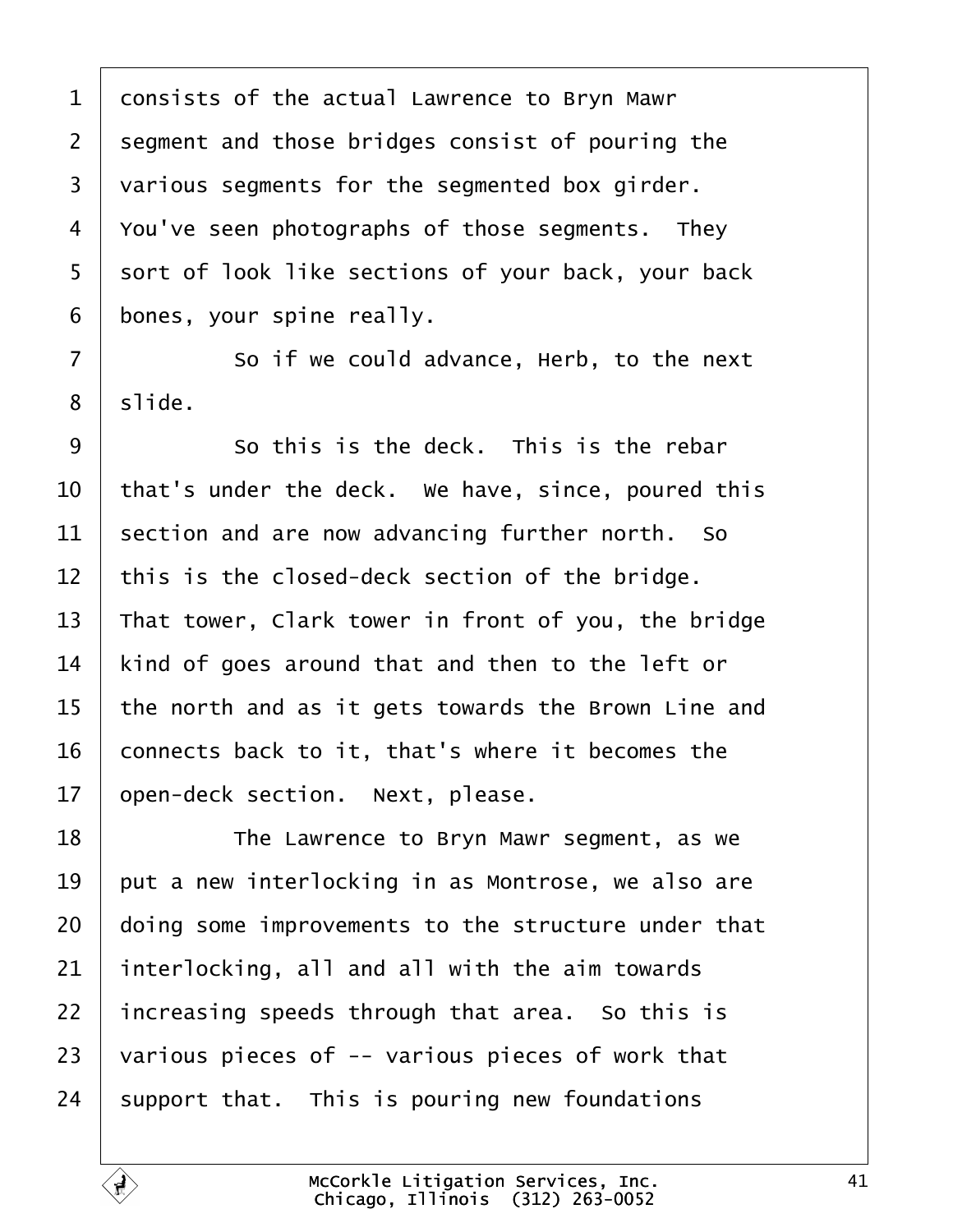- <span id="page-41-0"></span>1 underneath columns on either side of Montrose and
- 2 the area of the interlocking.
- 3 **I** Next. I mentioned that we're 4 dommissioning the signaling system. So this is 5 various pieces of electrical work to support it. 6 Here, you see electricians that are connecting and 7 then doing testing on various electrical 8 domponents. Next slide. 9 And the temporary stations. We are 10 advancing the two temporary stations at Argyle and 11 Bryn Mawr. Work continues with those despite the 12 challenges associated with the weather. Next. 13 | And community outreach continues, most of 14 it virtual. So despite the weather, we've been 15 able to have some very significant meetings with 16 the community. Some of the most significant ones 17 would be the Stage A Construction Aldermanic 18 Briefings. We actually had that meeting and then, 19 more recently, a town hall associated with that 20 that was very well attended where we explained as 21 we move into the construction  $-$  the first set of 22 construction, that segmented box girder, the 23 impacts associated with that, particularly the ones 24 in and around areas that we're demolishing and then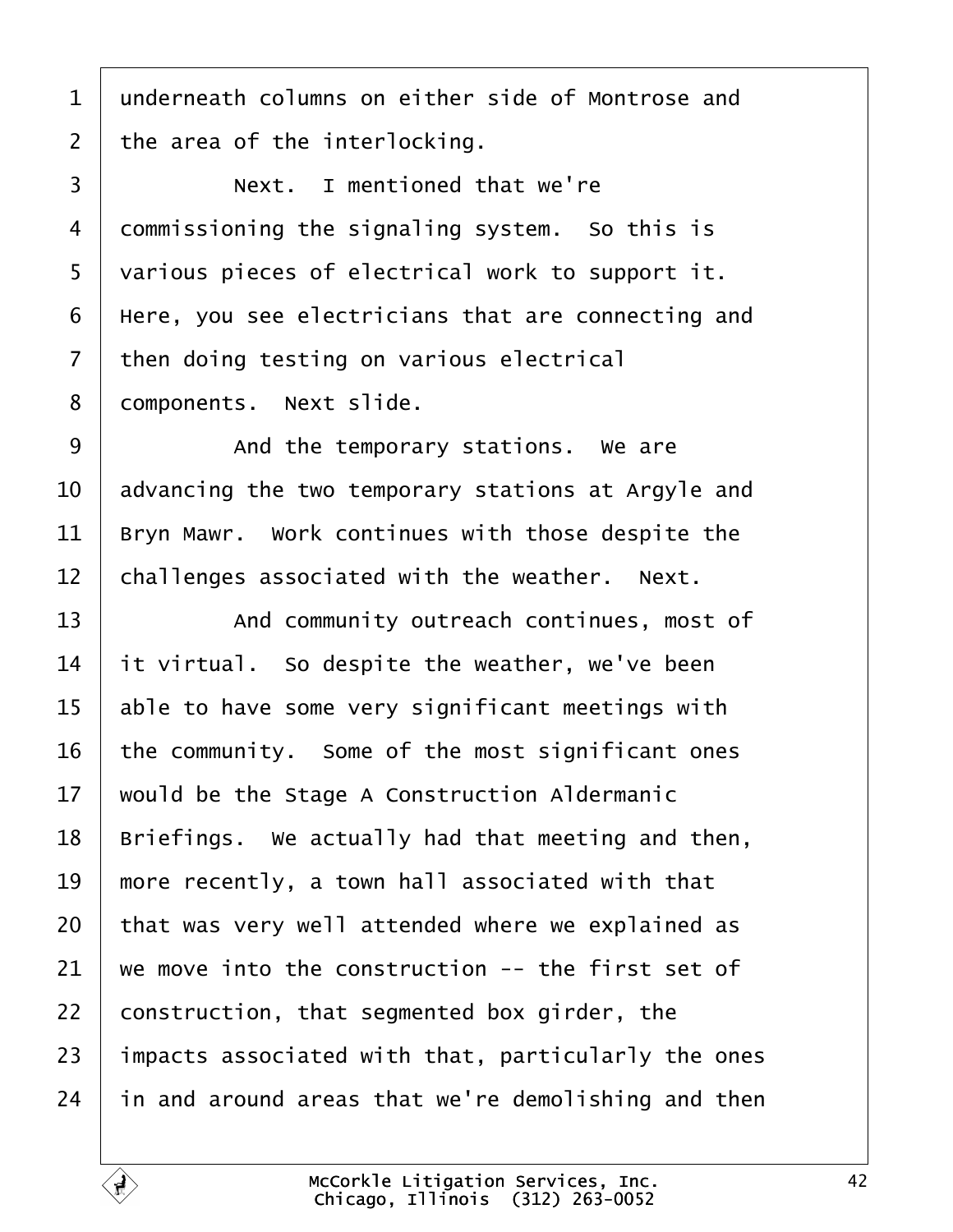<span id="page-42-0"></span>1 replacing with a new infrastructure. 2 **We unveiled the station designs. The four** 3 stations are not only accessible, but I think they 4 are a community asset as well, beyond that 5 dccessibility. So we had good feedback on those 6 stations and praise in general on the designs. 7 Ve continue meeting with various agencies 8 and chambers of commerce in the area beyond the 9 aldermen and coordinating more directly with them 10 and their constituents and we continue to hold 11  $\theta$  virtual office hours if there are people in the 12 community who have questions regarding upcoming 13 work, particularly as it relates to impacts of 14 their garages if they're residents and impacts to 15 their businesses in regard to parking and garbage 16 pickup, which we would handle in the case of an 17 impact to, say, like an alley closure. 18 **So those meetings, in some ways, the** 19  $\sqrt{ }$  virtual aspects of it make it easier for people to 20 participate and we've seen very good attendance and 21 responses at all our meetings. We follow up with 22 posting the recording  $-$  a recording of the meeting 23  $\,$  on our website as well as the questions that were 24 asked and our answers to those questions.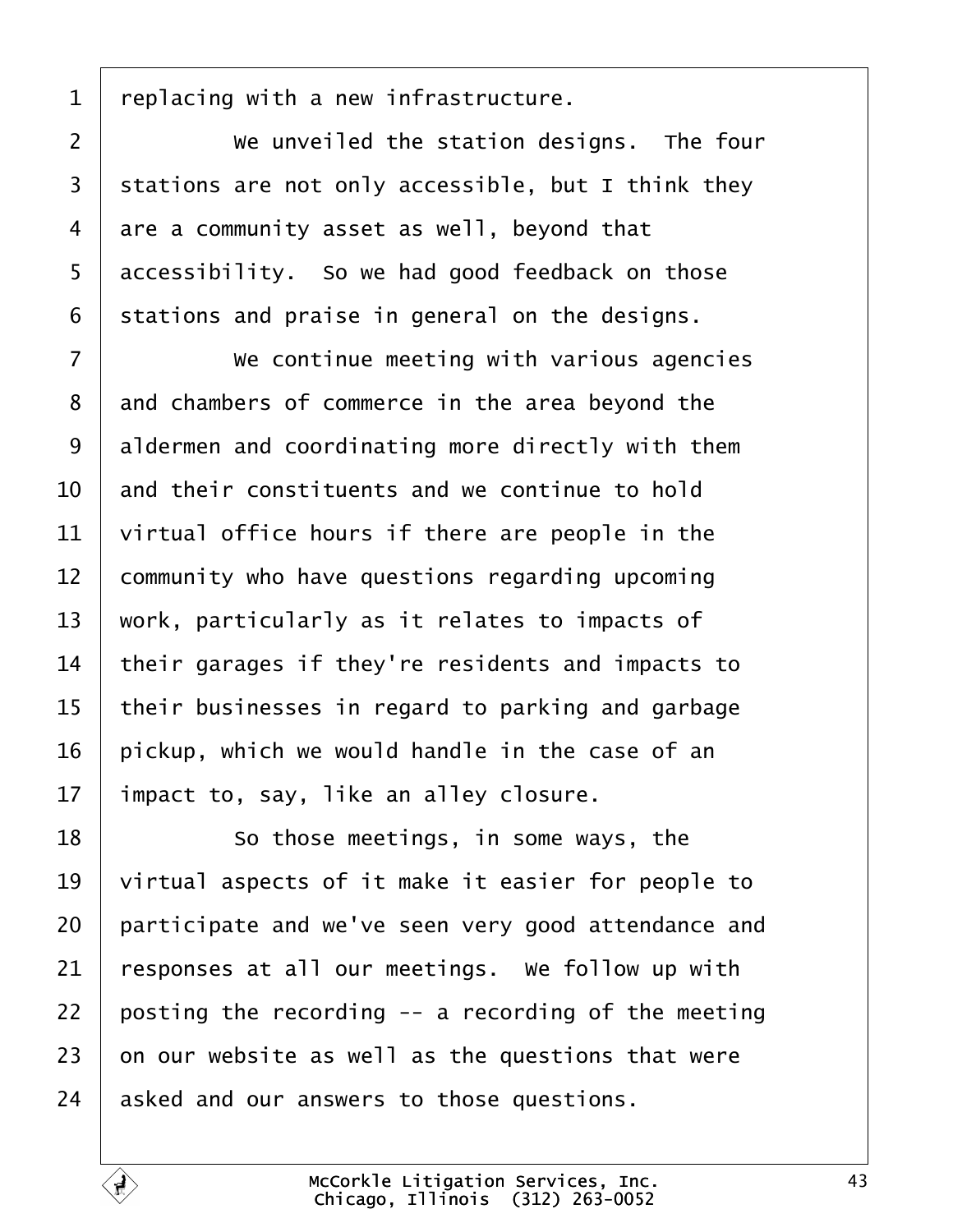<span id="page-43-0"></span>

| 1              | So with that and in regard to workforce             |
|----------------|-----------------------------------------------------|
| $\overline{2}$ | and DBE, I'll turn it over to Juan Pablo.           |
| 3              | J.P. PRIETO: Thanks, Chris. Thanks, Chris.          |
| 4              | Good morning, Directors. Juan Pablo                 |
| 5              | Prieto, Director of Diversity Programs.             |
| 6              | So we continue to host our monthly                  |
| $\overline{7}$ | meetings with the prime contractor to discuss DBE   |
| 8              | and workforce outreach and compliance. We received  |
| 9              | doverage from Good Day Chicago on our Elevating     |
| 10             | Futures Scholarship on February 16th. We also       |
| 11             | received coverage on ABC. The application period    |
| 12             | closed earlier this month and Chicago Scholars will |
| 13             | be announcing the winners (indiscernible).          |
| 14             | Walsh-Flour hosted a virtual construction           |
| 15             | employment opportunity meet-and-greet on            |
| 16             | February 18th for current union cardholders. We     |
| 17             | had over 100 participants on the meeting who heard  |
| 18             | general information about the project and our       |
| 19             | projected trades. From there, the participants      |
| 20             | were moved into breakout rooms where they heard     |
| 21             | about specific opportunities based on the unions    |
| 22             | that they're already in.                            |
| 23             | When we then came back to the main room             |
| 24             | and answered more questions. We had great           |

 $\overline{1}$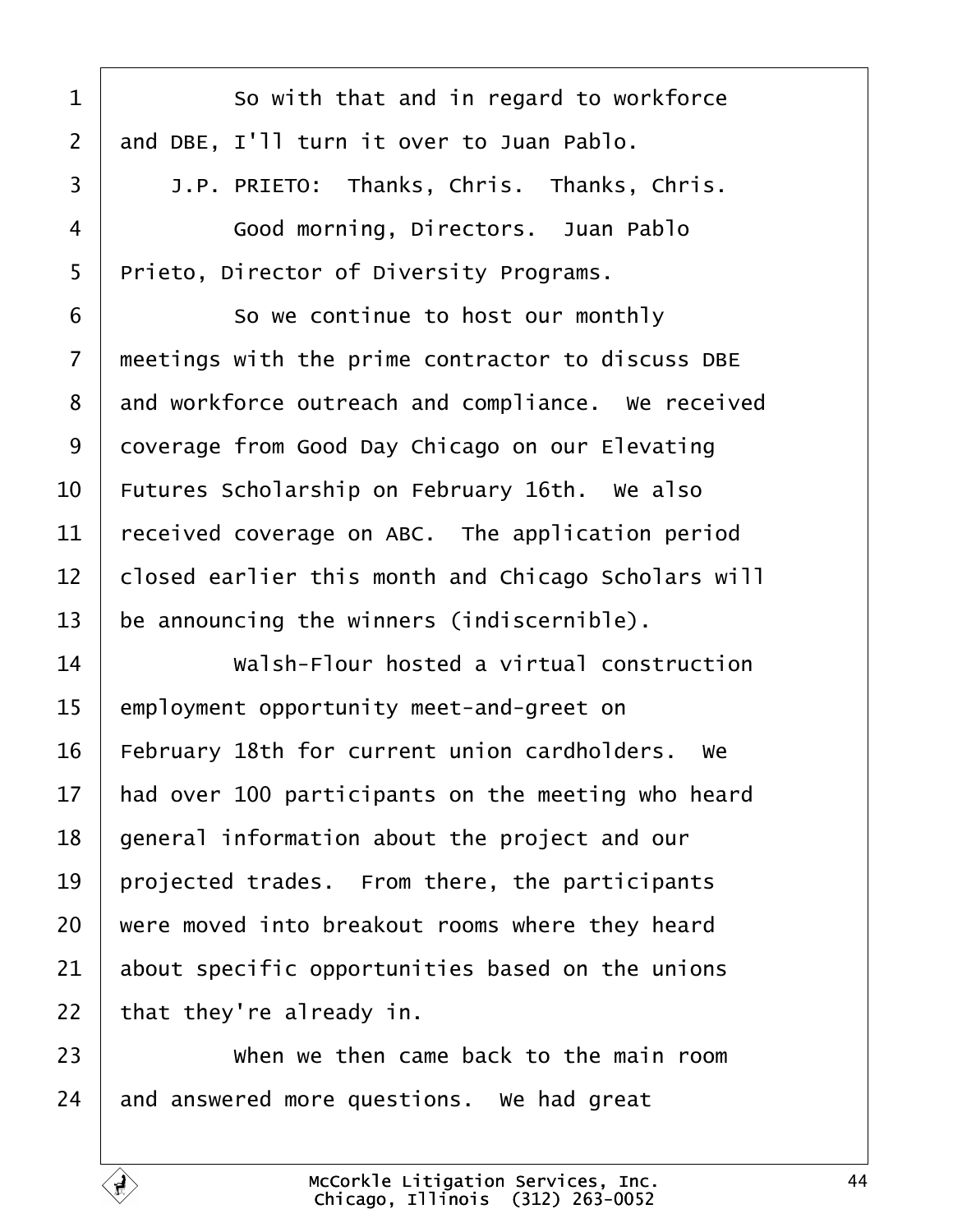<span id="page-44-0"></span>

| 1              | discussion and questions in both the breakout rooms |
|----------------|-----------------------------------------------------|
| 2              | and the main room. We are planning an outreach      |
| 3              | event for folks who are interested in getting in    |
| 4              | the union -- in the trade unions coming up later    |
| 5              | next month.                                         |
| 6              | Although we were not able to host a                 |
| $\overline{7}$ | virtual workshop for the Building Small Businesses  |
| 8              | session due to an unforeseen circumstance, the team |
| 9              | was still able to connect and conduct the           |
| 10             | one-on-one session with the firms that had          |
| 11             | registered.                                         |
| 12             | We wanted to make sure we helped firms              |
| 13             | apply for the Payroll Protection Program, or PPE,   |
| 14             | and Emergency [sic] Injury Disaster Loans, or EIDL  |
| 15             | funding that were open for small businesses.        |
| 16             | I'm happy to report that the BSB team has           |
| 17             | helped small businesses secure over 4 -- I'm sorry, |
| 18             | \$5.4 million in financing, which includes PPE,     |
| 19             | EIDL, working capital, and equipment loans.         |
| 20             | Four DBE firms that have participated in            |
| 21             | BSB have secured contracts on RPM totaling over     |
| 22             | \$13 million. 17 firms have participated in a       |
| 23             | cohort training run by the Hispanic American        |
| 24             | Construction Industry Association or HACIA and ten  |
|                |                                                     |

Г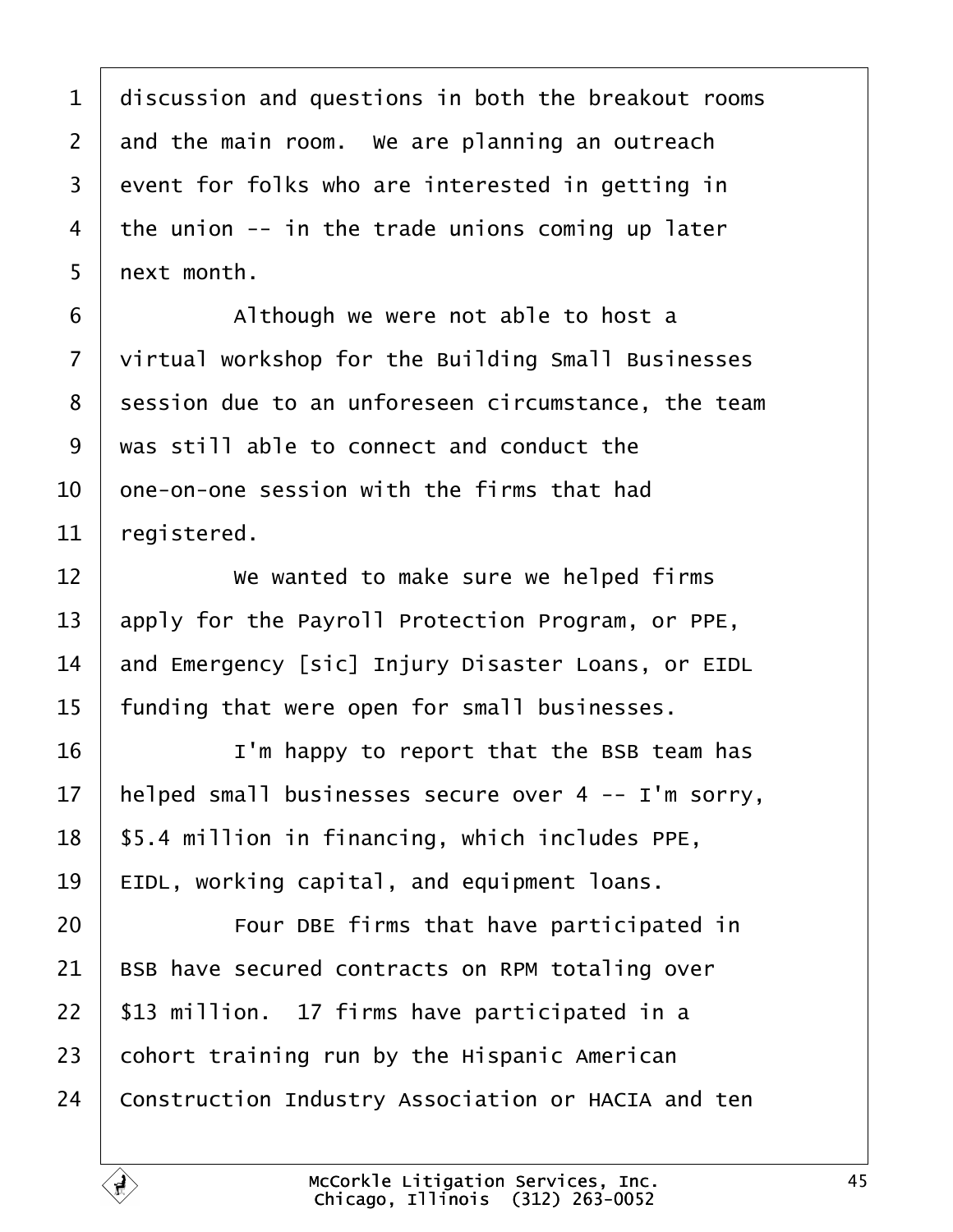<span id="page-45-0"></span>

|  |  |  | 1 firms have participated in back-office training |  |  |  |
|--|--|--|---------------------------------------------------|--|--|--|
|--|--|--|---------------------------------------------------|--|--|--|

- 2 donducted by Sustainable Options for Urban Living
- 3 dr SOUL.
- 4 | And, finally, on February 16th, the
- 5 workforce initiatives group hosted our ninth
- ·6· ·installment of our Construction Talk series with
- 7 CISCO and the Pipefitters Local 597. The virtual
- 8 event featured a recorded tour of the union
- 9 training facility, interviews with members of the
- 10 local, an interview with the admissions director,
- 11 and a question-and-answer period with CISCO and
- 12 Local 597's admissions director. We had 25
- 13 attendees join the live event and received engaging
- 14 duestions from the audience regarding the
- 15 application process and career benefits of pursing
- 16 an apprenticeship with the trades.
- 17 We are planning our next Construction
- 18 Talks, which is scheduled for April. All of our
- 19 Construction Talks videos as well as other outreach
- 20 events are posted on our YouTube channel, CTA Doors
- 21 Open.
- $22$  | That concludes my portion of the report.
- 23 Happy to answer any questions.
- 24 | CHAIRPERSON ALVA ROSALES: Thank you. Thanks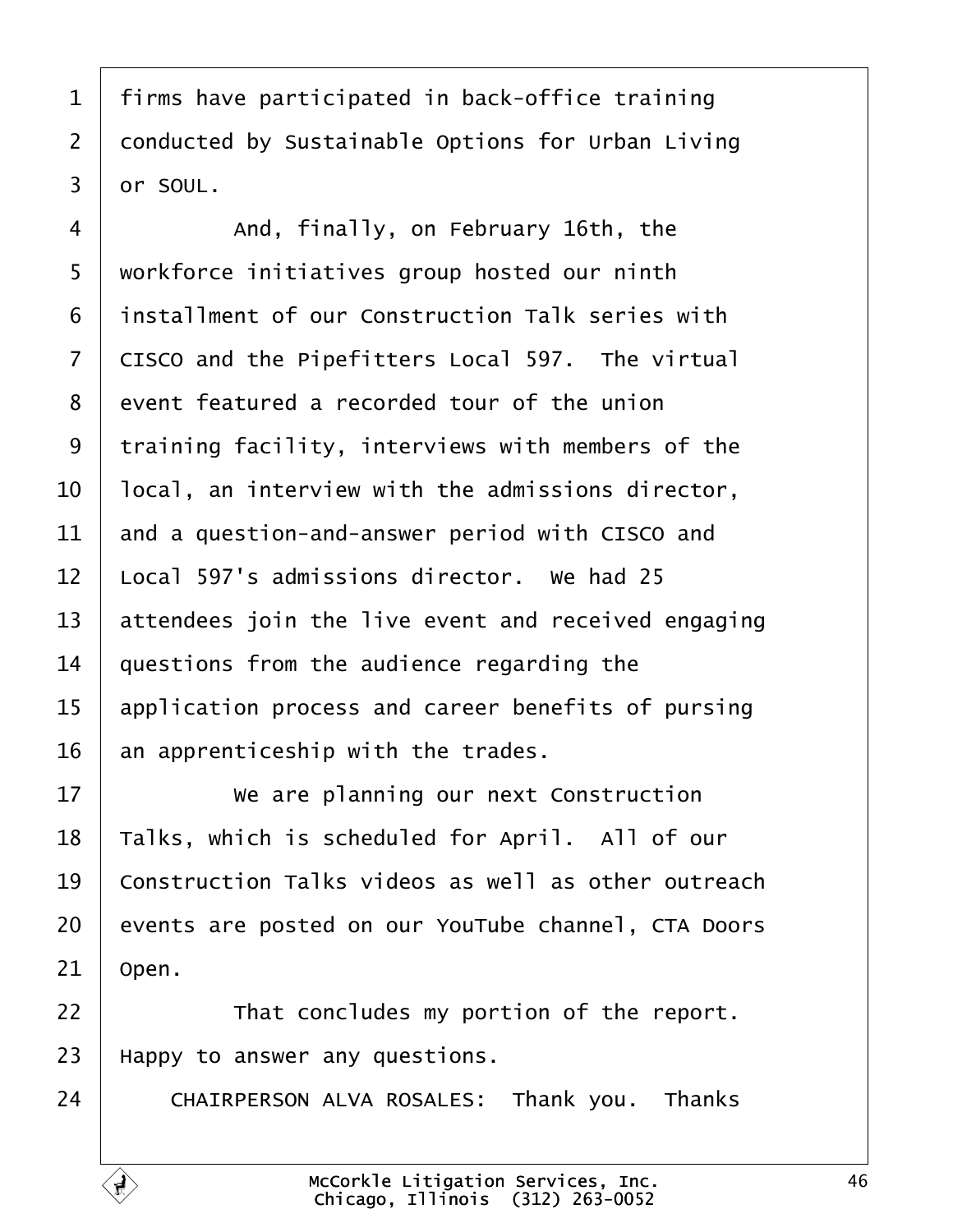| 1              | to the two of you. I mean, great work and great     |
|----------------|-----------------------------------------------------|
| $\overline{2}$ | press too I think from both of the reports. Thank   |
| 3              | you for that.                                       |
| $\overline{4}$ | I don't have any further questions, but             |
| 5              | I'll ask my fellow board of directors.              |
| 6              | Director Jakes, do you have any questions?          |
| 7              | DIRECTOR JAKES: No questions. Thank you.            |
| 8              | <b>CHAIRPERSON ALVA ROSALES: Director Irvine?</b>   |
| 9              | DIRECTOR IRVINE: No questions. It's looking         |
| 10             | great. Excited to see the bypass come along.        |
| 11             | <b>CHAIRPERSON ALVA ROSALES: Director Miller?</b>   |
| 12             | DIRECTOR MILLER: Sorry. No questions. Thank         |
| 13             | you.                                                |
| 14             | <b>CHAIRPERSON ALVA ROSALES: Director Silva?</b>    |
| 15             | DIRECTOR SILVA: No questions.                       |
| 16             | CHAIRPERSON ALVA ROSALES: All right. Thank          |
| 17             | you and thanks again for your report.               |
| 18             | With no further business to come before             |
| 19             | us, I will now ask if we have any new business.     |
| 20             | DIRECTOR IRVINE: Greg, you're muted.                |
| 21             | DIRECTOR MILLER: I just want to -- can I take       |
| 22             | a moment to thank you all for the condolence calls  |
| 23             | from the president and you, Arabel, thank you for   |
| 24             | the cards and all and the prayers in the support of |
|                |                                                     |

 $\Gamma$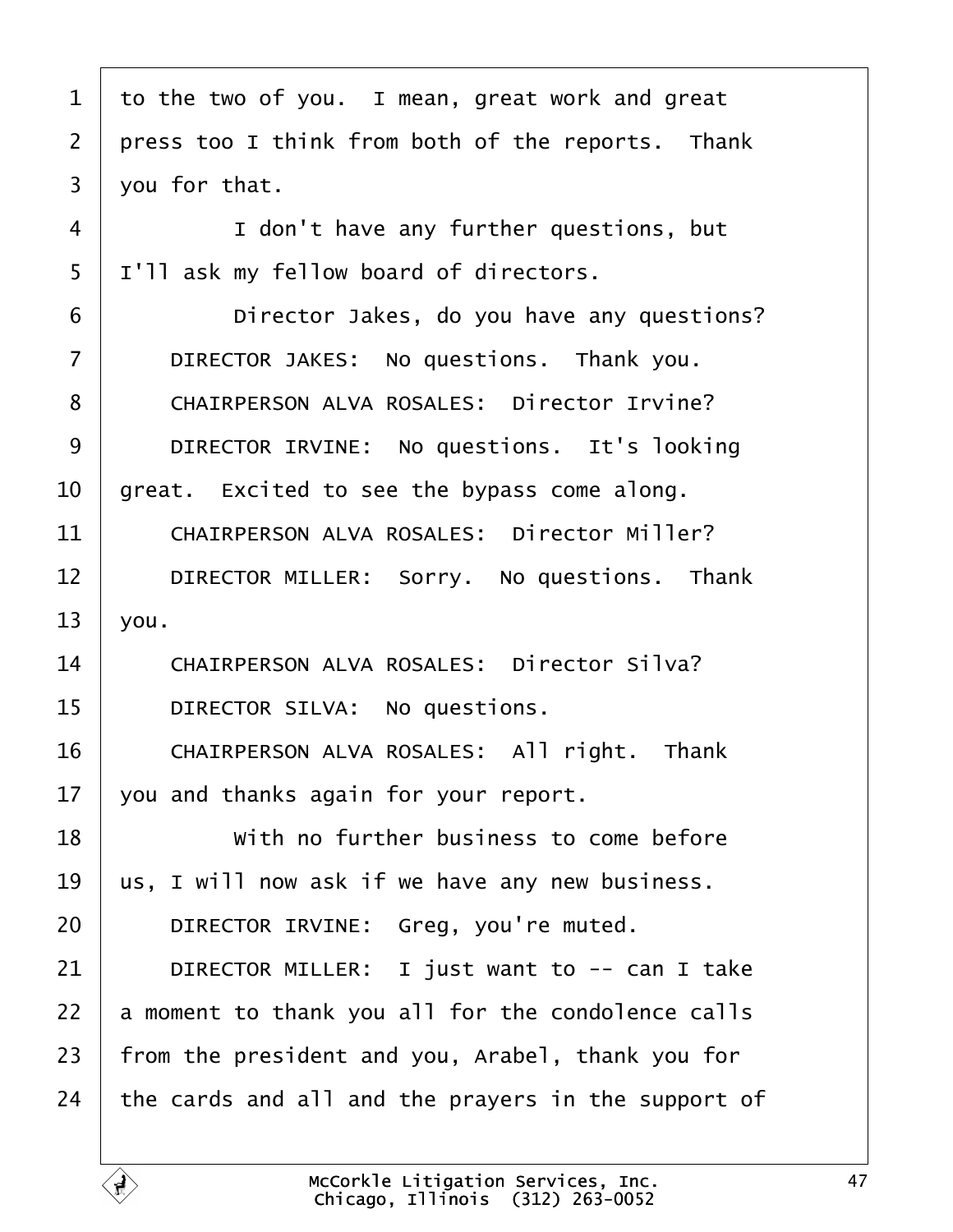- 1 the passing of my mom and I just want to thank the
- 2 entire board for the support.
- 3 | CHAIRPERSON ALVA ROSALES: Of course, Director
- 4 Miller, and our prayers are with you and your
- 5 family.
- 6 | DIRECTOR MILLER: Thank you.
- 7 | CHAIRPERSON ALVA ROSALES: Greg, I think you're
- 8 muted.
- 9 | DIRECTOR JAKES: You're muted, Greg.
- 10 | SECRETARY LONGHINI: Can you hear me now?
- 11 CHAIRPERSON ALVA ROSALES: Yes.
- 12 **SECRETARY LONGHINI: I must have clicked the**
- 13 wrong button. Anyway, Chairman, there is no new
- 14 business that I'm aware of, so I guess there's
- $15$  hone.
- 16 | CHAIRPERSON ALVA ROSALES: Great. Well, thank
- 17  $\sqrt{2}$  vou. With no further business to come before the
- 18 Board, may I have a motion to adjourn?
- 19 | DIRECTOR JAKES: So moved.
- 20 | DIRECTOR IRVINE: And I second.
- 21 | SECRETARY LONGHINI: The motion to adjourn has
- 22 been moved and seconded by Directors Jakes and
- 23 Irvine. Let's take a vote.
- 24 Director Miller?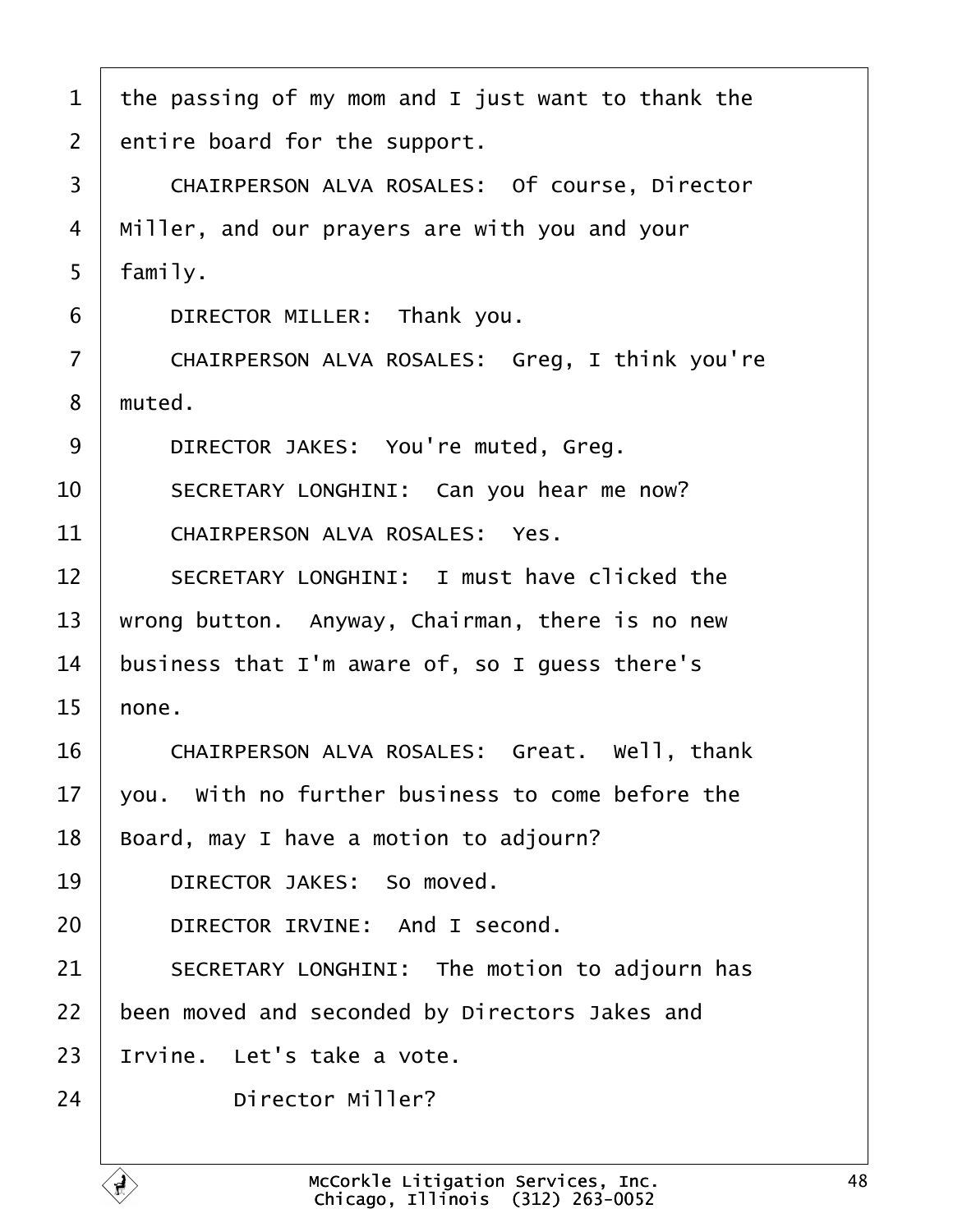| 1              | <b>DIRECTOR MILLER: Yes.</b>                      |
|----------------|---------------------------------------------------|
| 2              | <b>SECRETARY LONGHINI: Director Jakes?</b>        |
| 3              | <b>DIRECTOR JAKES: Yes.</b>                       |
| $\overline{4}$ | <b>SECRETARY LONGHINI: Director Irvine?</b>       |
| 5              | DIRECTOR IRVINE: Yes.                             |
| 6              | <b>SECRETARY LONGHINI: Director Silva?</b>        |
| $\overline{7}$ | <b>DIRECTOR SILVA: Yes.</b>                       |
| 8              | <b>SECRETARY LONGHINI: Chairman Alva Rosales?</b> |
| 9              | <b>CHAIRPERSON ALVA ROSALES: Yes.</b>             |
| 10             | SECRETARY LONGHINI: Chairman, that motion has     |
| 11             | been approved with five yes votes, so I guess we  |
| 12             | are adjourned.                                    |
| 13             | CHAIRPERSON ALVA ROSALES: We are adjourned.       |
| 14             | Thank you, everybody. Thank you so much.          |
| 15             | (Meeting adjourned at                             |
| 16             | $11:22$ a.m.)                                     |
| 17             |                                                   |
| 18             |                                                   |
| 19             |                                                   |
| 20             |                                                   |
| 21             |                                                   |
| 22             |                                                   |
| 23             |                                                   |
| 24             |                                                   |
|                |                                                   |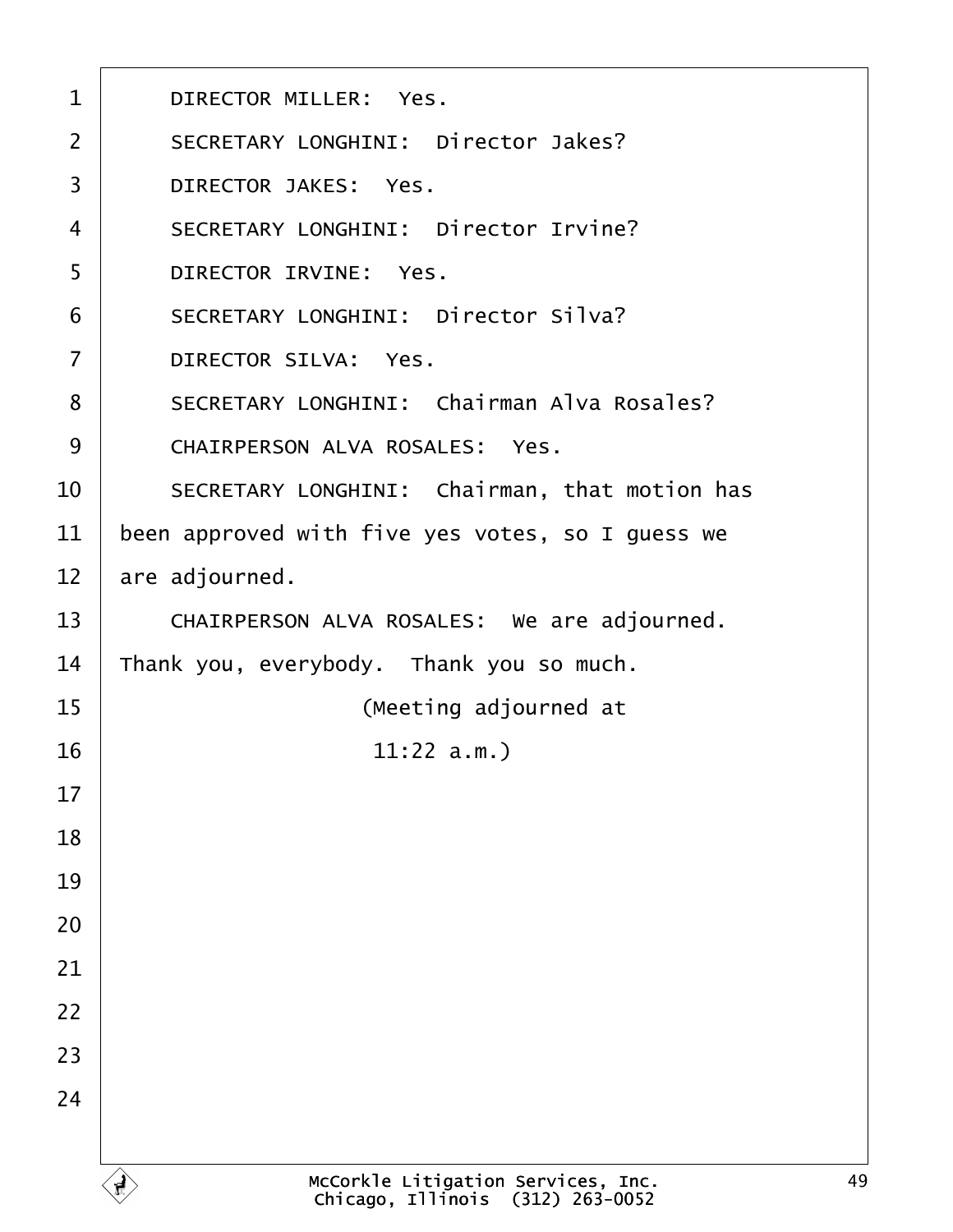| 1              | <b>STATE OF ILLINOIS</b> )                         |
|----------------|----------------------------------------------------|
| $\overline{2}$ | ) SS:                                              |
| 3              | COUNTY OF COOK)                                    |
| $\overline{4}$ |                                                    |
| 5              | Tabitha Watson, being first duly sworn, on         |
| 6              | dath says that she is a court reporter doing       |
| $\overline{7}$ | business in the State of Illinois and that she     |
| 8              | reported in shorthand the proceedings of said      |
| $9\,$          | meeting and that the foregoing is a true and       |
| 10             | correct transcript of her shorthand notes so taken |
| 11             | as aforesaid and contains the proceedings given at |
| 12             | said meeting via videoconference on said date.     |
| 13             |                                                    |
| 14             |                                                    |
| 15             | <b>Certified Shorthand Reporter</b>                |
| 16             |                                                    |
| 17             |                                                    |
| 18             |                                                    |
| 19             |                                                    |
| 20             |                                                    |
| 21             |                                                    |
| 22             |                                                    |
| 23             |                                                    |
| 24             |                                                    |
|                |                                                    |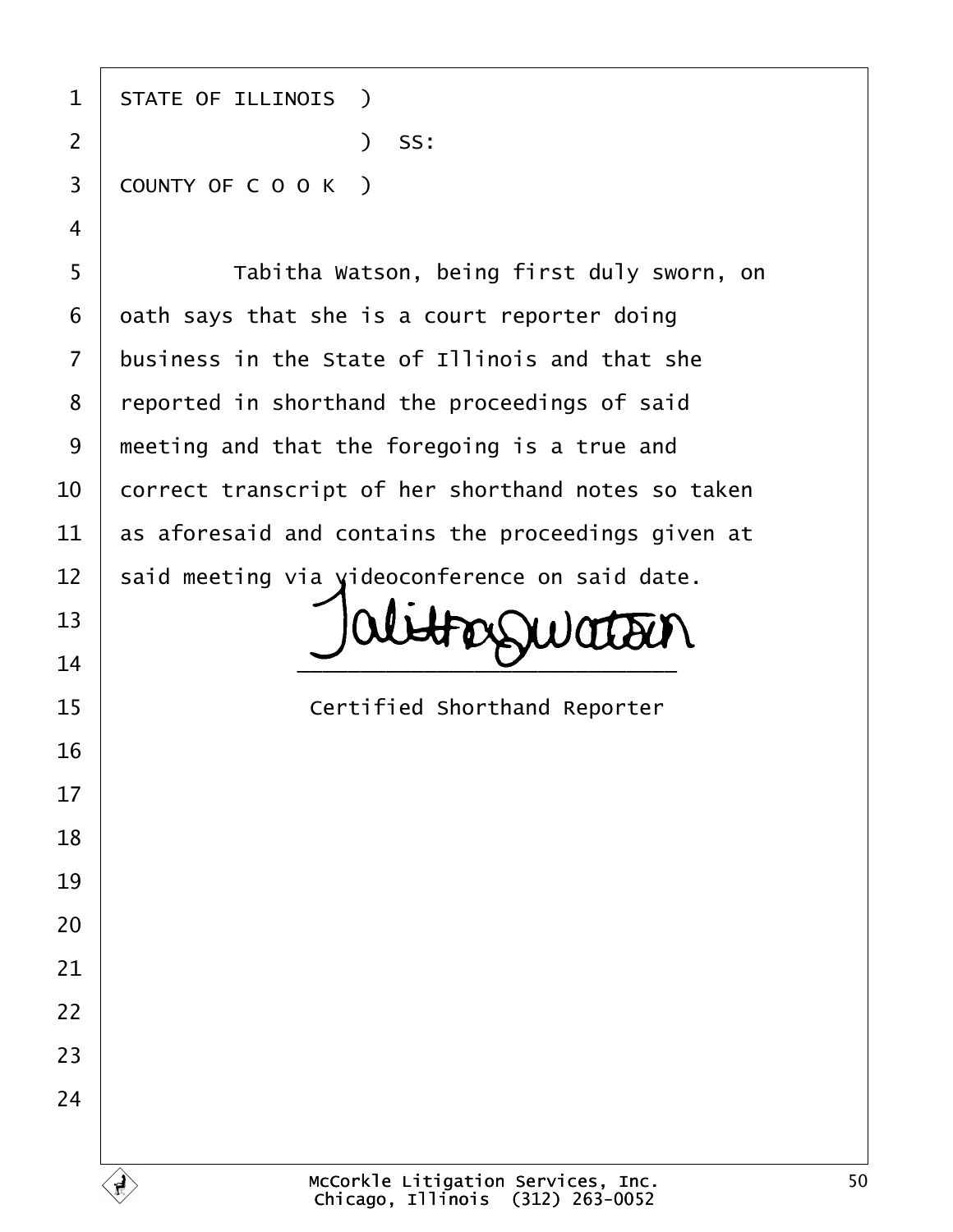$8:00$ \$  $8:44$ \$1,750,000  $27:12,17$ \$13 45:22  $$5.4$ 90  $45.18$  $95\,$  $\overline{ }$  $(11)$  $24:17$  $(c)$ a.m.  $24:17$ ARC  $\overline{1}$ **AC**  $10$ 3:7 28:21 accept 100 accessibility  $44.17$ 10:00 accessible  $5:3$  $10<sub>th</sub>$ 23:10,13 25:24 accident 16th accountable 44:10 46:4  $17$  $45:22$ act 18 activities 14:12  $18<sub>th</sub>$ 44:16 actual 19-L-006846 additional  $27:19$ address  $\overline{2}$  $\overline{2}$ 24:17 30:16,22 admissions 200,000  $10:7$ adopt 2019  $27.4$ 2020 adopting 40:8.9 2021 advance 3:7 23:13 25:24 28:21 25 advancing 46:12 advocate  $\overline{A}$ advocating  $\overline{\mathbf{4}}$  $45:17$ 40  $7:16$  $4A$  $26.22$ agencies  $\overline{5}$ agency 597  $46:7$ Agenda 597's 46:12 agreed 6 agreement 6th ahead  $27:4$ aim 8 Air 84  $4:13$ 

 $5:2$ 

 $27.4$ 

 $17.1$ 

 $17.1$ 

5:3 27:4

 $44.11$ 

33:6

 $27.11$ 

43:5

 $43:3$ 

 $27:3$ 

 $9:8$ 

 $37:6$ 

 $14.3$ 

12:3 24:18

37:3 41:1

22 21:19

46:10.12

23:3

 $8:22$ 

 $1641.7$ 

 $16:5$ 

 $16:3$ 

 $10.16$ 

 $22:5$ 

26:21

 $51:10$ 

 $29.1$ 

 $41.21$ 

 $10.6$ 

15:14 32:23

7:20 15:2 43:7

7:16 22:3

 $\overline{9}$ 

A

Ajayi  $27:2,18$ **Aldermanic**  $42.17$ aldermen  $43.9$ align  $19:12$ allev  $43:17$ allowing 9:9,19 alongside  $10:19$ Alva 3:3,4,18,19 4:1 5:15, 22 6:1.18.20 7:4.8 9:21 12:8 15:7.22 17:23 18:12,16,20, 22, 23, 24 19:5 22:17 23:7 24:7,8,11,19 25:11,12,19,21 26:15,16,20 27:15 28:9,10,14 29:10,11 30:3,4,7,10,13,18 31:9,10,14,16,20 36:9 37:15.20 38:9. 16 21 39 2 46 24 America 7:19 8:9.18 9:18 10:14 12:21 16:11 American  $45.23$ amount  $27.14$  36.18 announcing 44:13 answers  $43.24$ apartments 4:21 6:10 9:20 11:9  $4.13$ 12:15 15:14 20:19, application 44:11 46:15 apply  $45.13$ apprenticeship 9:1 13:21 14:7,24 46:16 apprenticeships 11:16 approach  $21:16$ 12:23 14:18 34:3,13, approval 23:9 29:7 approve 32:14 41:11 42:10 23:12 27:16 28:11 29:12 30:9,14,21 approved 24:9 25:13 28:12,20 29:6 31:13,15 African-american approximately  $4:7$ African-americans April 46:18 area 34:12 35:24 39:11. 20 41:22 42:2 43:8 13:7 14:23 19:14 areas  $21.2042.24$ Argyle  $42:10$ aspects 40:14 43:19 assembly 39:16 asset  $43:4$ **Association**  $10:545:24$ attaches 39:23

attendance 43:20 attended  $42.20$ attendees  $46.13$ audience 46:14 **Audit**  $28.1619$ **Authority** 7:21 27:19 authorizing 28:24 avenue  $17:8$ award  $29:4$ R back 6:12 8:10 13:24 26:18 33:15 39:22 41:5 16 44:23 back-office  $46:1$ ban  $13:8$ barriers 8:1 16:18 19:18 based  $44.21$ basic  $32.7$ basis 8:20 21:3 22:7 beain 4:8 32:1 34:2 begins  $11:24$ hehalf 6:4 9:3 **Bell** 4:8.9.11.12.5:15.21. 24 6:16,19 7:1,7,10 **Belmont**  $39.21$ benefits 7:23 11:4 14:21 16:16 17:7 37:6 46:15 **Ricchieri** 15:12.16.19.23 18:5. 6.10.15 bidding 16:13 big  $5.12$ bike  $27:6$ **Bill** 31:18,19,21,23 36:9, 24 38 8 15 20 24 black  $7.24$ **Blue**  $32:2$ board  $3:7.21$  4:10 6:5 8:8. 22 9 6 18 20 22 12:7.9.16 13:17 14:7,14 15:14,22 17:19 19:10 12 20:13,20,23 21:14, 16 22:10 23:3,5,10, 13 25:19,24 26:21  $29 - 7$ **Board's**  $16:23.22:11$ 

bones  $41:6$ books  $32.7$ houncing  $33.8$ box 40:20 41:3 42:22 boxes  $33.12$  15 16 break 25:16 **hreakout** 44:20 45:1 bridge  $41:12,13$ bridges 40:21 41:2 **Briefings**  $42:18$ bring 9:16 14:1 35:23 broader 20:14 21:13 22:10.  $13$ brown 7:24 39:23,24 41:15 **Bryn** 40:22 41:1,18 42:11 **BSB** 45:16.21 budget 28:16,19 32:3 34:23  $39.7$ build 13:22,24 17:14 building 4:14 9:14 10:19 37:11 40:20,21 45:7 bunch  $35.23$ bus 4:16,21 5:5 9:13 10:10 11:3 23 12:1  $20.527.8$ buses 8:12 13:19 17:15 **Bushell**  $39.35$ business 4:2 20:15,21,24 23:9 24:12 28:15 31:17 businesses 43:15 45:7,15,17 Bye-bye  $7.7$ bypass 39:11,12,13,20 C  $C<sub>2</sub>$  $30.15$ cables  $37:9$ call 3:5,8 13:8 32:7 35:3 calls 13:17 Campaigns  $10:5$ capital  $45:19$ cardholders  $44.16$ care  $17:13$ career 14:9 46:15

careers 10:22 12:5 Carter  $3.22$  13:5 15:21 18:23 19:2.3.6  $22.18.20$ case 27:17,19 43:16 case-by-case  $22:7$ cat 30:16,22 **CEO**  $22:9$ cetera  $36:15$ Chair 15:22 24:15 26:24 Chairman 3:3,18 15:11 18:20 24:7 25:11,19 26:15, 18 28:9 29:10 30:3  $31.914$ **CHAIRPERSON** 3:4.19 4:1 5:15.22 6:1.18.20 7:4.8 9:21 12:8 15:7 17:23 18:12,16,22,24 19:5 22:17 23:7 24:8,11, 19 25:12,21 26:16, 20 27:15 28:10,14 29:11 30:4,7,10,13, 18 31:10,16,20 36:9 37:15,20 38:9,16,21  $39.246.24$ challenges  $32.18 \overline{42.12}$ chambers  $43.8$ change  $14.20$ channel 46:20 Chicago<br>3:6 7:15,16,21 9:3 10:8.18 11:1 27:19  $44.912$ Chicago's  $16.2$ **Chief** 6:8,20 31:24 39:6 **Children**  $29.2$ Chris 39:3,5 44:3 Cicero 4:16 5:19 circuits  $33.22$ circumstance  $45:8$ **CISCO** 46:7.11 citizon  $4.20$ citizens  $10:16$ city  $14.621.20$ clarify  $22:15$ **Clark**  $41.13$ clean-energy 14:11 cleaned  $36.1$ cleaning 35:12 36:15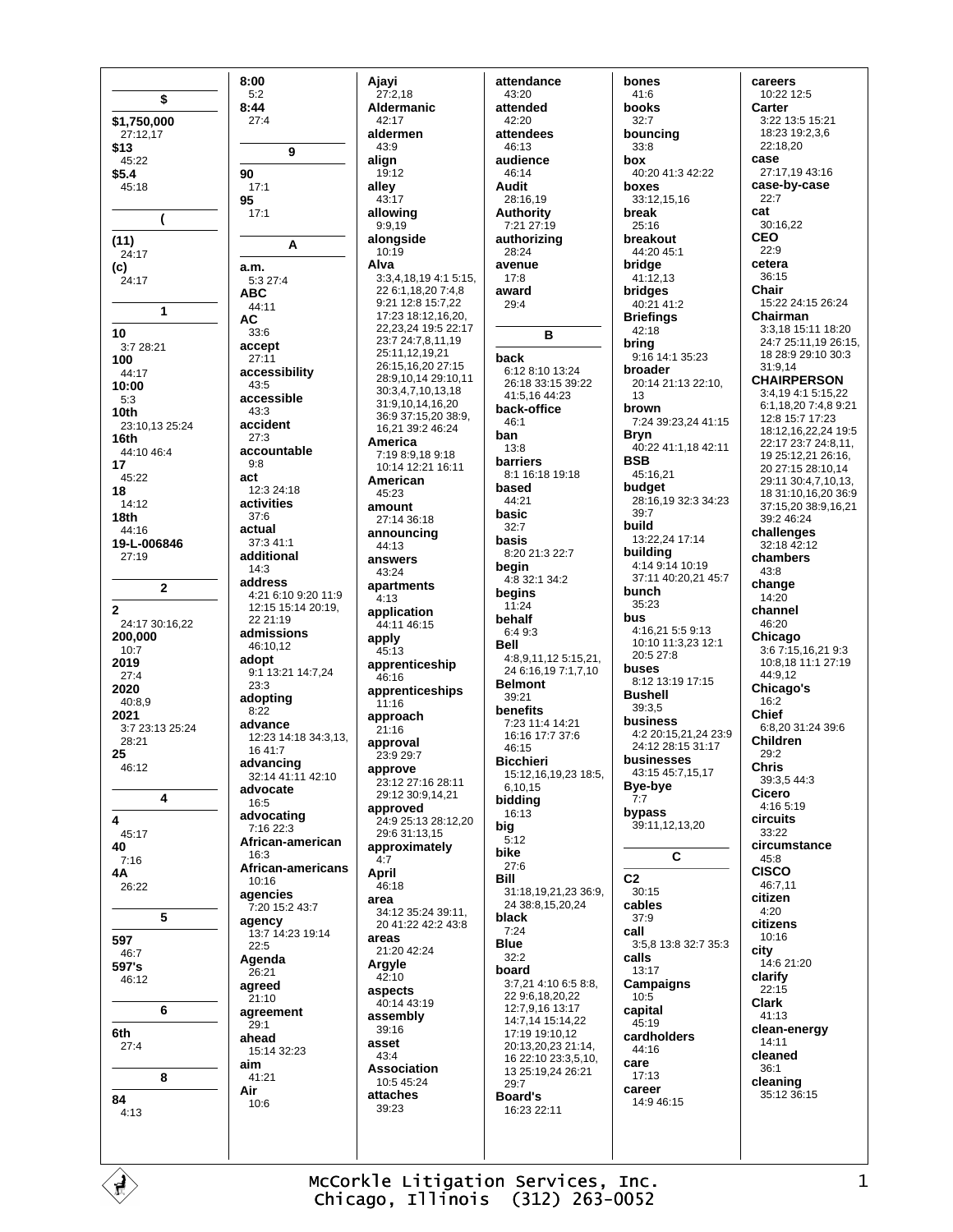clear 15:18 35:8 close  $18.6$ closed 44:12 closed-deck 39:18 41:12 closure  $43.17$ **CNT** 21:9 22:24 coalition 7:15,19 8:9,18 10:14 12:20 13:1 14 16:11  $17:18$ cohort 45:23 coincide  $4:22$ cold  $33.736.17$ coldest  $36:3$ collect  $35.16$ color 17:1 19:17 columns  $42.1$ commence  $40.22$ commend  $9:12$ comment 4:3,5 18:21 36:10 commenters  $20.1122.214$ comments 9:23 21:24 37:13  $39.1$ commerce  $43.8$ commission 33:19 commissioned  $40:14$ commissioning 34:2.11 40:11 42:4 commit  $9:6,9$ commitment  $9.8$ commitments 9:5,10 16:14 committed  $9.17$ committee 28:16,18,20,21,23  $29.368$ communities 8:1 9:17 14:4,16,22 18:1 19:17,18,21  $21.3$ community 9:6 10:20 13:2,23 21:1 42:13,16 43:4,  $12$ companies 7:22 8:3 9:4,7,10 11:13 16:13,22 17:13,14 competing  $11.14$ completely  $36:5$ completing  $40:19$ compliance  $44:8$ 

components  $42.8$ concept  $32.17$ concents  $22.6$ concern 4:19 concerns 5:11 6:11 20:19 concludes 18:20 29:9 36:7  $46.22$ concrete 35:17 36:6 39:12.13. 14 conditions 16:5 conduct 20:15,21,24 45:9 conducted  $46.2$ conductors  $10:11$ conference  $13.6$ confirm 38:11 congratulations 38:14,18 connect  $45.9$ connecting  $42:6$ connects  $41:16$ consideration  $23.6$ consist  $41:2$ consists  $41.1$ constituents  $43:10$ construction 31:17 32:1 36:8 39:10 42:17.21.22 44:14 45:24 46:6.17.  $1<sub>Q</sub>$ contingent  $17:5$ continue 8:14 11:4 13:11 33:19 34:5,13 39:11 43:7,10 44:6 continues 34:16 39:7.15 40:2 42:11,13 continuing 36:11 38:2 40:3 contract 9:4 14 10:24 11:3 30:15.22 contractor 44:7 contracts 8:4 11:14 16:14,22 29:8 45:21 convened  $12:24$ conversations 8:14,15 coordinating  $43.9$ Corp 10:17 correct 18:5 24:14 30:6 correctly  $18:5$ 

counsel 3:22 24:15,21 26:24 country  $10.913.814.2415.3$ cover  $20.14$ coverage 44:9,11 COVID  $38.12$ crane 33:9 craned  $33:1.6$ create 8:6 11:14 12:4 16:16  $20.8$ created  $22.7$ creating<br> $14:9 37:24$ criminal 16:20 crises  $13:16$ critical 40:18 cross  $5:19$ crucial  $13:20$ **CTA** 4:14,18 5:11,12 6:5 8:4,9,13,16 9:1,6,12, 14 11:2,20,24 12:3 13:3,10,11,21 14:2, 5,9,12,23 15:1,22 16:12,14 17:10 19:13 20:15,21 21:4, 10.17.18.22 22:8 25:19 27:2.8 46:20  $CTA's$ 8:6.11.21 10:19.24 11:8,13 13:19 14:18,  $21.16:22$ Cumberland  $34:5$ current 44:16 D daily  $21:3.22$ date 11:5 21:12 22:22 dates  $34.12$ dav 7:8 12:11 18:17 37:3  $44:9$ days  $36.4$ **DBE** 44:2,7 45:20 deck 39:13,16,22 41:9,10 deep  $38:5$ deeply  $20:23$ delav  $8:21.36:22$ deliverables  $23:1.2$ demolishing 42:24 demonstrate  $13.12$ 

denied 14:22 **Department**  $27.1329.2$ depend  $4:14$ design 32:12 39:9 designs  $32.843.26$ desire  $22:4$ develop  $10:14$ developed 13:2 22:7,23 developing  $21:10$ development 10:20 13:1 16:6 developmental  $11:17$ diesel  $11:3$ digging  $38 - 5$ dignity  $17:17$ directed  $14.13$ directly  $43.9$ director 3:10,11,12,13,14,15, 16.17 7:14 10:4 15:24 18:23 19:2 23:14.15.19.20.21. 22 23 24 24 1 2 4 22,23 25:3,4,5,6,7,8, 9,10 26:2,3,7,8,9,10, 11.12.13.14 27:20. 21 28:1.2.3.4.5.6.7. 8,17,18 29:11,13,14, 15, 19, 20, 21, 22, 23, 24 30:1,2,10,19,20, 23 31:1, 2, 3, 4, 5, 6, 7, 8 37:18,19,20,21 38:8, 10,11,12,16,18 44:5 46:10.12 directors 23:17.25:1.26:5 27:23 29:17 37:17  $44.4$ dis-invested  $16:1$ **Disaster**  $45:14$ discuss  $44.7$ discussed 22:14 26:22 27:1 discussion  $45:1$ disenfranchised 19:17 distributed  $23:11$ diverse  $20.16$ **Diversey**  $5:21,23$ diversity 11:11 39:4 44:5 document 23:2,5 dollar  $14.9$ dollars 7:22 8:3 11:21 12:23  $14.15$  15:3 17:12 19:16 21:21

**Doors** 46:20 Dorothy 4:8,11,12 5:21,24 6:16.19 7:1.7 driver  $5:7$ dry-type  $35.5$ due  $45.8$ E earlier 28:19 44:12 earning  $17:8$ easier  $43.19$ economic 7:17 12:22 13:15 14:6 15:4 economy 12:24 14:11 effort 13:11 35:12,21 **EIDL** 45:14,19 electric  $11.23121$ electrical  $42.57$ electricians  $42.6$ Elevating 44:9 Ellen  $6.921$ embrace  $21:14$ Emergency  $45:14$ emerging  $11:22$ employed  $10:23$  17:3 employees  $8:510:12$ employers  $17.16$ employment 8:2,11 9:13 11:6,11 13:18 14:17 16:18 19:8,24 44:15 empowers 16:24 enclosed 39:22 encourage 11:13 14:14 17:10 encouraged  $8.13$ end 13:8 23:4 40:9 endeavors  $20:3$ ended  $36:12$ energy  $40:5$ engage  $8.14.211$ engaging  $46:13$ engineers  $10:10$ ensure 11:2 12:23 17:12

ensuring  $21:18$ entertain 23:12 24:20 25:23  $27:16$ environment  $12.2420.16$ environmental  $12.2213.16$ envision  $20.17$ equipment 33:17 45:19 equitable  $12.231461656$ equity 8.24 9.5 11.21 13:13 14:19 16:21 establishing 20:20 event 45:3 46:8 13 events 22:3 33:10 46:20 evolves  $32.17$ excavation 35:11 **Excellent** 12:17 15:19 excluded  $11:18$ excuse 26:17 **Executive** 7:14 15:24 24:12,13, 16.20 25:15.17  $26.2227.1$ exist  $21.19$ expand  $35:9,18$ expected  $14.1$ explained 42:20 expressed  $20:11$ F fabricated  $34:9$ face 8:1 16:18 faced 13:15 19:18 facility  $46.9$ fact 20:3 22:1 32:10 factory  $10.1821$ fall  $13:1440.9$ familiar  $21:7$ family 15:24 18:1.7 19:21  $29.2$ family-supporting  $8:23$ family-sustaining  $12.5$ featured 46:8 February 23:10,13 28:21 36:3  $44.1016464$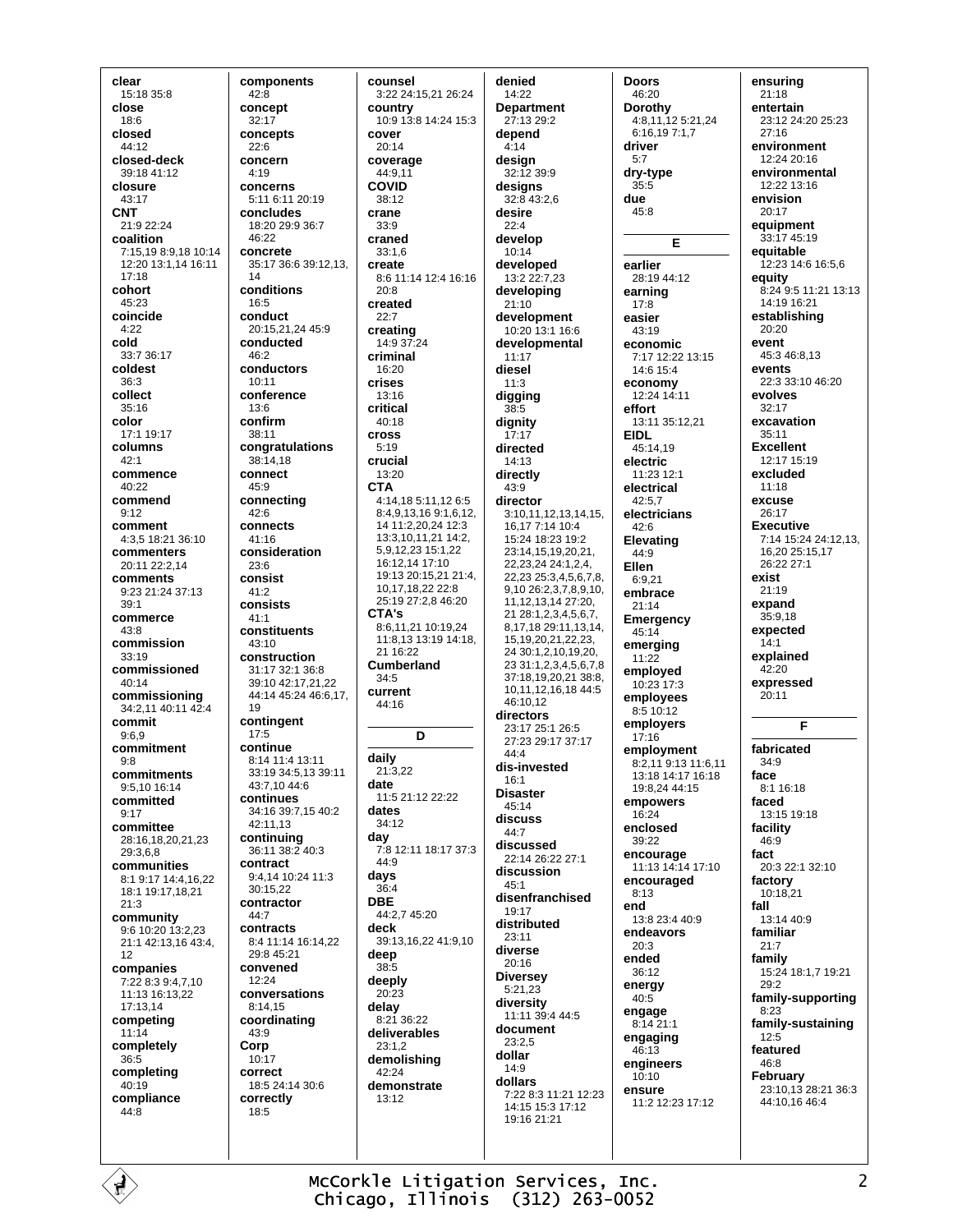Federal 13:24 14:3 Federally  $13.9$ feed  $23.2$ feedback 43:5 feel  $5.463338.22$ feels 20:23 feet  $40:1$ field 33:13 37:9 final 15:11 34:13 finally  $46:4$ finance 28:16,18,22 financing 45:18 finding  $19.15$ finishing 33:24 firms 45:10 12 20 22 46:1 fleet  $12.1$ flow  $37:2$ focus  $37.5$ focused  $35:1$ folks 10:22 45:3 follow  $43.21$ follow-up  $6:8$ forward 8:12 16 9:14 13:13 14:17 15:5 34:17  $36:13.20$ foundations 41:24 founder 15:23 **Franklin**  $35:1$ front  $23:541:13$ full  $18.11$   $27.11$ full-time  $11:15$ fun  $37:24$ funded  $13:9$ funding 45:15 future 15:6 17:21 20:18  $34.4$ **Futures** 44:10 G  $gap$  $11:9$ garages  $43.14$ garbage  $43:15$ 

general 3:22 43:6 44:18 generously  $21:10$ girder 40:20 41:3 42:22 give  $23:1$ givina  $7:2$  12:6 17:21 22:15 glad  $6:2$ goals 20:10 **Gonzales** 18:10 good 3:1.4 4:11 7:13 10:3 12:4,11 13:12,23 14:18,22 15:21 17:15 18:17 19:20 31:19,20 38:19 43:5,  $20.44 \cdot 4.9$ good-jobs 8:7,22 9:15 11:5 13:3 14:7.13 16:12 government 15:2 Government's  $13.24$ great 4:18 7:8 12:19 13:10 18:22 23:7 25:21 26:20 31:16 32:9.20 37:14 38:1,4 44:24 Greg<br>3:2 4:1.3 6:23 7:13  $28.14$ Gregory  $25:18$ Grimshaw  $21.9$ grocery  $4:24$ group  $46.5$ groups  $10:21$ growing  $11:9$ guys 18:11 38:5 н **HACIA** 45:24 hall 42:19 handle  $43:16$ hands-on-deck  $36.13$ happened  $33:7$ hanny  $45.1646.23$ hard  $38:5$ **Harlem** 32:21 34:2 healthier  $12:24$ hear 6:2,3,12 8:13 12:17 20:17 24:3 31:18  $39:3$ heard 21:24 44:17.20

heat 33:5 35:23 36:5 helped 45:12.17 helping  $14.5$ Herb 31:21 32:23 34:19  $41.7$ high-quality  $17.15$ high-road highway  $33.2$ hire 13:9 16:17 hiring 11:18 16:5 20:7 Hispanic  $45.23$ historically  $11:18$ history  $16:19$ hold 9:7 43:10 holistic  $20:14$ hone 8:15 13:11 16:13  $22.20$ host 31:22 44:6 45:6 hosted 44:14 46:5 hours 4:21,22,23 5:2 17:9  $43:11$ house 32:22 33:5,12,15,18, 21 34:3,6 37:8 houses  $32:834:836:14$ housework  $37:7$ **Hubbard**  $27:7.8$ huge  $32.13$ hundred  $39:24$ hurdle  $32.13$ **Hurley** 7:12,13,14 9:22 hurting 16:9  $\blacksquare$ **Illinois** 7:19 9:18 10:8 12:20  $29.1$ impact  $43:17$ **impacts** 42:23 43:13.14 implement  $14.13$ important 11:24 13:11 improve  $16.4$ improvement  $40:4$ improvements  $41:20$ impurities  $35:24$ 

incidents  $37:1$ include  $11.4$ includes  $45.18$ including 9:1 10:9 11:22 inclusive  $20.16$ incorporate 8:10,17 16:21 increasing 41:22 incremental 40:12 indiscernible 38:19 44:13 individual  $6:8$ individual's  $6:19$ industry 11:22,23 19:24  $45.24$ inequality  $13:16$ inequities  $21:19$ information 5:17 6:12,15 44:18 infractructure 13:9.22 14:2 31:24  $43:1$ initiatives 46:5 injuries 27:6 Injury 45:14 inordinate  $36.18$ inside 37:6,10 insist  $9:4$ installed  $32.1540.8$ installing 33:4 39:19 installment  $46:6$ institutionalized  $22:6$ interested  $45.3$ interesting  $36.2$ intergovernmental  $29:1$ interlocking 33:20 40:15 41:19, 21 42:2 interlockings 33:24 34:9.14 40:8. 17 International  $10.5$ intersection  $12.21$ interview 46:10 interviews 46:9 invest  $7.2311.15$ investment  $14:2$ investments  $11.1$ 

involved 22:2 36:16,20 involves  $27.3$ Irvine 3:14,15 23:15,17,23, 24 24:23 25:1,7,8 26:3,5,11,12 27:21, 23 28:5,6 29:15,17, 23,24 30:20,23 31:5, 6 37:20.21 38:12 issue  $5:13.16$ **issues**  $20.22$ **Italian** 18:8,9 item  $26.21.22$ items 4:24 29:6,7 J J.P. 44:3 Jackie  $21.9$ **Jakes** 3:12,13 23:14,17,21, 22 24:22 25:1,5,6 26:2,5,9,10 27:20,23 28:3,4 29:14,17,21, 22 30:19,23 31:3,4 37:18.19 James 10:1.3.4 **JMA** 19:11 20:1,20 job 7:23 17:7 37:14 38:1 jobs 7:15.18 8:8.18.23 9:18 10:13,17 11:15 12:5.20 13:12.23 14:16,19,22 16:11, 15,21 17:7 19:20  $20.10$ ioin  $46.13$ ioined  $13.8$ Jose 15:12,23 18:10 Joseph  $27.2518$ Juan 39:4 44:2,4 junction  $33.12$  15 16 June  $27.4$ justice 7:15,17 12:22 16:20 K Karen 3:23 24:14 26:23  $27.15$ keeping 36:19 Kelvyn  $4.12514$ key  $8.17$ kind 14:24 32:15 33:9 34:7,13,17 35:9 36:2 37:2,7,9 39:21,22

 $A1.1A$ kudos 37:23 38:6 L labor 10:20 11:21 13:1 lack  $11:11$ lane  $27:6$ language  $9:1311:7$ largely 16:3 larger  $40:4$ largest 14:23 17:11 late  $40:9$ **Latinos**  $10.16$ Latinx  $16:3$ Law  $27.13$ Lawrence 40:21 41:1.18 lawsuit 27:1,3,12 leader  $13.1214.5$ leaders 13:7 21:9 leading  $13:10$ leave  $8.23$ left 14:4 41:14 legacy  $22.9$ leone 15:12,13,16,19,23 18:6,9,10,15,16,19 leverage 11:8 13:21 15:3  $19.15$ leveraging  $19:15$ lift  $14.16$ likewise  $Q·5$ limit  $4:7$ lines  $5:12$ live  $46.13$ living 7:22 13:23 46:2 loans  $45:1419$ local 13:1,9 20:7 46:7,10, 12 located  $4.16$ long-term  $9.16$ longer  $5:98:22,23$ Longhini  $3:1,2,9,12,14,16,18.$ 20 4:4 7:10 9:24 12:12.18 15:10.17 18:18 19:3 23:16,21,

McCorkle Litigation Services, Inc. Chicago, Illinois (312) 263-0052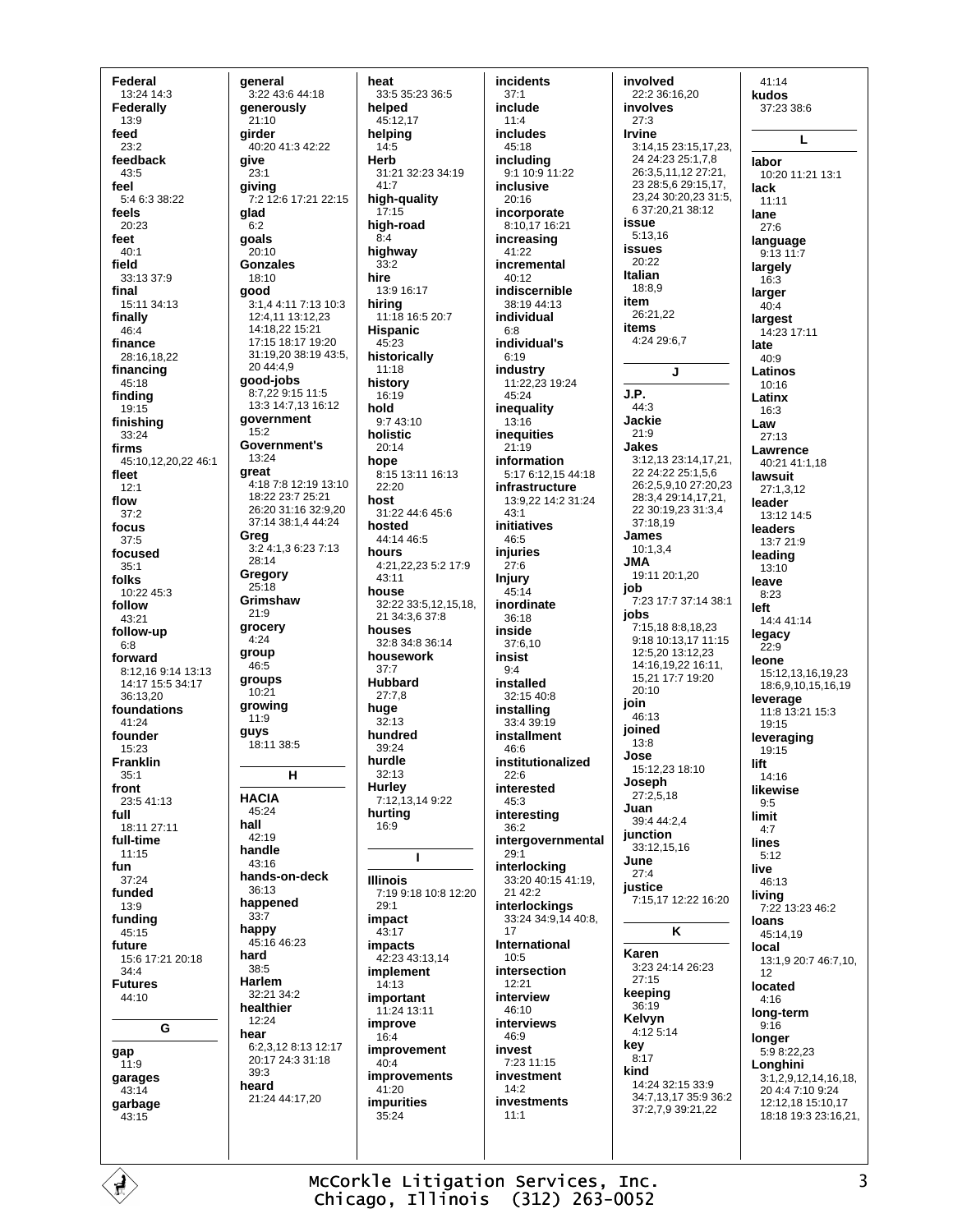23 24:1.5.9.24 25:5. 7,9,11,13,18 26:4,9, 11.13.15.17 27:22 28:3,5,7,9,11 29:16, 21,23 30:1,3,5,8,12, 16,21 31:3,5,7,9,12 lot 16:7,18 17:3 37:7,10 love  $17:18$ low-income  $16:20.24$ M main  $44.2345.2$ maior 16:18 33:8 34:14 40:8,21,23 majority  $4:145:13$ make 6:22 9:4,18 10:21 13:18 16:14,23 17:16 40:12 43:19 45:12 makes  $9.2$ making  $9:11$  19:11 manner  $4:17$ Mannheim  $34.7$ manufacturing 10:11,23 11:10,19, 22 16:15 **March**  $3.725.24$ marginalized 14:10 matters 5:12 14:9 Mawr  $40:22$  41:1.18 42:11 maximize 14:21 mayors  $13-7$ mediation  $27:12$ meet  $17:19$ meet-and-greet  $44.15$ meeting 3:3,6,24 18:21 23:13 26:1 42:18 43:7,22 44:17 meetings 24:18 42:15 43:18,  $21.44 - 7$ member 10:13 members 3:21 10:8 12:2 16:19 17:2 22:10 46:9 mentioned  $22.234.2442.3$ met  $28.19$ metal  $10.69$ **Mexican** 18:3,7 Mexican-italian  $18.4$ middle 35:22 36:2

middle-class  $10:22$ milestone 32:5 13 19 40:23 **Miller** 3:10.11 23:19.20 25:3,4 26:7,8 28:1,2 29:19,20 31:1,2 38:10.11 million  $45:18.22$ minutes  $4.723 \cdot 1012246$  $28.21$ mission 16:4 model  $8.9$ moment 13:16,20 31:22  $40.24$ money  $17.14$ month 5:8 33:23 34:24 36:4 44:12 45:5 monthly 44:6 months  $14.12.35.19$ **Montrose** 40:14 41:19 42:1 **Mooney** 31:18.19.21.23 36:24 38:8.15.20.24 Morgan  $27:2,5,18$ morning 3:1,4 4:11 7:13 9:20 10:3 15:21 28:19 31:19,20 44:4 motion 23:12,16 24:9,20 25:13,23 26:4,17,18 27:16 28:11 29:12. 16 30:8,12,14,17,21  $31:12$ **MOU** 22:24 move 7:18 8:8.15.18 9:18 10:14 12:21 16:11 18:24 19:6 40:15  $42.21$ moved 23:14,16 24:22,24 26:2.4 27:20.22 29:14.16 30:19.22  $44.20$ moves 34:22 moving 13:13 36:13,19 N Nagle  $33.19$ **Nancy**  $6:9.12.21$ **Natalie** 12:15,17,19 15:7,10 nation's  $17.11$ national  $15:1$ neighborhoods  $16.1$ newest 10:19

next-generation  $32:11$ ninth  $46:5$ north 39:21,23 41:11,15 number 16:15 26:22 27:19 30:15,22  $\mathbf{o}$ **O'HARE**  $34:15$ objection  $22:1$ occurred  $27:3$ occurring  $39.10$ occurs 37:10 offer  $28.12$ office 25:19 43:11 **Officer** 6:9.21 31:24 39:6 oil 35:8 12 14 16 36:15 oil-type  $35:3$ omnibus 29:9,13 30:9 on-site  $35.19$ on-the-job 11:16 one-on-one  $45:10$ ongoing  $8:6$ open 24:18 25:24 26:19 45:15 46:21 open-deck  $39.182441.17$ operating 33:21 oneration  $40.13$ operators  $10:10$ opinion 20:19 21:15 opportune 13:21 opportunities 7:24 14:10 44:21 opportunity 7:2 17:19 22:15  $44.15$ options 20:4 46:2 order 3:5 4:2 23:8 24:12 28:15 31:17 ordinance 27:16 28:24 29:8 organization  $16.1017.221.78$ organizations  $7.168.1913.2$ Organizer  $12:20$ outreach 42:13 44:8 45:2  $46.19$ overlapping  $8:1$ 

P p.m.  $5:3$ Pablo 39:4 44:2.4 package  $32.12$ packages  $34:13$ pad 35:8 9 10 13 14 36:1 pad's  $35.15$ pandemic 5:8 9:1 12:3 15:4 16:8 34:18 paragraph  $24.17$ parameters  $22:24$ Pardon  $19.1$ Park 4:12 5:14 parking 43:15 part ---<br>7:18 13:18 16:10  $21.17.35.21$ participants 44:17,19 participate  $43.20$ participated 45:20,22 46:1 participating  $3.23$ pass 11:5.6 13:17 14:14  $37.13$ passed 26:18 30:9 32:19 passing 14:24 past 13:4 40:7 patient  $21:5$ pay  $7.22914$ paying  $14:22$ Payroll  $45.13$ people 9:3 11:1,4,18 16:9, 19 17:3,4,5 43:11,19 percent  $17:1$ period 44:11 46:11 permanent 8:7 9:2,15 11:6 13:18 14:18 permanently  $8:12$ person's  $6.16$ personal  $4:24$ phasing  $37.12$ phone 4:9 15:14 phonetic  $8.5$ photographs  $41:4$ 

photos  $39:19$ pickup  $43.16$ pieces 39:10,16 41:23 42:5 **Pipefitters** 46:7 pipeline  $20.9$ place 10:15 20:8 22:10 plaintiff 27:4.10 plan 8:11 11:6 13:18 14:1.17 19:8.24 36:24 planning 45:2 46:17 nlans  $16:17.32.7$ plant  $34:11$ point 17:20 34:10 poised  $14:2$ policies  $11.13$ policy 8:7,9,15,17,22 9:2, 15.19 11:6.8.20 12:4 13:3.13.17.21 14:8. 13.14.24 15:1 16:12. 13,24 17:20 20:17 21:13.22:10.23:5 portion 18:21 36:7 46:22 position 14:6 17:10 21:16 positive 4:15.18 post  $37:9$ posted 46:20 posting  $43.22$ poured  $41.10$ pouring 39:12 41:2,24 power 33:4 34:21 PPE  $45.1318$ practices 16:6 praise  $43.6$ preapprenticeship  $11:15$ preparation  $35.9$ present 3:21 20:13 21:11,12  $22:23$ presented  $13:3$  14 president 3:22 13:5 15:21 18:23 19:2,3,6,13 22:17.20 press  $13:622:3$ prestage 40:6,7

pretty 32:5 33:7 34:9 prevented  $19.19$ previous  $35.4$ previously 23:11 Prieto  $39.44435$ prime 44:7 principles 19:11, 13 20:1, 21  $21.1122.13$ proceed  $25.20$ process 33:23 34:2 46:15 procurement  $8.1120.5$ procurements 13:10 production  $10:11$ program 10:15 45:13 programs 11:16,17 20:8 44:5 progress  $9:15.34:5$ progresses  $39:9$ project 20:9 32:3,6,19,23 34:11,16,19,20,22 39:4.7.18 40:5.24  $44.18$ projected  $44.19$ properly  $36:1$ proposal  $20.13$ proposed 13:13 16:12 17:20 Protection 45:13 proud 7:18 10:13.24 provide 5:10 10:22 16:17 20:9,24 public 4:3,5 7:20,21 8:3  $9.1011.2012.23$ 13:22 14:8 15 15:3 17:11.12.14 18:21 19:14,16 21:21 pull 33:14 pulling  $33:11$ purchase 29:3.4 purchases 9:2 11:2,8 13:19 14:18.21 purchasing  $8:7$ purpose  $35:15$ pursing  $46.15$ pursuant 24:16 pursued  $20:4$ pursuing  $20:2,6$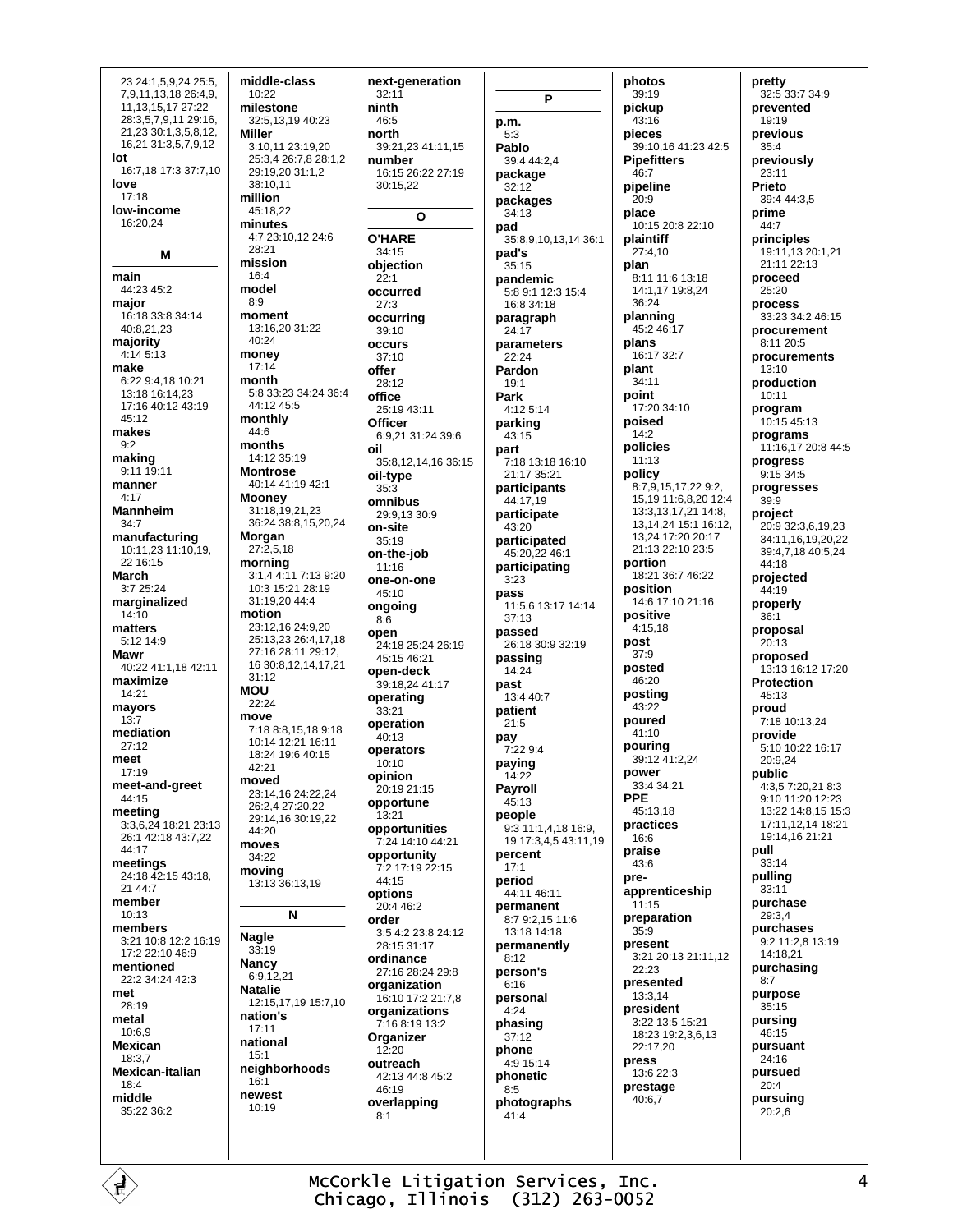push  $38:6$ put 20:8 21:6 22:10 41:19 putting 5:16 33:23 Q quality  $8:2$ quarter  $40:4$ question-andanswer 46:11 questions 37:16.18.19.21 43:12,23,24 44:24 45:1 46:14.23 quickly  $11:7$ quorum  $3.20$  $\overline{R}$ racial  $12:22$ Rail 10:6,17 railcar  $10:24$  11:2 20:4 railcars 10:19 13:19 17:15 railroad  $10:10$ raise  $11:21$ raised 6:11 19:8 20:19 ran  $27.8$ reach 6:10,23 readily  $21.14$ ready  $3:2$  25:20 31:21  $40.13$ rear-ended  $27:8$ reasons 19.22.24.21 rebar  $41.9$ received 32:6.21 44:8.11 46:13 receiving  $8:317:14$ recent  $11:3$ recently  $9:12$  32:21 42:19 recess 24:20 recessed  $25:14$ recommendations 8:17 29:5 recommending  $27:17$ recommends 27:13 29:7 record  $3.21.31.23$ recorded  $46.8$ 

recording 43:22 recovery  $14.1 \overline{7} 15.4$ recruitment  $10.15$ recusal  $31:14$ recuse  $31:10$ reflect 21:15 regard 20:6 43:15 44:1 registered 45:11 regular 8:20 23:13 25:24 regularly  $3:6$ reiterate  $38.1$ relates 43:13 relav 32:8.21.22 34:6.8  $36.14.37.7$ remains  $32:3$ remarks  $4:7$ remediate  $35:10.17$ remediation  $35:6$ replacement  $34.21$ replacing  $43:1$ report 28:15.22 29:9 31:18  $32.1.36.845.16$  $46.22$ reported  $33.22$ represent  $10:7$ reprogrammed  $37.5$ request  $19:12$ resident  $4.12$ residents 43:14 respect  $17:17$ response  $19 - 7$ responses 43:21 rest 10:8 37:17 resulting  $10.24$ retain 11:14 16:16 return  $25:23$ returning  $10:16$ review  $32.10$ reviewed 28.22.23.29:4 revised 32:10 riding  $27.6$ 

right-of-way  $\bar{3}3:2$ riahts  $7.17$ rise  $11:10$ **River**  $34:7$ Road  $34.7$ robust  $8:14$ role  $21:4$ roll  $3:8$ room 44:23 45:2 rooms 44:20 45:1 **Rosales** 3:3,4,18,19 4:1 5:15, 22 6:1,18,20 7:4,8 9:21 12:8 15:7,22 17:23 18:12,16,20, 22,23,24 19:5 22:17 23:7 24:7,8,11,19 25:11,12,19,21 26:15,16,20 27:15 28:9.10.14 29:10.11 30:3 4 7 10 13 18 31:9.10.14.16.20 36:9.37:15.20.38:9 16 21 39 2 46 24 Rosemont 34:14 **RPM** 20:6 39:4.6.7 45:21 rules 14:20 run 45:23 running  $34:4$ S safe  $5:47:5$ safety 4:21,22 5:2,12 6:9,  $21$ sales  $29.4$ sauna 37:23 schedule 32:4 34:22 36:24 37:2 38:13 39:8 scheduled 3:6 34:12 46:18 **Scholars**  $44.12$ **Scholarship**  $44.10$ seal  $36:5$ seconded 24:24 26:5 29:17  $30:23$ secretary  $3:1,8,9,12,14,16,18,$ 20 4:4 7:10 9:24 12:12,18 15:10,17 18:18 19:3 23:16,21, 23 24:1,5,9,24 25:5, 7,9,11,13,18 26:4,9, 11, 13, 15, 17 27:22 28:3,5,7,9,11 29:16, 21,23 30:1,3,5,8,12, 16,21 31:3,5,7,9,12

section 24:17 41:11,12,17 sections  $41.5$ **Secure**  $45.17$ secured 45:21 security  $5.56921178$ seeking  $17:4$ seepage 35:14 segment  $41:2,18$ segmented 40:20 41:3 42:22 segments  $41:3.4$ **Seimetz** 3.23.24.15.26.24 senior 4:13,19 5:6,18 seniors  $5.13$ **September** 8:10 13:4 series  $33.940.12466$ serve 21:3.20 service 10:9 33:24 services  $21:1.2229:2$ session 24:12,14,16,20 25:15,17,24 26:19, 22 27:1 45:8,10 set 11:5 15:1 40:19.22  $42.21$ settlement 27:11,13,17 28:12 severe 27:5 36:11,17 share  $38.24$ sharing 6:6,15 22:19 sheet  $10.69$ shift 34:12 shopping  $4:23.24$ short  $24.16$ shortly  $34:1$ show 3:22 22:11 shown  $33.13$ sic 45:14 side 10:18 16:2 18:7 8  $42.1$ signal 32:2,8 37:7 40:4,5,6 sianalina  $40:1142:4$ signals  $14:8$ significant 14:1 32:5,13 42:15,  $16$ 

**Silva** 3:16,17 24:1,2,4 25:9.10 26:13.14 28:7,8,17,18 29:12, 13 30:1,2,11 31:7,8 38:17,18 sincerely  $6:14$ sir  $15.18$ site 35:1.6.13.22 skills  $11.9$ skip  $32:23$ slide 32:24 33:2 10 34:23  $35.1941.842.8$ slides 33:13 39:14 slows  $37.4$ small 45:7.15.17 smaller  $34.8$ **SMART**  $10:7.19$  12:10 snow 36:18 37:3 38:4 snowstorm  $33:8$ social  $7.17$ solid 39:21 **Solidarity** 15:24 18:1 sort  $22.1841.5$ **SOUL** 46:3 sound  $15:17$ sounds 36:21 south 16:2 33:20 southeast  $10:18$ southwest  $16.2$ spared  $18:11$ speak 4:6 7:2 12:6 13:6 speaker 7:11 10:1 12:14  $15:11$ speakers 4:5 18:14 19:8 speaking  $4.10.8.5$ specific  $22.22 44.21$ speeds  $41.22$ spelled  $6:22$ spend  $7.2121.21$ spending .<br>13:22 spends  $14.9$ spine 41:6 spring  $40:23$ 

staff 8:13 21:17 stage  $40.2042.17$ stakeholders  $Q·7$ standalone  $34:8$ standards  $11.21$ start 3:2 4:10,15 34:15 started 33:11.17 starting 40:15 stated 24:21 29:13 **States**  $32:15$ station  $43.2$ stations 40:18 42:9,10 43:3,6 stay  $7.438.13$ store  $4:23$ storm  $38.3$ **Strategic**  $10:4$ street 5:19,20 27:7 strong  $9:19$  11:7 22:1 strong-jobs  $13:17.15:1$ strongest 19:23 strongly  $14:8$ struck  $27:5$ structure  $39.1741.20$ struggling  $12:\!2$ stuff 32:17 37:5 submitted  $R \cdot Q$ subparagraph 24:17 substantial  $8.16$ substation  $35:2$ **Suites** 4:13 5:6,18 summer 22:22 34:16 **Sundav**  $27:2.18$ super  $35:23$ sunnort 8:6 14:4,16 16:7,23 19:16,20,24 21:2,10, 22 22:12,13 41:24  $42.5$ supportive  $20.210$ Susan 7.11 12 13 14 9.24 suspect  $22.21$ **Sustainable**  $46.2$